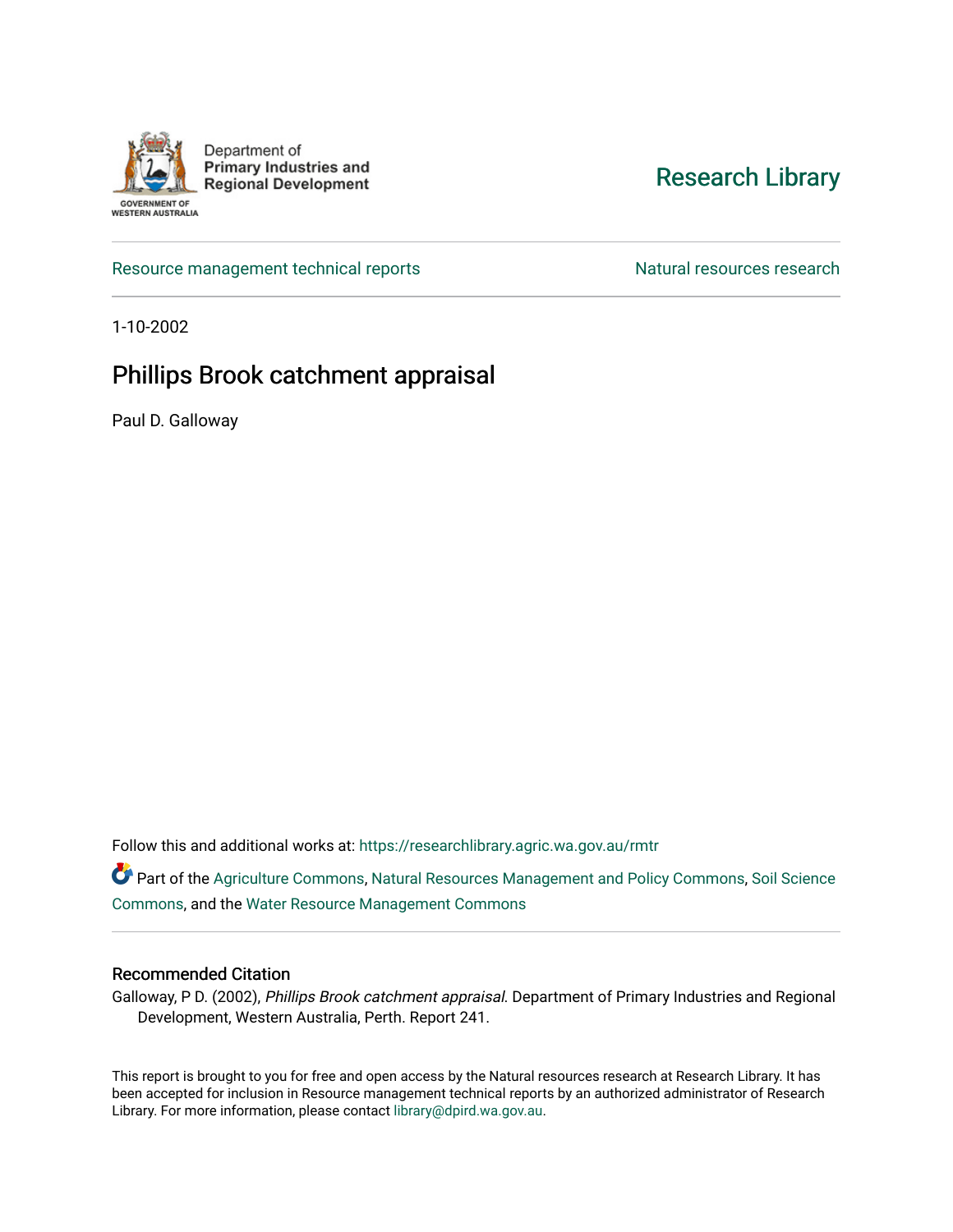

Department of Agriculture<br>Government of Western Australia



## **PHILLIPS BROOK CATCHMENT APPRAISAL**

*Editor: Paul Galloway*

**October 2002**



# **RESOURCE MANAGEMENT TECHNICAL REPORT 241**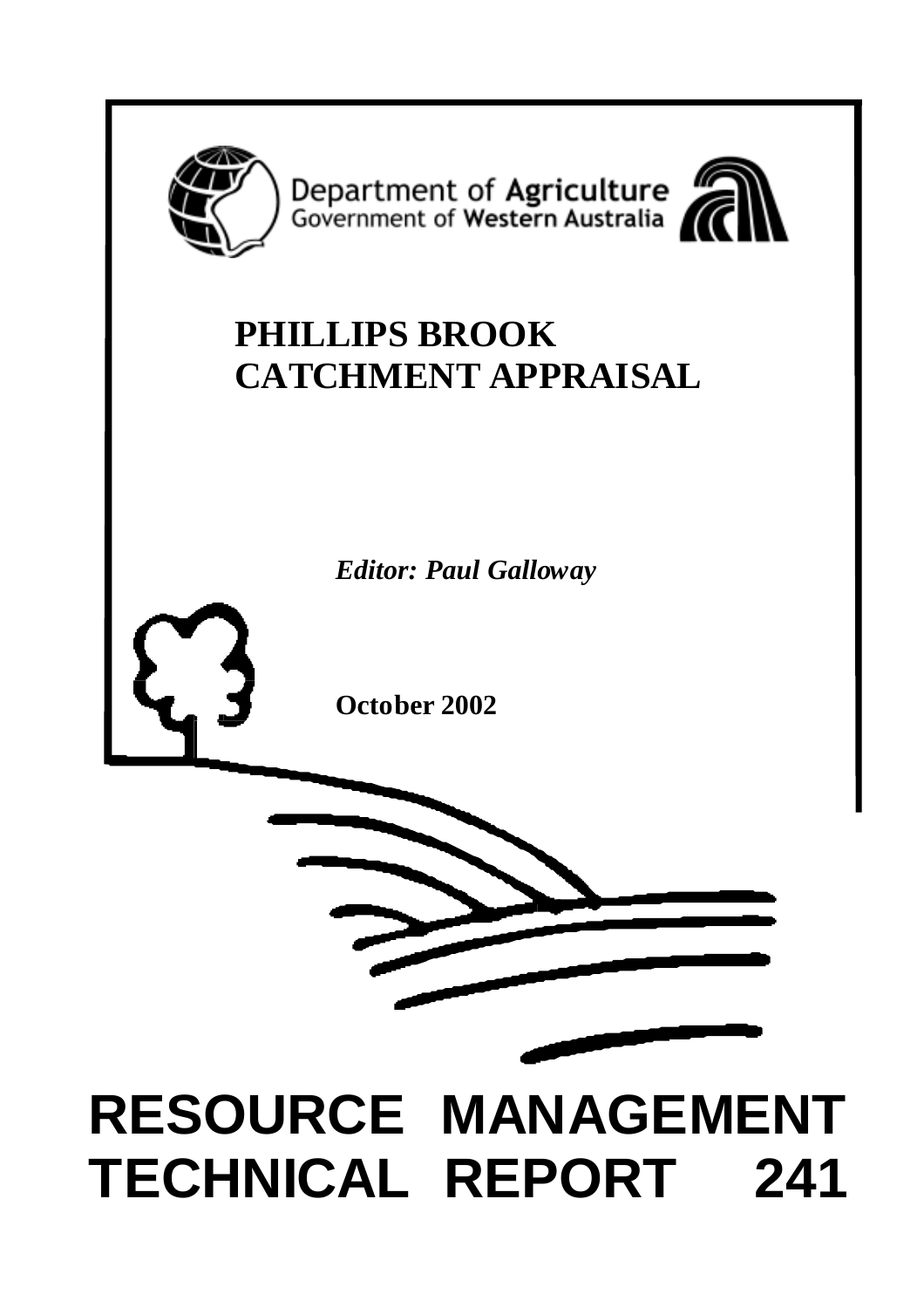

**ISSN 1039-7205**

#### **Resource Management Technical Report 241**

## **Phillips Brook Catchment Appraisal**

## **Edited by Paul Galloway**

## **for the Central Agricultural Region RCA team**

## **October 2002**

#### **DISCLAIMER:**

While all reasonable care has been taken in the preparation of the material in this document, the Western Australian Government and its officers accept no responsibility for any errors or omissions it may contain, whether caused by negligence, or otherwise or for any loss, however caused, sustained by any person who relies on it.

Director-General, Department of Agriculture, Western Australia, 2002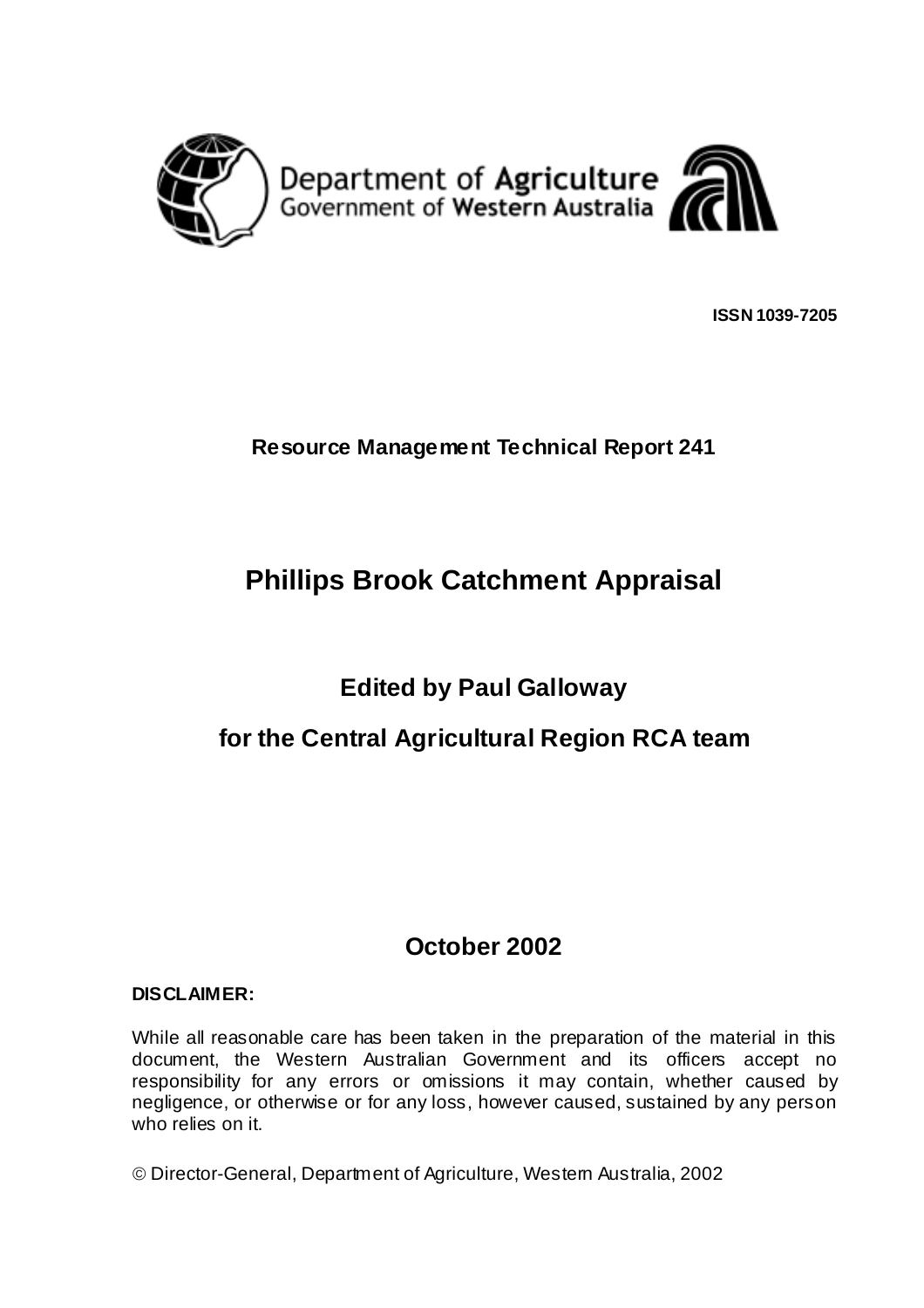## **Summary**

This report describes the soils, hydrology and natural vegetation of the Phillips Brook catchment and provides information on the threats to agriculture, infrastructure and natural resources from salinity, waterlogging, erosion and other land degradation processes.

The 13,303 hectare catchment in the western wheatbelt near Toodyay drains into the Avon River, which becomes the Swan River before flowing into the Indian Ocean. The climate is Mediterranean with cool wet winters and hot dry summers and an annual rainfall of approximately 520 mm.

The agricultural systems are primarily broad-acre with winter cropping and livestock the main industries. Crops include wheat, barley, lupins, oats and canola, and the livestock focus is primarily on wool and prime lamb production. Crop rotations and production mix vary between farms depending on soil types, capital structure and expertise in the business.

Soils and landscapes are variable, with ironstone gravels, deep sandy duplexes, deep loamy duplexes and rocky and stony soils comprising 69% of the catchment. Major soil degradation issues are erosion, acidification, compaction and structural decline.

Salinity currently affects less than 0.1% of the catchment (40 ha), but about 9% (1,200 ha) could be threatened by shallow watertables if they rise as in other catchments. However, little is known about the depth to groundwater and its rate of rise, so monitoring with bores is recommended.

Water erosion and waterlogging present risks to the catchment that can be controlled by constructing well-planned and designed earthworks. Grade banks on sloping land are an important tool to manage surface water, which should be treated as a resource and used on-farm. Safe disposal of surface water to waterways should be considered a secondary alternative.

The catchment has a high proportion of remnant vegetation – approximately 4,300 ha (32%) – mostly in public reserves. About 420 ha (10%) of remnants remain on private land, but 65% of these are degraded. Shallow watertables could affect about 410 ha of the remaining remnant vegetation in the future. Maintaining, enhancing and expanding remnant vegetation are expected to deliver biodiversity, landscape and farming systems benefits, although these are unquantified.

Parts of the catchment are highly subdivided, so conservation works may need to be integrated across title boundaries with the cooperation of landholders. Soil and land conservation works should be considered before further subdivision occurs, as planning becomes more difficult with increased subdivision.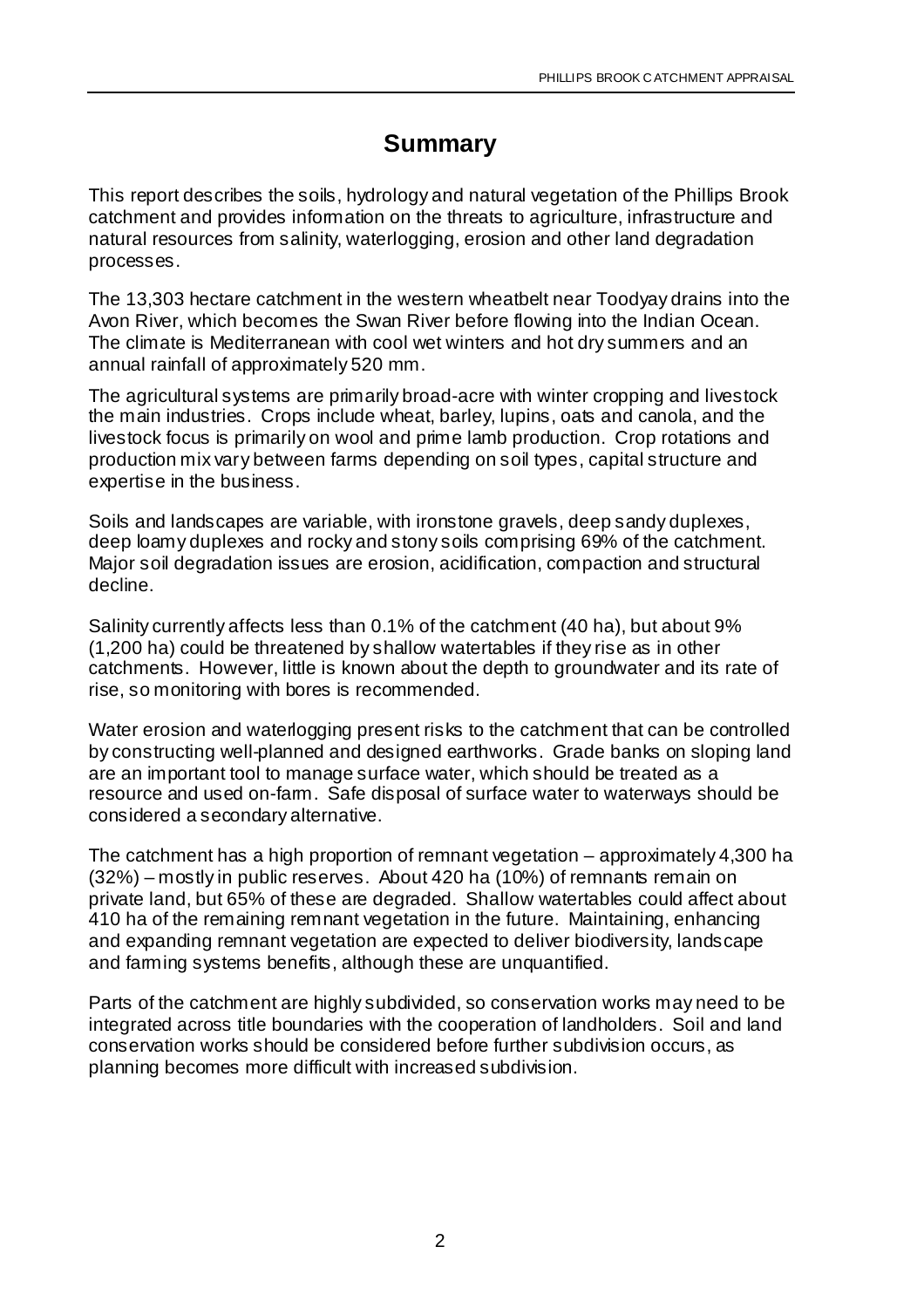## **Contents**

| 1 <sub>1</sub> |                                              |                                                              |  |  |  |  |  |
|----------------|----------------------------------------------|--------------------------------------------------------------|--|--|--|--|--|
| 2.             |                                              |                                                              |  |  |  |  |  |
|                | 2.1                                          |                                                              |  |  |  |  |  |
|                | 2.2                                          |                                                              |  |  |  |  |  |
|                | 2.3                                          |                                                              |  |  |  |  |  |
|                | 2.4                                          |                                                              |  |  |  |  |  |
|                | 2.5                                          |                                                              |  |  |  |  |  |
|                | 2.6                                          |                                                              |  |  |  |  |  |
| 3.             |                                              |                                                              |  |  |  |  |  |
|                | 3.1                                          |                                                              |  |  |  |  |  |
|                | 3.2                                          |                                                              |  |  |  |  |  |
|                | 3.3                                          |                                                              |  |  |  |  |  |
| 4.             |                                              |                                                              |  |  |  |  |  |
|                | 4.1                                          |                                                              |  |  |  |  |  |
|                | 4.2                                          |                                                              |  |  |  |  |  |
|                | 4.3                                          |                                                              |  |  |  |  |  |
|                | 4.3                                          |                                                              |  |  |  |  |  |
| 5.             |                                              |                                                              |  |  |  |  |  |
| 6.             |                                              |                                                              |  |  |  |  |  |
|                |                                              |                                                              |  |  |  |  |  |
|                |                                              |                                                              |  |  |  |  |  |
|                |                                              | A3: AgET and Catcher analysis for Phillips Brook catchment32 |  |  |  |  |  |
|                |                                              | A4: Description and placement of conservation earthworks 35  |  |  |  |  |  |
|                |                                              |                                                              |  |  |  |  |  |
|                |                                              |                                                              |  |  |  |  |  |
|                |                                              |                                                              |  |  |  |  |  |
|                |                                              |                                                              |  |  |  |  |  |
|                |                                              | Phillips Brook catchment soil-lands capes                    |  |  |  |  |  |
|                |                                              | Phillips Brook catchment vegetation                          |  |  |  |  |  |
|                | Phillips Brook catchment relief and reserves |                                                              |  |  |  |  |  |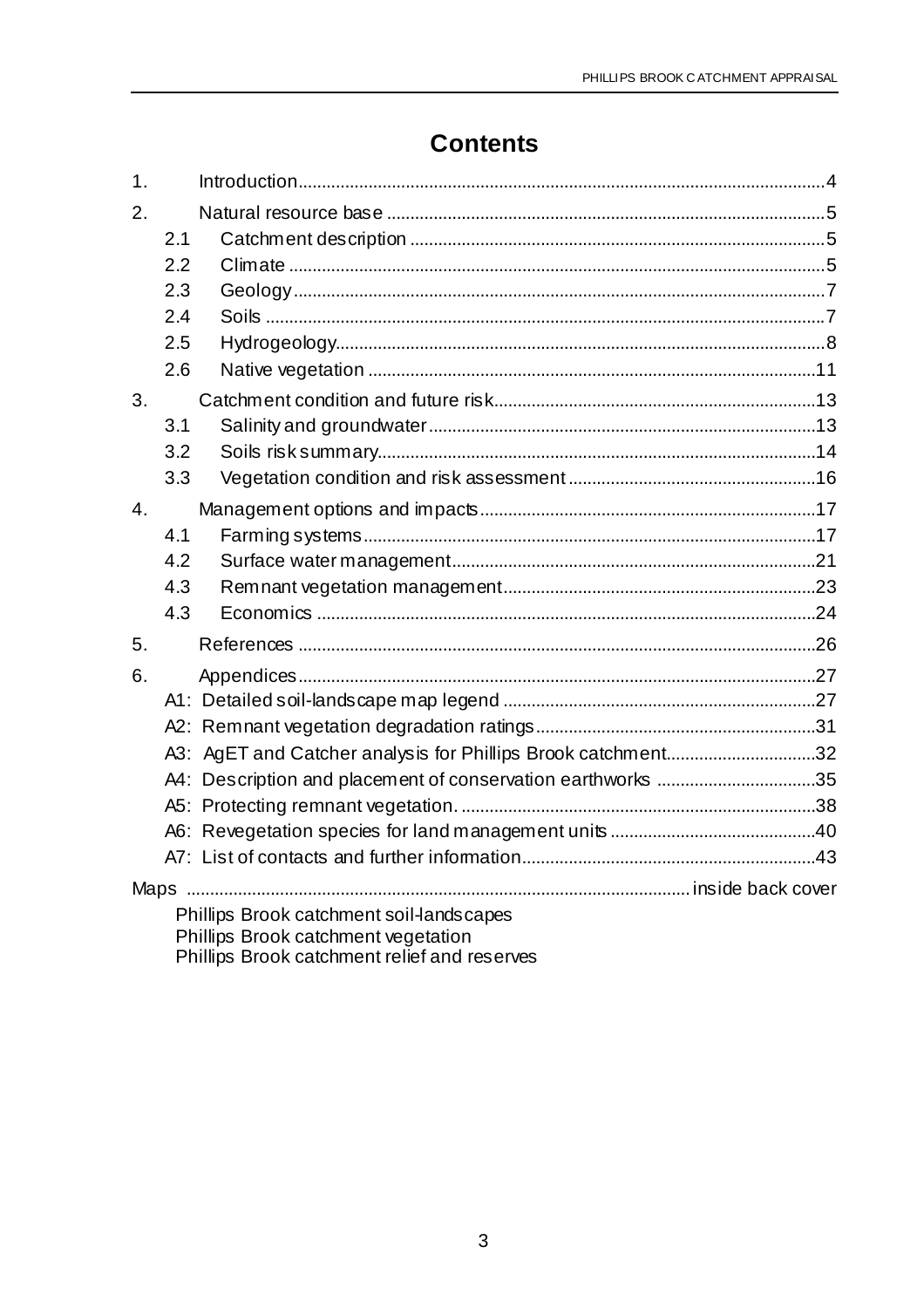## **1. Introduction**

Rapid Catchment Appraisal (RCA) is included in the State Salinity Strategy (2000) to document salinity risk and to manage that risk where possible. It aims to do this by addressing all threats to the natural resource base, rather than isolating salinity as a separate issue.

This report summarises current information on risks and impacts to agricultural production and natural resources within the Phillips Brook catchment. It also identifies suitable options to manage such risks. Land managers are urged to use this report as a starting point and to gather further information and support from the sources listed in the report.

The Department of Agriculture team responsible for implementing the RCA process and this report comprised:

- Shelley Cooper (Development Officer, Landcare, Northam)
- Don Cummins (Project Manager, Northam)
- Sacha Fielden (GIS Research Officer, Northam)
- Paul Galloway (Soil Research Officer, Narrogin)
- Shahzad Ghauri (Groundwater Hydrologist, Northam)
- Alex Hollick (Development Officer, Revegetation, Narrogin)
- Trevor Lacey (Development Officer, Farming Systems, Northam)
- Harry Lauk (Land Conservation Officer, Northam)
- Keith Ohlsen (Development Officer, Economics, Merredin)
- Josh Smith (GIS Administrator, Northam)
- Ian Wardell-Johnson (Land Conservation Officer, Narrogin)
- Tilwin Westrup (Development Officer, Narrogin)

Other who assisted in the production of this report were Ned Crossley, Research Hydrologist and Dr Bill Verboom, Soil Research Officer, both at Narrogin.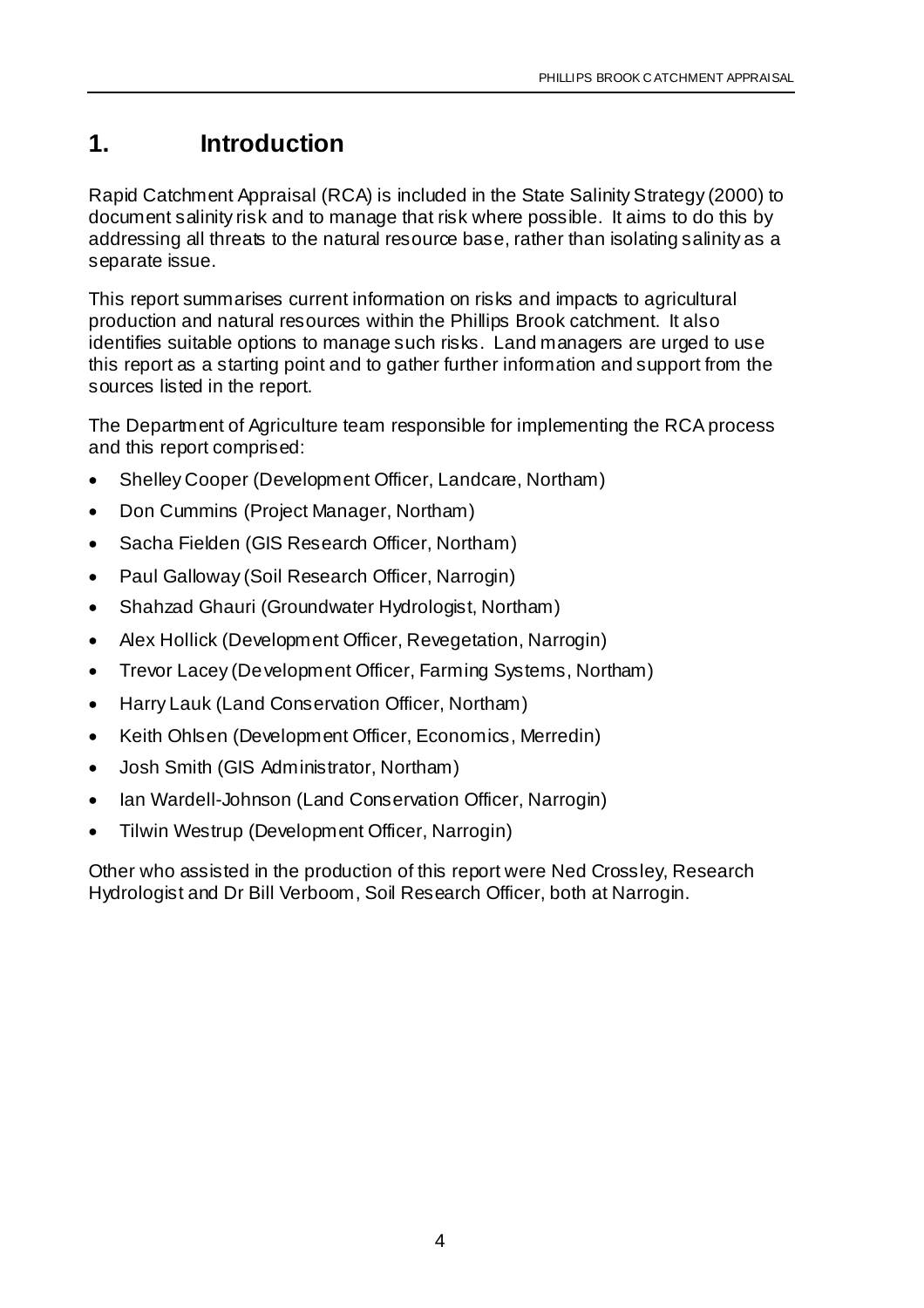## **2. Natural resource base**

## *2.1 Catchment description*

The catchment occupies 13,303 hectares of the Shire of Toodyay, in the west of the central wheatbelt of Western Australia, north and west of the town of Toodyay. The catchment is most easily accessed from Toodyay via the Bindi Bindi-Toodyay Road and then the Bindoon-Dewars Pool Rd, which traverses the catchment east-west.

Phillips Brook flows into the Toodyay Brook at the bottom of the catchment, in the east. This ultimately flows into the Indian Ocean via the Avon and Swan Rivers.

The catchment is bounded by the latitudes of -31:33:58 and -31:23:41(S) and longitudes 116:29:21 and 116:20:29 (E) and shown in Figure 2.1.



*Figure 2.1. Catchment location*

Approximately 92% of the catchment is privately owned and CALM manages the remaining 8% (largely jarrah-marri forest). There are many small lifestyle blocks in the west of the catchment and the east is dominated by traditional farming lots.

## *2.2 Climate*

#### *Tilwin Westrup*

The catchment has a Mediterranean climate with hot dry summers (Figure 2.2) and mild wet winters (Figure 2.3). On average, 430 mm of the annual total of 520 mm falls during the growing season. Moisture deficit over summer limits the growing season for traditional annual agriculture to between May and September (Figure 2.4). Summer thunderstorms can cause intense rain in some years.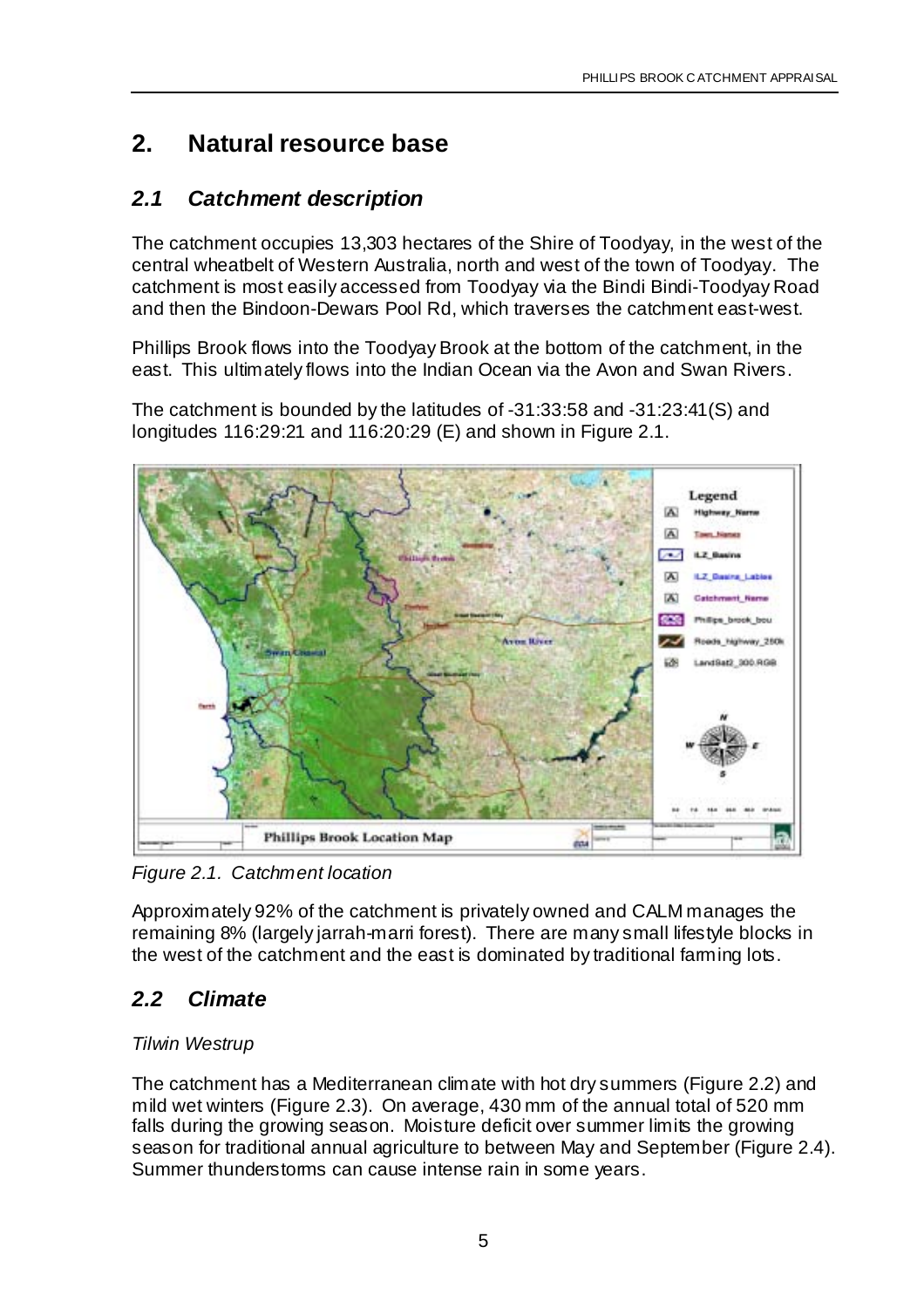

*Figure 2.2. Monthly temperature ranges for the Phillips Brook catchment (The bars represent the monthly average range for daily temperatures and the lines represent recorded monthly absolute minima and maxima)*



*Figure 2.3. Annual rainfall patterns*



*Figure 2.4. Monthly rainfall and evaporation*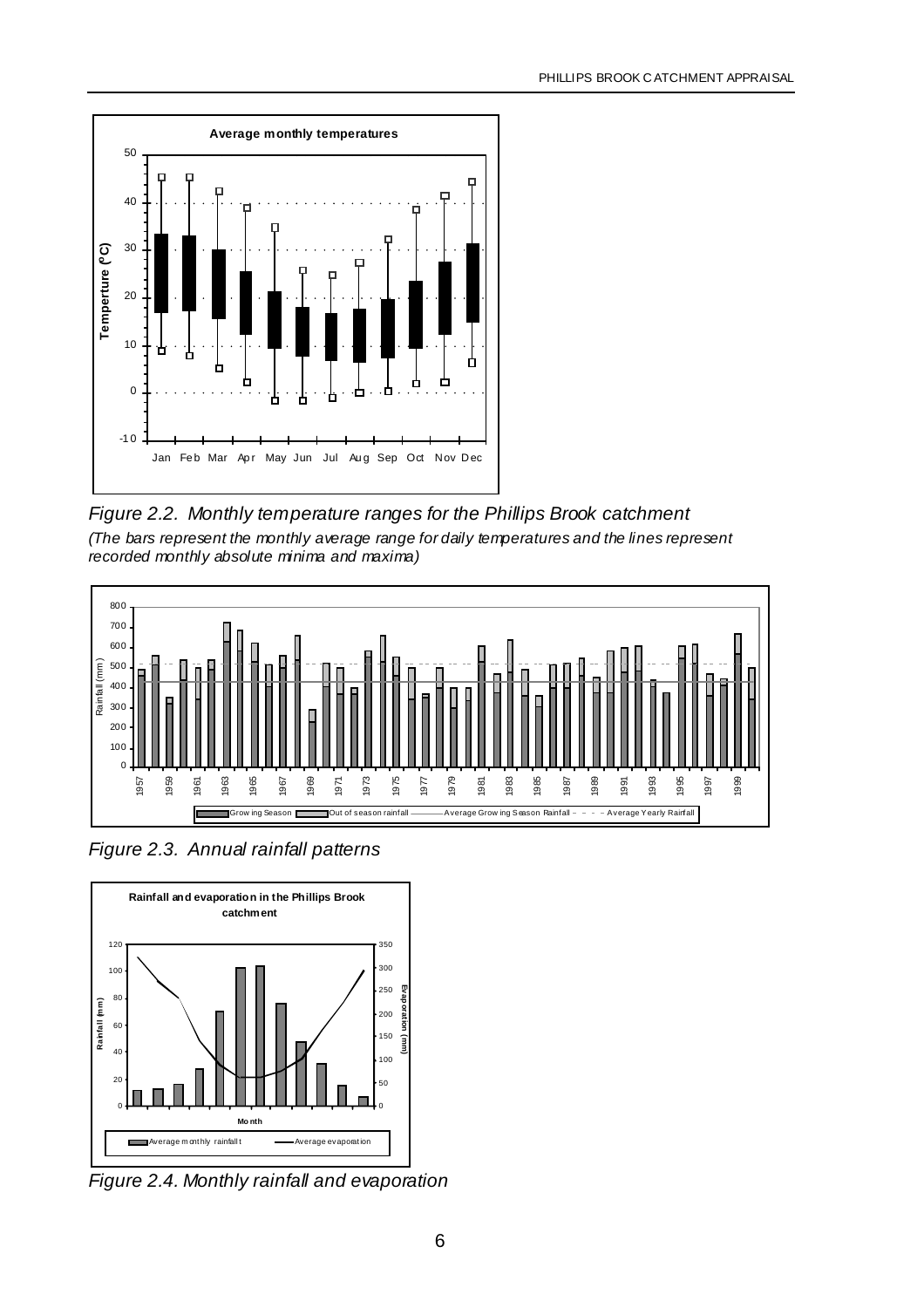## *2.3 Geology*

#### *Shahzad Ghauri and Paul Galloway*

Phillips Brook catchment is located on the Yilgarn Craton, which formed over several hundred million years during the Archean eon, more than 2,500 million years ago. It is a remnant of continental crust from a major land-forming period and it forms the nucleus from which the rest of Australia grew.

The catchment lies on the western edge of the Jimperding Metamorphic Belt, which contains ancient sediments that have been altered by pressure and heat. The metamorphic rocks of the catchment are primarily migmatites and gneisses (Wilde & Low 1978) that generally weather faster than surrounding rocks and hence are often found in valleys or eroded gullies.

Numerous dolerite and diorite dykes form linear features composed of dark-coloured, mostly fine-grained rocks and display a general northerly trend. These often cross the catchment's main flow direction and can form barriers to groundwater movement.

Physical, biological and geo-chemical processes differentially weather the minerals and fabric of the underlying geology. These processes alter hard rock to soft weathered and transported materials, known as 'regolith'. Regolith is usually thickest where rock is deeply weathered and sediments accumulate, such as in valleys.

Dominating features of the landscapes are laterites and ironstone gravels. These were once thought to have formed due to geo-chemical processes but are now believed to have formed because of south-western Australia's stable climate, geology and unique vegetation. Climate has remained relatively stable for the past 40 million years because continental drift from the cooler southern latitudes towards the equator compensated for global cooling (see the Paleo-Map Project on website www.scotese.com for details). The stable climate has favoured vegetation that secretes compounds that mobilise iron and other metals. Soil biota use these compounds and then accumulate iron, aluminium and other metallic elements in the rooting zone, thus forming laterites and ironstone gravels (Verboom and Galloway 2000, Pate *et al*. 2001).

The landscapes we see today result from differential erosion and weathering, which has left undulating landforms including rock outcrop, soil overlying unweathered rock, soil overlying weathered regolith and lateritic residuals (mesas). Valley alluvia have been deposited from slopes, and soil has formed on these materials.

## *2.4 Soils*

#### *Paul Galloway*

The major soil types are ironstone gravelly soils (36% of the catchment), deep sandy duplexes (15%), rocky or stony soils (9%) and deep loamy duplexes (9%). Eleven other soil types have been identified but occur over small areas. The seven main soils comprising 85% of the catchment, are described in more detail in Table 2.1 (see Schoknecht 2002, for further details).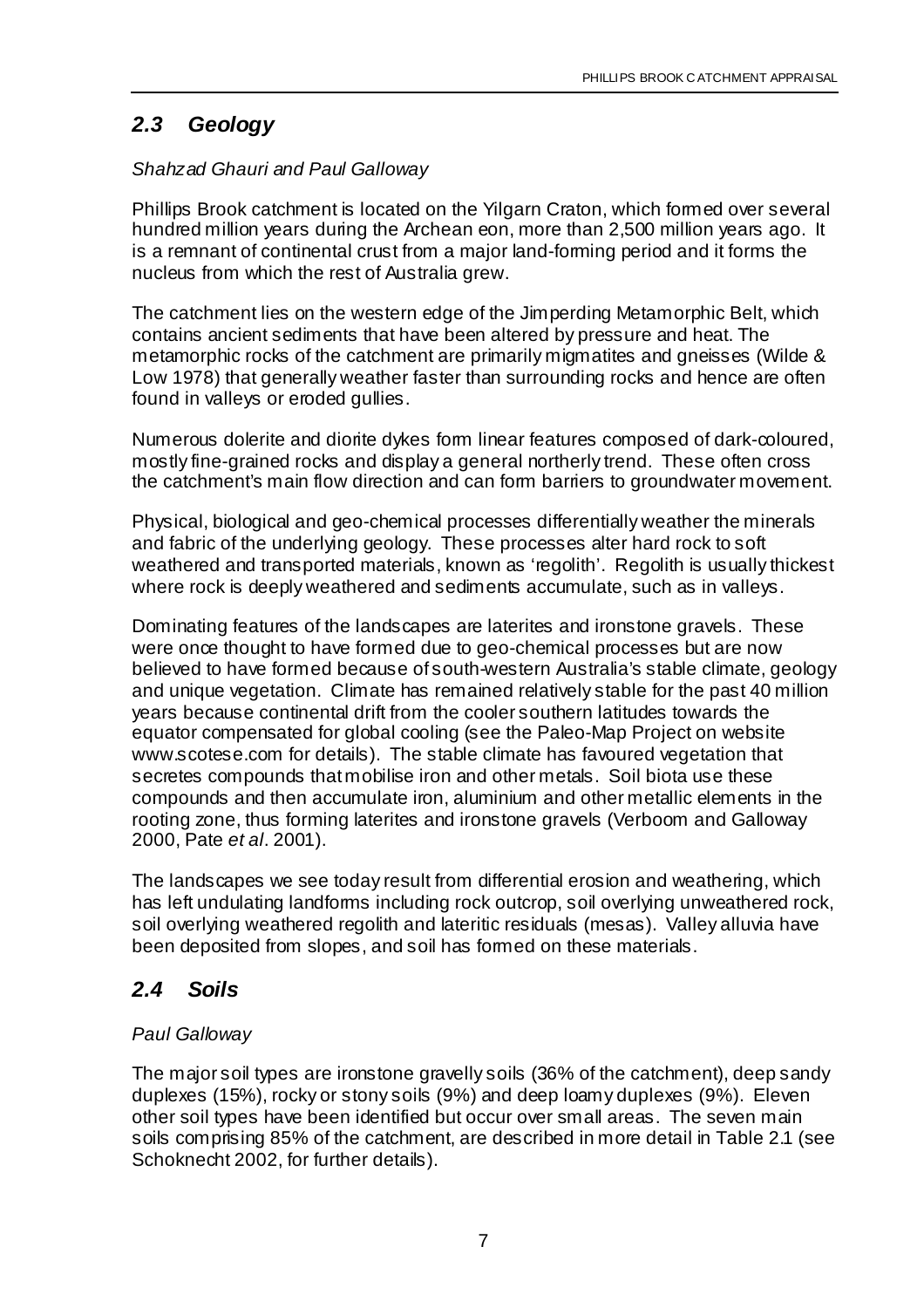| Soil Supergroup                                             | <b>Description</b>                                                                                                                                                                         | Soil group components                                                                                   |
|-------------------------------------------------------------|--------------------------------------------------------------------------------------------------------------------------------------------------------------------------------------------|---------------------------------------------------------------------------------------------------------|
| Ironstone gravelly<br>soils<br>4,880 ha<br>36% of catchment | Soils that have an ironstone gravel layer<br>(>20% and greater than 20 cm thick) or<br>duricrust/cemented gravels within the top<br>25 cm, and ironstone gravels are a<br>dominant feature | Deep sandy gravel (19%)<br>Loamy gravel (9%)<br>Duplex sandy gravel (7%)<br>Shallow gravel (2%)         |
| Deep sandy<br>duplexes<br>2,010 ha<br>15% of catchment      | Soils with a sandy surface and a texture<br>or permeability contrast at 30 to 80 cm                                                                                                        | Red deep sandy duplex (8%)<br>Grey deep sandy duplex (7%)<br>Alkaline grey deep sandy<br>duplex $(<1%)$ |
| Rocky or stony<br>soils<br>1,220 ha<br>9% of catchment      | Soils, generally shallow, with more than<br>50% of coarse fragments > 20 mm in size<br>throughout the profile. Indudes areas of<br>rock outcrop                                            | Bare rock (9%)<br>Stony soil (<1%)                                                                      |
| Deep loamy<br>duplexes<br>1,150 ha<br>9% of catchment       | Soils with a loamy surface and a texture<br>contrast at 30 to 80 cm                                                                                                                        | Red deep loamy duplex (9%)<br>Brown deep loamy duplex (<1%)                                             |
| <b>Shallow sands</b><br>820 ha<br>6% of catchment           | Sands less than 80 cm deep over rock,<br>hardpan or other cemented layer                                                                                                                   | Yellow/brown shallow sand (3%)<br>Pale shallow sand (2%)<br>Red shallow sand (1%)                       |
| Non-cracking clays<br>650 ha<br>5% of catchment             | Soils that have a day surface at least<br>30 cm thick and do not crack strongly<br>when dry                                                                                                | Red/brown non-cracking<br>clay (4%)<br>Grey non-cracking clay $($ <1%)                                  |
| <b>Cracking clays</b><br>600 ha<br>5% of catchment          | Soils that have a day surface at least<br>30 cm thick and crack strongly when dry                                                                                                          | Self-mulching cracking clay (5%)                                                                        |

**Table 2.1. Major soil types and areas\***

\* Some rounding errors may occur in individual totals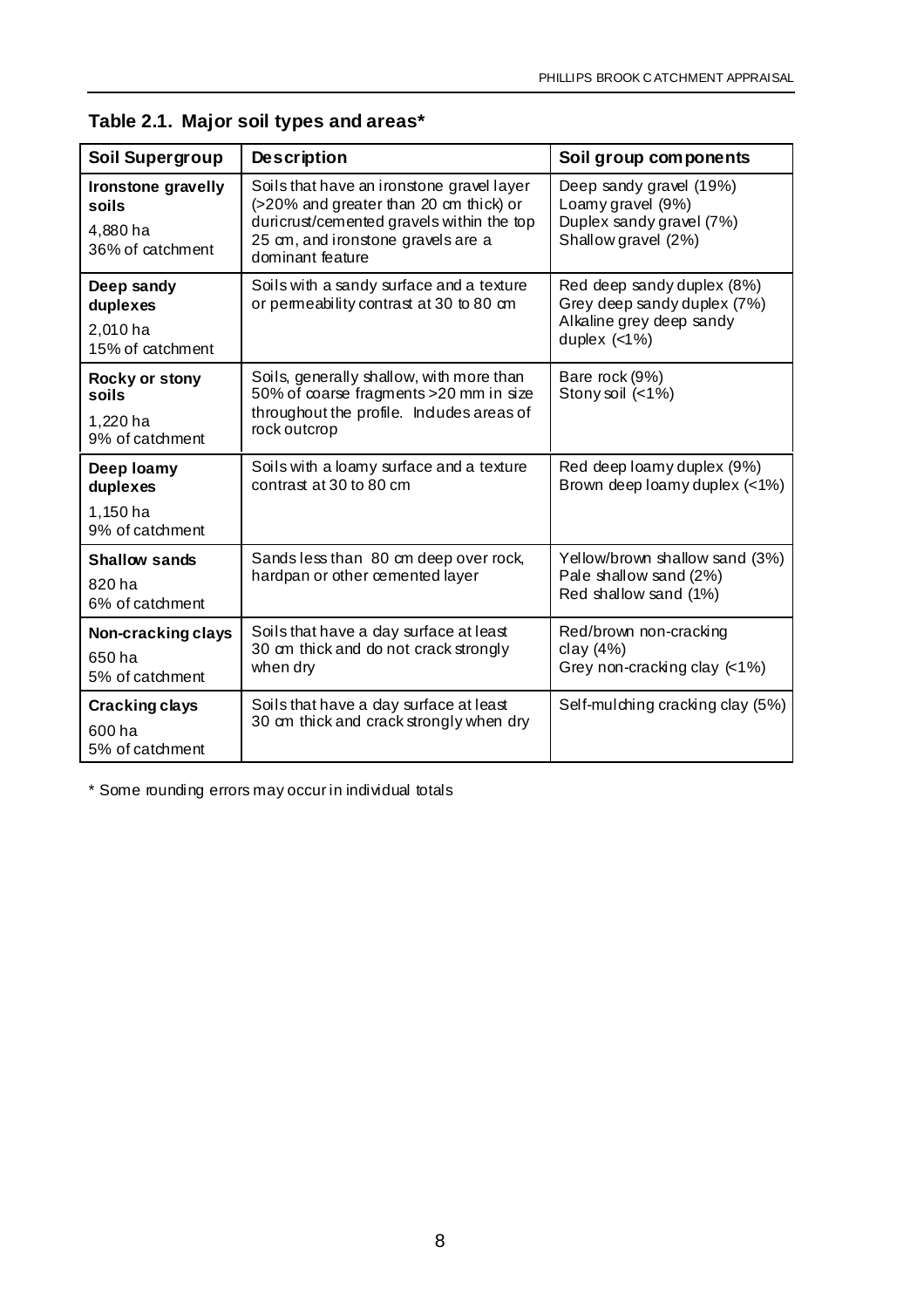## *2.5 Hydrogeology*

*Shahzad Ghauri, Ned Crossley and Paul Galloway*

#### **2.5.1 Aquifers**

An aquifer is a saturated permeable geologic unit that can transmit significant quantities of water under ordinary hydraulic gradients (Freeze and Cherry 1979). The main forms present are unconfined, semi-confined, and fractured rock aquifers (Figure 2.5).





*Figure 2.5. Schematic representation of typical aquifers*

Confined aquifers are held between impermeable regolith layers called aquitards. In Phillips Brook, they usually occur in the actively weathering zone between bedrock and saprolite. Unconfined or perched aquifers occur in permeable surface materials where an unconstricted watertable forms the upper boundary. Aquifers are also likely to exist in alluvial sediments. Structurally controlled aquifers can be unconfined to semi-confined and occur at local scales, such as at the contact between intrusive mafic dykes and surrounding granitic country rock, and at regional scales in extensive fault systems. Following clearing, aquifers have increased in volume, number and extent.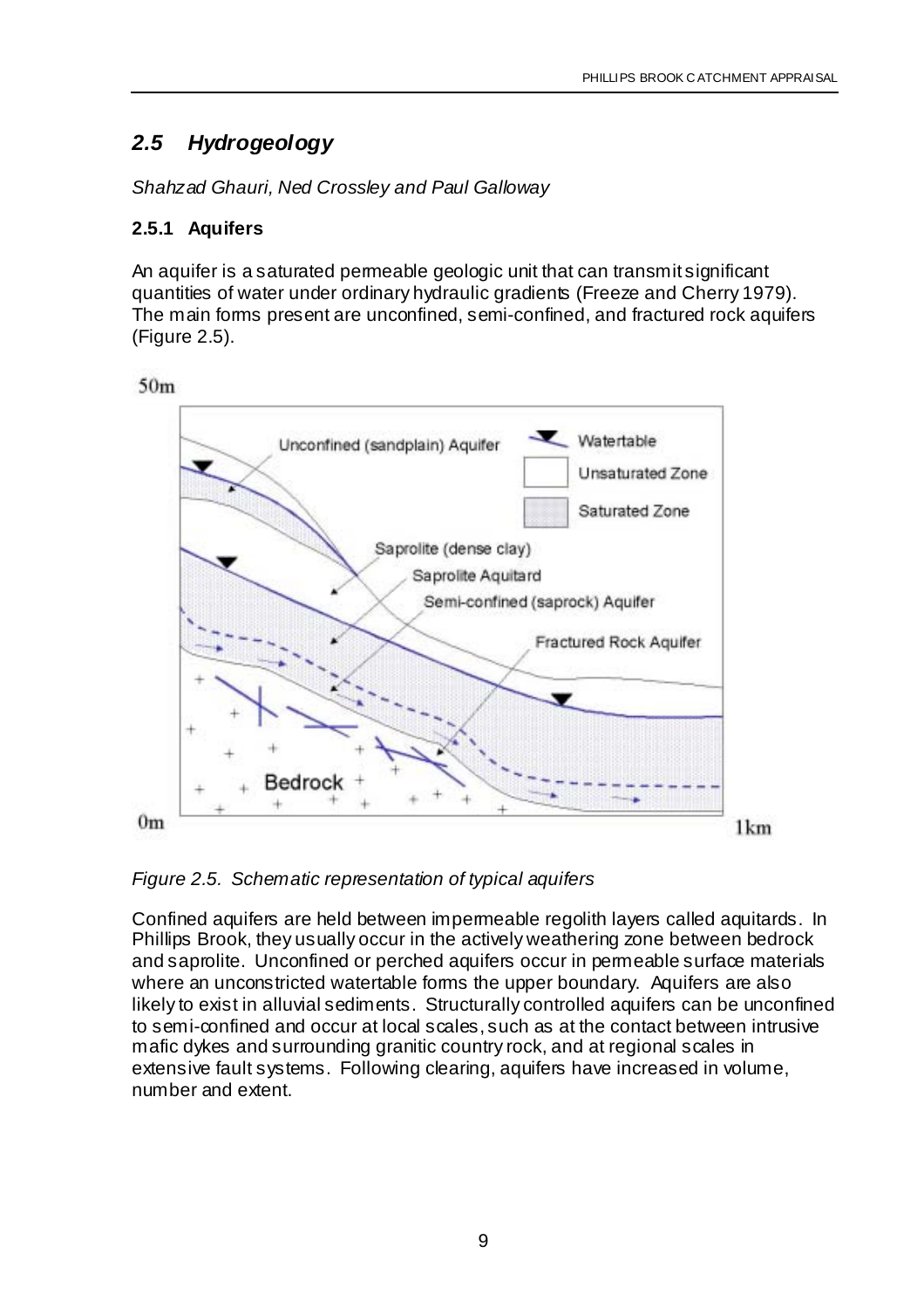#### **2.5.2 Catchment hydrology**

Because crops and pastures use less water than the original vegetation, clearing has increased the size and number of aquifers in the catchment. This is most clearly explained with a catchment water balance model.

A catchment water balance is an accounting exercise: what comes in (*rainfall*) is balanced by what goes out (*run-off, evapotranspiration, groundwater flow and discharge*) and any change in storage (*soil water, surface water and groundwater*).

|                | $=$ |                    |                      | 'E+T)                                           |   |                                       |                         | ۸D                                 |
|----------------|-----|--------------------|----------------------|-------------------------------------------------|---|---------------------------------------|-------------------------|------------------------------------|
| Rainfall<br>ın |     | Surface<br>run-off | Groundwater<br>f low | ev aporation<br>transpiration<br>(soil & plant) | ÷ | change<br>in soil<br>water<br>storage | Groundwater<br>recharge | Change<br>ın<br>surface<br>storage |

Before clearing, the components of the water balance equation were relatively stable. Rainfall has not changed much since clearing, but the hydrological balance has, because of changes to the components on the right-hand-side of the equation. The change from native vegetation to agricultural crops and pastures has decreased evapotranspiration (E+T), causing soil profiles to remain wetter for longer (∆S), resulting in waterlogging, more run-off (R) and faster groundwater recharge (U). In Phillips Brook, groundwater recharge is balanced by evapotranspiration (E+T) and groundwater flow (G) to streams moving water – and salt in stream flows - out of the catchment.. Where groundwater flows to streams reduce and inputs remain, groundwater will tend to rise to the surface, evaporate and deposit salt. It appears unlikely that salinity will be a significant problem, because there is only a small area of valley flats with fairly sluggish groundwater drainage, and groundwater systems localised by bedrock highs and dolerite dykes affect only small areas. However, this has not been tested because of a lack of data.

No accurate data exists for salt store in the Toodyay area. However, based on de Broekert's 1996 relationship between rainfall and salt store, the regolith of Phillips Brook is likely to contain average salt storage concentrations of  $\sim$ 20 kg/m<sup>2</sup> (200 t/ha).

#### **2.5.3 Groundwater**

Groundwater characteristics have not been measured. Salinity in the deeper saprock aquifer is likely to vary from brackish to saline, causing some salinity in the valley floors. As in similar catchments to the south (Mokine Brook, Kokendin and Kettle Rock), Phillips Brook may have groundwater of suitable quality for livestock.

Local flow systems are typically unconfined (perched) aquifers in the more porous, sandy soils, causing some waterlogging and seeps in the lower slopes and valley floors. In addition, semi-confined (saprock) aquifers are localised by bedrock highs or dolerite dykes, and the intermediate flow systems in the deeper continuous saprock aquifer extend over most of the catchment. The upper slopes are steep with a thin permeable regolith that can generate free flowing artesian wells with stockquality water.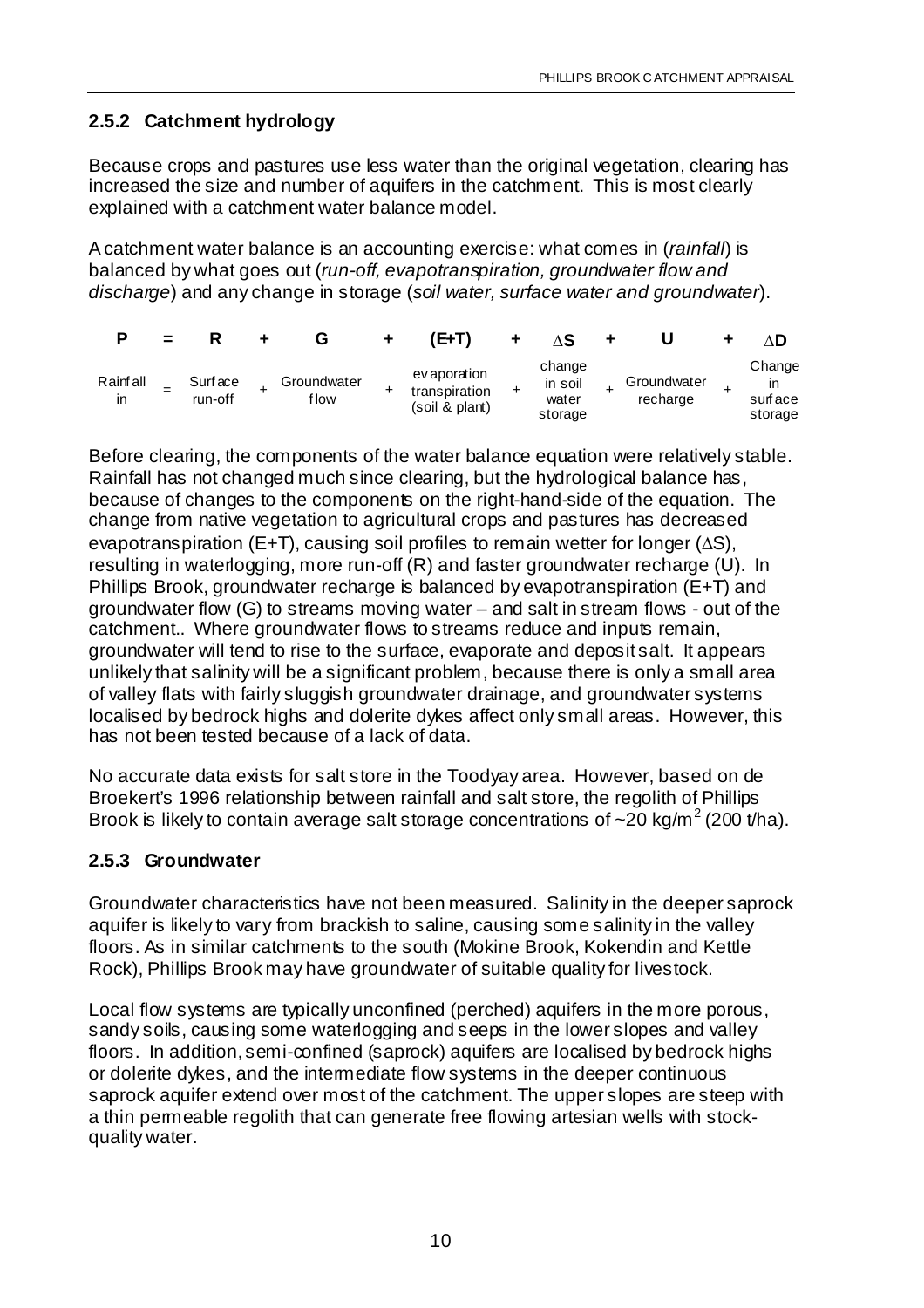## *2.6 Native vegetation*

#### *Alex Hollick*

About 26% of the remnant vegetation is managed by CALM, 45% is privately-owned, and the rest is public land such as shire reserves or vacant Crown land.

Three types of woodland covered 98% of the catchment prior to clearing: York gum and flooded gum woodland occupied half on the most fertile loamy and clayey soils of the river flats, lower slopes and around rocky outcrops; marri and wandoo occupied almost 30% on sandy duplex soils and deep sands near rock outcrops and in depressions in lateritic terrain; jarrah, wandoo and powderbark woodland occupied almost 20%, mostly on the ironstone gravels in the west.

Since settlement, 68% of the catchment has been cleared. Only 13% of the original York/flooded gum country is left. It now covers 7%, mostly on private land in small, scattered remnants. The other two vegetation communities are still well represented, with 46% of the marri-wandoo woodland and 66% of the jarrah complex remaining. Together, these communities cover 25% of the catchment, mostly in the west. It is concerning that remnant vegetation only covers 7.5% of the eastern sub-catchment of Toodyay Brook, mostly in small and scattered remnants.

In comparison, the Shire of Toodyay retains 49% of its pre-European vegetation, 31% in reserves and on public land and 18% on private land, a better situation than most shires in the wheatbelt (Connell and Ebert 2000).

Vegetation-soil associations are complex. Table 2.2 compares pre-European vegetation with the present remnant vegetation within the major soil supergroups.

| <b>Soil Supergroups</b>                                                                                            | Vegetation<br>association*                           | Original<br>extent <sup>**</sup> $(\%)$ | Percentage<br>remaining** | <b>Present</b><br>extent**<br>ha |
|--------------------------------------------------------------------------------------------------------------------|------------------------------------------------------|-----------------------------------------|---------------------------|----------------------------------|
| Ironstone gravelly soils,<br>Shallow sandy duplexes<br>(wandoo)                                                    | Medium woodland:<br>jarrah, wandoo and<br>powderbark | 19%                                     | 66%                       | 1,580 (12%)                      |
| Rocky and stony soils,<br>Deep sandy duplexes,<br>Shallow sandy duplexes<br>(wandoo)                               | Medium woodland:<br>marri and wandoo                 | 29%                                     | 46%                       | 1,830 (13%)                      |
| Loamy earths, Loamy<br>duplexes, Deep and<br>shallow, deep sandy<br>duplexes, Non-cracking<br>clays, Cracking days | Medium woodland:<br>York gum and<br>flooded gum      | 50%                                     | 13%                       | 850 (7%)                         |
|                                                                                                                    | Total area of remnant vegetation                     |                                         |                           | 4,250 (32%)                      |

| Table 2.2. Vegetation-soil associations and areas of vegetation |  |  |  |  |  |
|-----------------------------------------------------------------|--|--|--|--|--|
|-----------------------------------------------------------------|--|--|--|--|--|

\* From Beard (1980)

\*\* From Hopkins *et al.* (2002)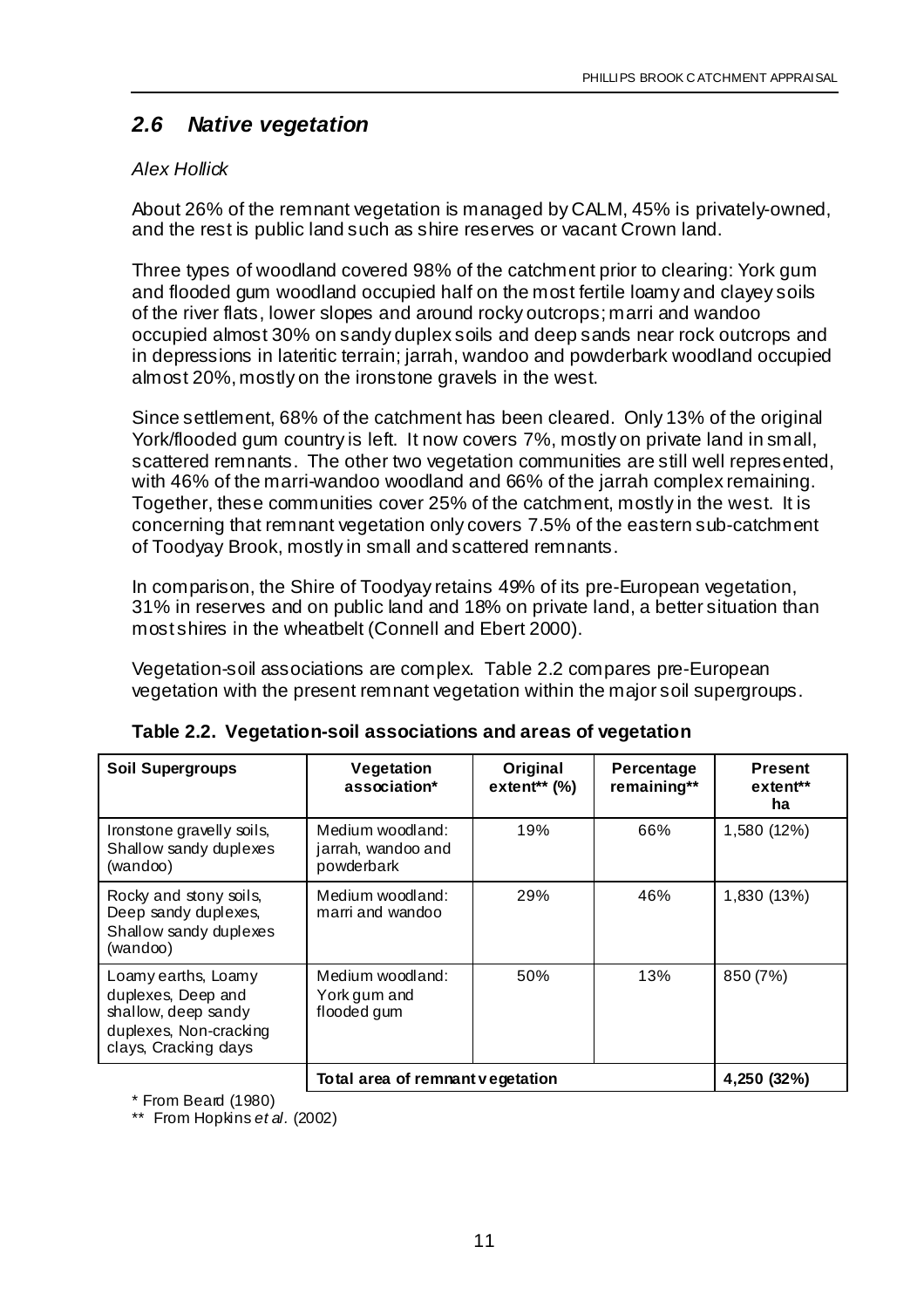Almost 500 remnants remain in Phillips Brook catchment, but only 61 are more than 5 ha in size (see Table 2.3). Most remnants are small and isolated, with 376 patches smaller than 2 ha. Several of the areas in the west are part of larger remnants that extend beyond the catchment boundary. They have significant ecological value due to their size, connectivity and the fact that they link many different vegetation communities, including all three representative communities present in Phillips Brook.

| Remnant size<br>(ha) | Number of remnants within or<br>overlapping catchment area | Proportion of area of patches within Phillips<br>Brook catchment (%) |
|----------------------|------------------------------------------------------------|----------------------------------------------------------------------|
| >1000                | 2                                                          | 1.7                                                                  |
| 1000-100             | 3                                                          | 15.9                                                                 |
| $100 - 50$           | 3                                                          | 55.1                                                                 |
| 50-20                | 8                                                          | 92.5                                                                 |
| $20 - 10$            | 11                                                         | 63.2                                                                 |
| $10 - 5$             | 34                                                         | 90.0                                                                 |
| $5 - 2$              | 58                                                         | 93.6                                                                 |
| $<$ 2                | 376                                                        | 98.1                                                                 |
| Total                | 495                                                        | 100.0                                                                |

**Table 2.3. Characteristics of remnants represented in Phillips Brook catchment**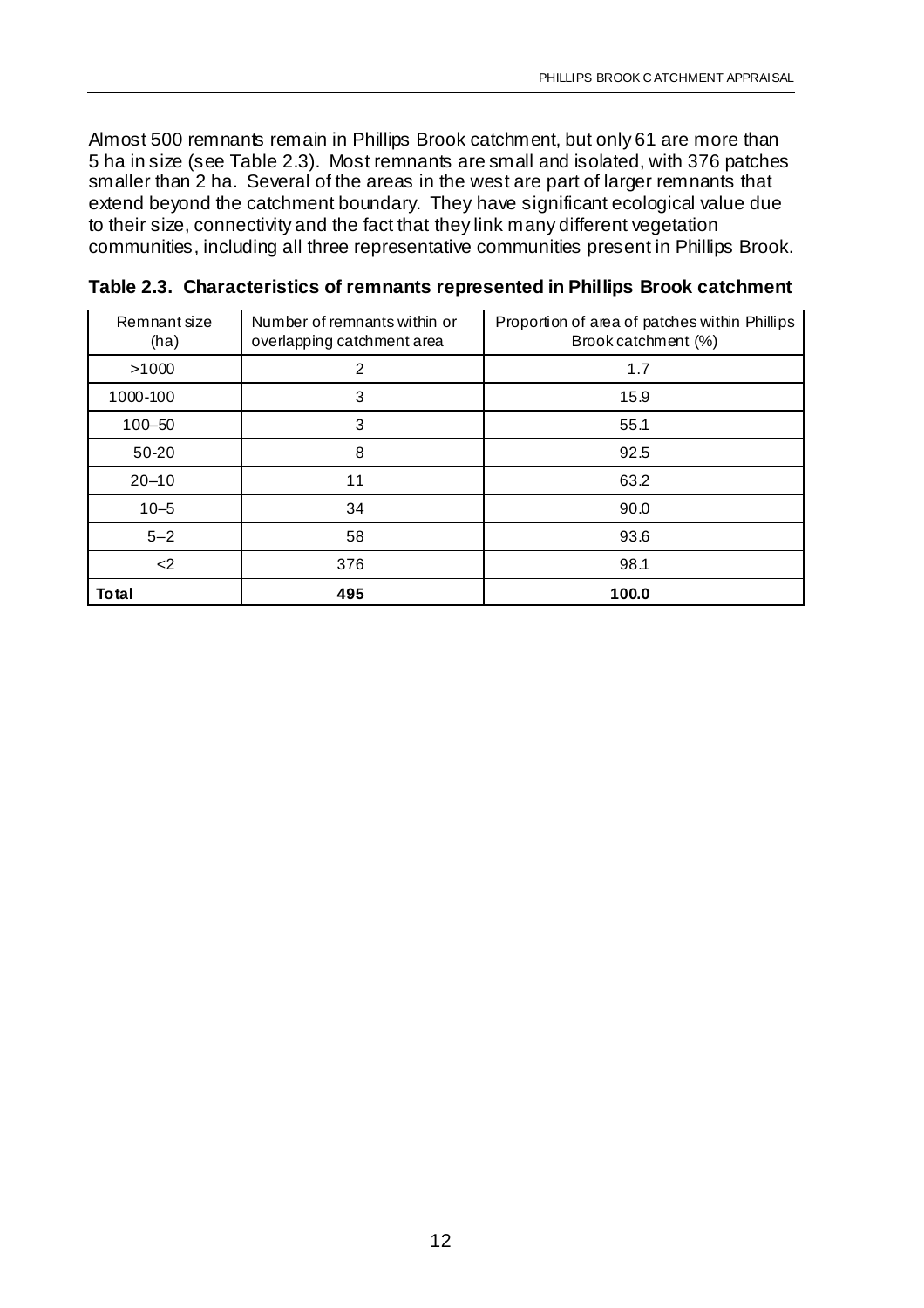## **3. Catchment condition and future risk**

## *3.1 Salinity and groundwater*

#### *Shahzad Ghauri*

Phillips Brook has only a very small area of saline land and has steep terrain and streams that remove groundwater from the catchment, so the risk of salinity spread is relatively low. Surface water and soil management issues should take priority. Reducing recharge is encouraged to improve the condition of the catchment and to lessen salinity and nutrient impacts on downstream rivers and streams.

As no groundwater records or monitoring bores are available to determine groundwater quality and trends, it is suggested that a network of bores be installed to determine what action, if any, is required.

#### **3.1.1 Current extent of salinity**

Phillips Brook catchment has only 40 hectares of saline land (<0.1%), based on Land Monitor data. For more information about Land Monitor, visit the website on www.landmonitor.wa.gov.au.

Salt accumulating from evaporation of surface water at breaks in slope and geological constrictions is the main cause.

#### **3.1.2 Groundwater trends**

The catchment is highly dissected, with high relief and strong seasonal stream flow variation. No records are available but groundwater is expected to rise rapidly following rainfall and to drain rapidly when not topped-up by rain. Shallow piezometers in low-lying positions may show only seasonal rainfall variation in water levels. Deep piezometers intercepting semi-confined aquifers in similar locations commonly show rates of rise in the order of 10-30 cm/year. This may ultimately increase discharge area.

#### **3.1.3 Potential salinity risk**

Land Monitor predicts that approximately 1,200 ha or 9% of the catchment could ultimately be affected by shallow watertables. However, this is a worst case scenario and because of the topography and location close to the Avon River, is unlikely to be realised. The prediction compares favourably to other catchments in the region, which have at least 15% classed as 'at risk'. The area affected by shallow watertables will remain lower than other catchments because the steep topography causes rapid drainage. However, run-off during rainfall has increased since clearing causing surface water problems including erosion and waterlogging in the lower catchment.

Localised seeps from sandplain, bedrock highs and dykes are not considered in Land Monitor data. These seeps are often saline and sometimes acid, and although they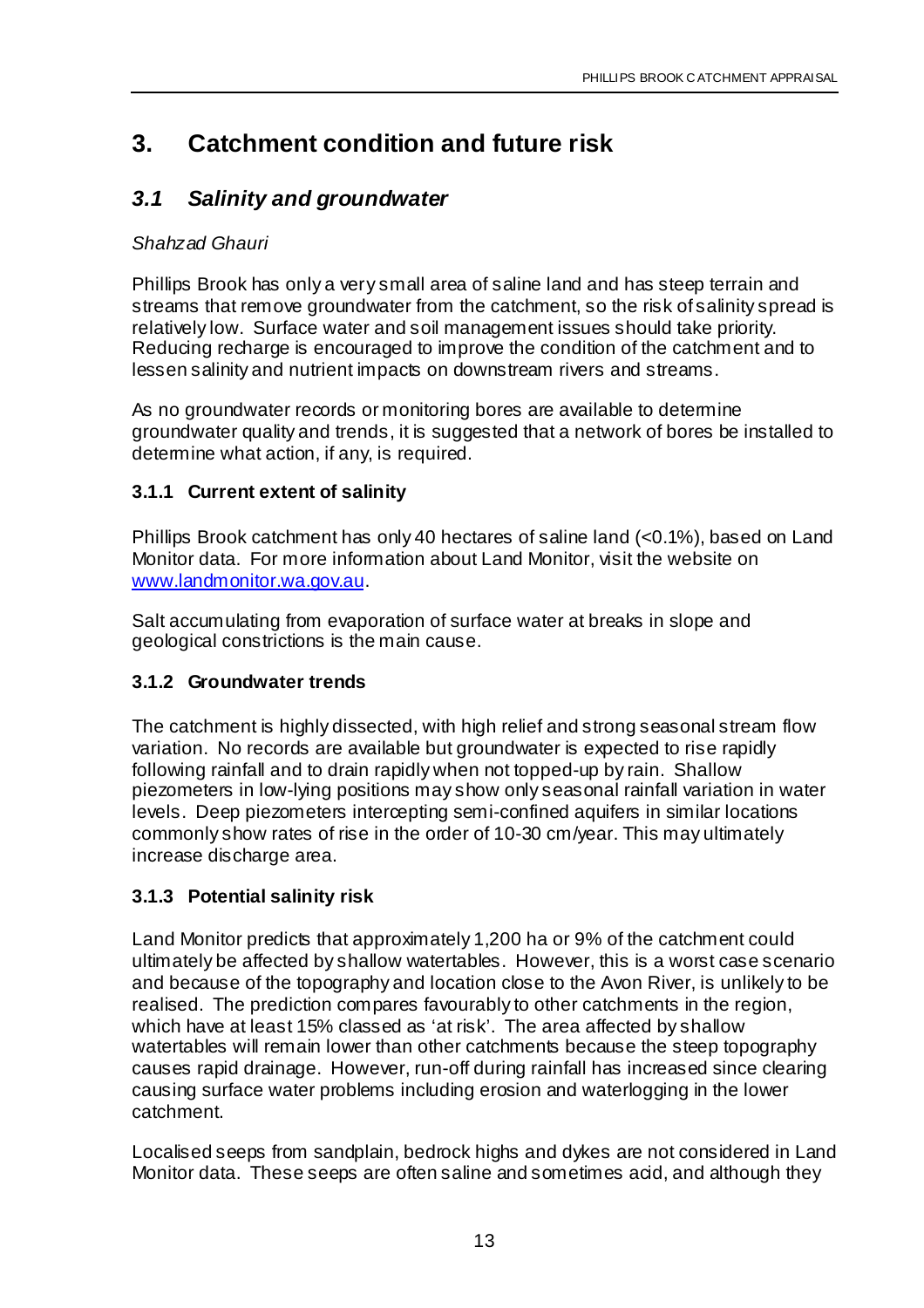affect only a small proportion of the catchment, may significantly affect individual landholders.

#### **3.1.4 Recommendations**

To determine whether the catchment is at risk from rising groundwater and salinity, the following measures are recommended:

1. Construct piezometers and observation bores remote from discharge sites and where recharge could put areas down-slope at risk.

*Justification* - Groundwater trends can be observed without confounding factors by placing observation bores at sites remote from direct discharge influences.

2. Monitor groundwater levels, salinity and acidity in bores regularly (e.g. monthly)

*Justification* - The future salinisation rate, extent and impact can be better modelled with direct data. Modelling can assist future catchment management planning and direct remediation strategies. The effectiveness of recharge reduction strategies can also be ascertained by monitoring bores if they are located proximal to treated areas (e.g. 10-50 m).

## *3.2 Soils risk summary*

#### *Paul Galloway*

The major issues for the sandy-surfaced soils are:

- recharge susceptibility
- subsurface compaction
- soil acidification.

The major issues for the loamy and clayey-surfaced soils are:

- soil structure decline
- water erosion.

The physical and chemical properties of the soil can be changed to improve:

- the ability of plant roots to explore the soil and extract nutrients and water
- biological activity in the root zone
- aeration
- water infiltration rates
- water-holding capacity.

Improving the soil water storage contributes to salinity management.

Table 3.1 indicates the area and main soils that are potentially susceptible to various soil degradation processes and summarises management options that may fix a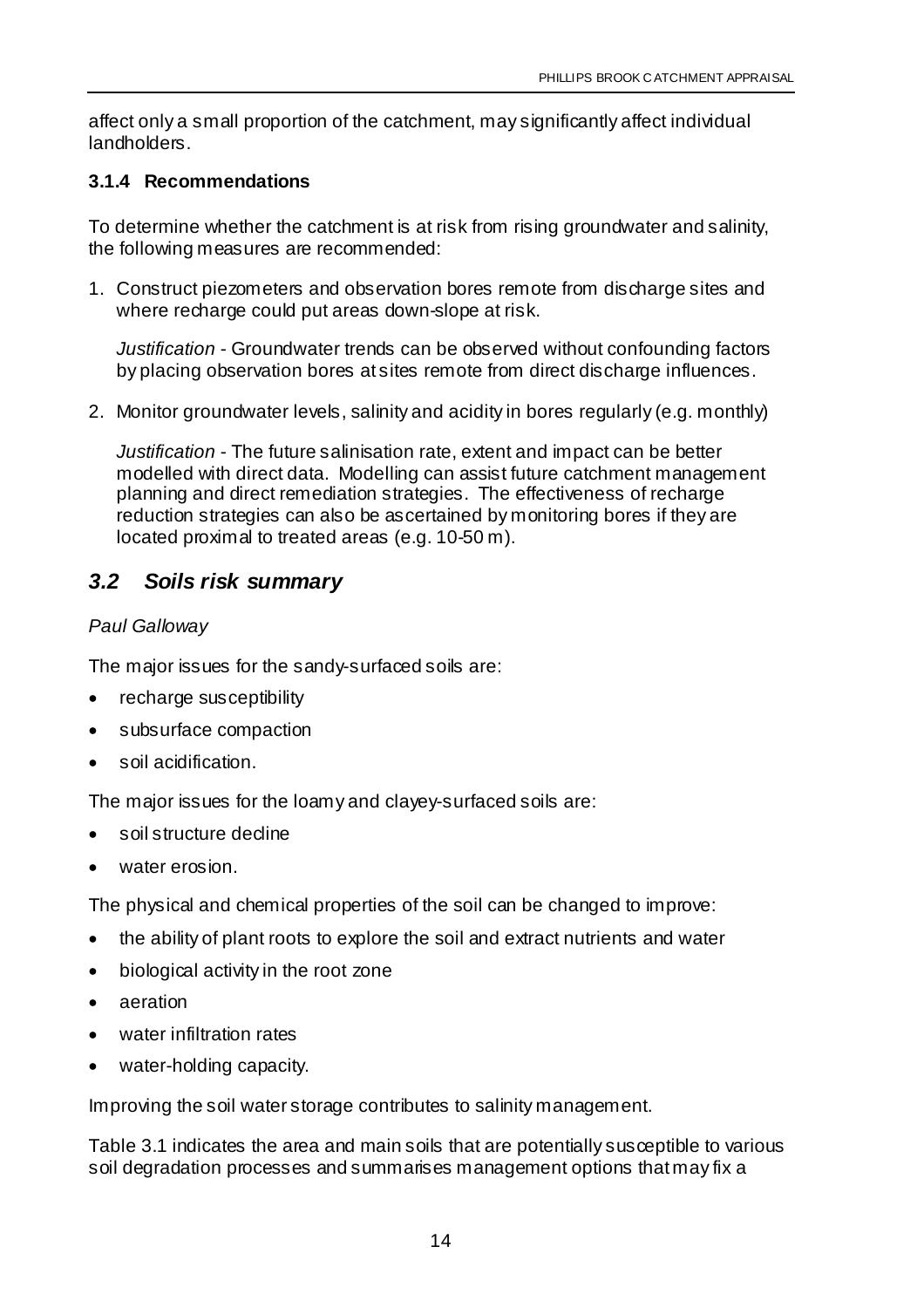problem or improve a farming system. Options will vary for different sites and farming systems. A site analysis and farming system appraisal should be undertaken before recommending one option over another.

The best way to determine existing degradation is by observing and measuring soil characteristics directly. For example, waterlogging extent should be determined by site inspections during a wet period, while surface acidification is difficult to visualise, so accurate and timely soil testing is the best way to monitor its extent and severity.

| Table 3.1. Recommended management options for major soil supergroups of<br><b>Phillips Brook catchment</b> |  |  |  |  |  |  |  |
|------------------------------------------------------------------------------------------------------------|--|--|--|--|--|--|--|
|                                                                                                            |  |  |  |  |  |  |  |

| Degradation<br>issue     | <b>Susceptible</b><br>area<br>(moderate risk) | <b>Susceptible</b><br>area (high to<br>extreme risk) | Soil supergroups<br>potentially affected | <b>Management options</b>                                                                      |
|--------------------------|-----------------------------------------------|------------------------------------------------------|------------------------------------------|------------------------------------------------------------------------------------------------|
| Subsurface<br>compaction | 74%                                           | 1%                                                   | Deep sandy duplexes<br>Deep sands        | Plant species with deep,<br>strong taproots                                                    |
|                          |                                               |                                                      |                                          | Controlled traffic farming                                                                     |
|                          |                                               |                                                      |                                          | Deep-ripping if sand is<br>very deep. Site<br>conditions will determine<br>economic viability. |
| Soil structure           | 56%                                           | 1%                                                   | Deep loamy duplexes                      | Increase organic matter                                                                        |
| dedine                   |                                               |                                                      | Non-cracking days                        | Remove stock and do                                                                            |
|                          |                                               |                                                      | Shallow loamy duplexes                   | not work soil when wet                                                                         |
|                          |                                               |                                                      |                                          | Minimum tillage/no-till                                                                        |
|                          |                                               |                                                      |                                          | Phase farming                                                                                  |
|                          |                                               |                                                      |                                          | Stubble retention                                                                              |
|                          |                                               |                                                      |                                          | Deep-rooted species<br>(perennials, serradella).                                               |
| Acidification            | 40%                                           | 6%                                                   | Ironstone gravelly soils                 | Monitor pH                                                                                     |
|                          |                                               |                                                      | Deep sandy duplexes<br>Deep sands        | Lime applications<br>Plant acid-tolerant<br>species                                            |
|                          |                                               |                                                      | Shallow sands                            | Manage nutrient/product<br>export                                                              |
|                          |                                               |                                                      |                                          | Manage nutrient<br>requirements                                                                |
| Water                    | 41%                                           | 2%                                                   | Shallow loamy duplexes                   | See Surface water                                                                              |
| erosion                  |                                               |                                                      | Deep loamy duplexes                      | management section                                                                             |
|                          |                                               |                                                      | Non-cracking days                        |                                                                                                |
| Wind erosion             | 27%                                           | 2%                                                   | Deep sandy duplexes                      | Retain stubble(50%                                                                             |
|                          |                                               |                                                      | Shallow sands                            | ground cover)                                                                                  |
|                          |                                               |                                                      | Deep sands                               | No-till                                                                                        |
|                          |                                               |                                                      |                                          | Grazing management                                                                             |
|                          |                                               |                                                      |                                          | Perennials                                                                                     |
|                          |                                               |                                                      |                                          | Windbreaks                                                                                     |
| Water-                   | 26%                                           | 2%                                                   | Ironstone gravelly soils                 | Clay spreading                                                                                 |
| repellence               |                                               |                                                      | Deep sands<br>Deep sandy duplexes        | Furrow sowing                                                                                  |

# **Table 3.1. Recommended management options for major soil supergroups of**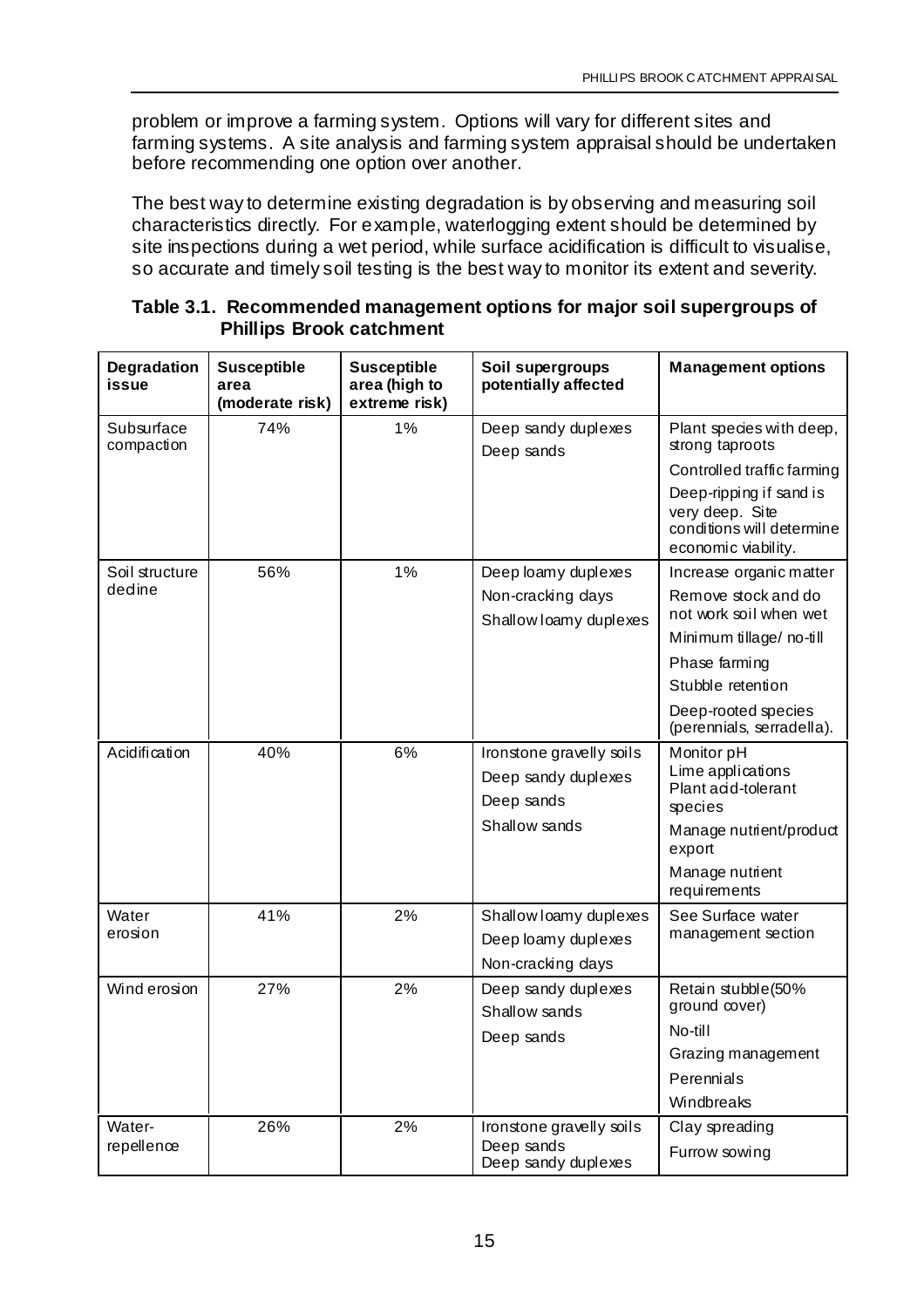#### **3.2.1 Further reading**

#### *Farmnotes*

| 32/85  | Gypsum improves soil stability                      |
|--------|-----------------------------------------------------|
| 57/90  | Identifying gypsum-responsive soils                 |
| 87/94  | Stubble needs for reducing wind erosion             |
| 4/95   | No tillage sowing minimises soil erosion            |
| 35/96  | Preventing wind erosion                             |
| 61/96  | No-till sowing machinery to control wind erosion    |
| 65/96  | Soil management options to control land degradation |
| 66/96  | Stubble management to control land degradation      |
| 110/96 | Assessing water repellence                          |
| 14/97  | Claying water repellent soils                       |
| 70/00  | Looking at $liming - consider the rate$             |
| 78/00  | The importance of soil pH                           |
| 80/00  | Management of soil acidity in agricultural land     |
|        |                                                     |

#### *3.3 Vegetation condition and risk assessment*

#### *Alex Hollick*

Almost 500 areas of native vegetation remain in Phillips Brook catchment. Large tracts of the western portion are uncleared and in good condition. However, in the eastern sub-catchment many remnants are small and geographically isolated. These small remnants are less ecologically viable because they are fragmented and have a large perimeter-to-area ratio. This allows edge effects, such as weed and pest invasion, spray drift and other degrading processes, to affect a greater proportion. It also limits their value as habitat.

A subset of 66 of these remnants accessible by road was assessed for condition according to criteria described in Appendix 2; 65% of those surveyed were rated as degraded or very degraded. The major causes of degradation are grazing pressure and weed infestation. Table 3.2 documents the remnants sampled.

|  | Table 3.2. Condition of the sampled set of remnants |  |  |  |  |
|--|-----------------------------------------------------|--|--|--|--|
|--|-----------------------------------------------------|--|--|--|--|

| <b>Degradation rating</b> | <b>Number of remnants</b> | % of sample |
|---------------------------|---------------------------|-------------|
| Very good                 | 17                        | 26          |
| Good                      | 6                         |             |
| Degraded                  | 24                        | 36          |
| Very degraded             | 19                        | 29          |
| Total                     | 66                        | 100         |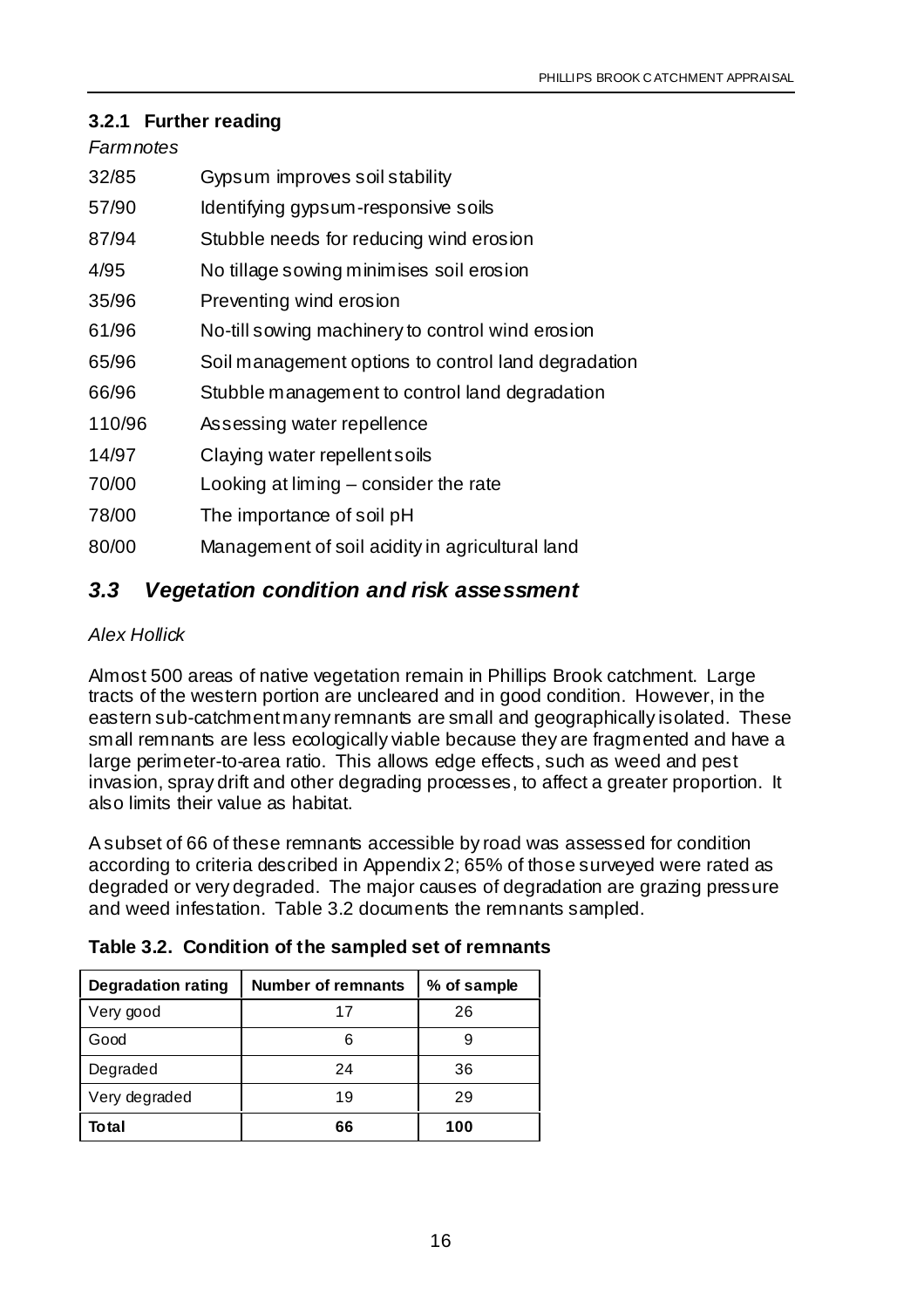## **4. Management options and impacts**

## *4.1 Farming systems*

*Trevor Lacey*

#### **4.1.1 Farmer survey**

Farmers were surveyed to provide information on the farming systems practised within the catchment. There were only 10 responses, mostly from lifestyle holdings, so the results should be treated with caution.

Farm businesses in this area largely comprise mixed stock (mainly sheep and some cattle) and cropping enterprises. Crop-pasture rotations and continuous cropping are common on most soils. Deep sand and rocky stony soils, which are often difficult to crop, tend to be in permanent pasture or perennial vegetation. These soil types represent an opportunity for perennial pastures, forage crops and woody perennials. Perennial pastures are well-suited to stock enterprises as they can provide a better distribution of feed throughout the year, thus removing or reducing the need for supplements and enabling high-priced markets to be targeted.

Water supplies are all derived from on-farm sources and adequate, according to respondents, although several did request more information for developing water supplies.

About half the respondents expressed interest in high water use crops and pastures but only a few are currently using them. The respondents did not show much interest in oil mallees, tagasaste and pines, but these should be considered to improve farm sustainability.

Soil ameliorants such as lime and gypsum, reduced tillage and contour banks featured as areas of future interest but had a low level of adoption. These options can improve crop agronomy and help manage hazards associated with various soils. Suitable options for each soil type are indicated in Table 4.1. Addressing these issues will have an immediate impact on production, profit and recharge. Information on green and brown manuring was requested.

#### **4.1.2 AgET and Catcher analysis**

AgET and Catcher models highlight the relative differences in water use of annual and perennial species by estimating deep flow. AgET estimates the amount of water flowing beyond the roots for farming rotations on different soil types. Catcher estimates the impact of changing farming rotations on the whole catchment water balance. The rotations used on each major soil are described briefly below and presented in more detail in Appendix 4.

Altering farming systems to phased crop and perennial pasture rotations can significantly reduce recharge without major changes to the total area of crop and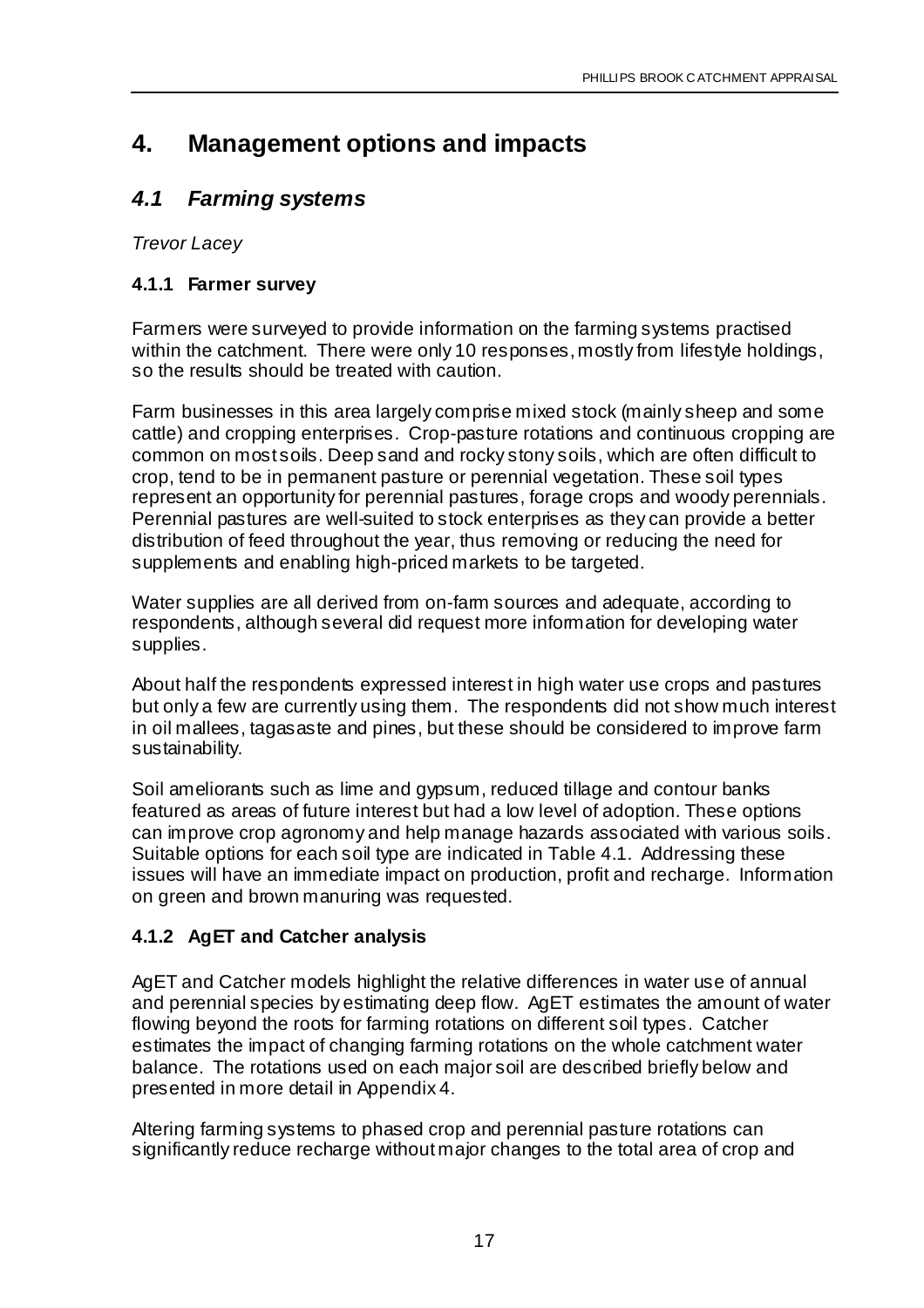pasture. However, changing from continuous annual pasture to crop-annual pasture rotation or continuous cropping will only reduce recharge slightly.

Lucerne and woody perennials use almost all of the rainfall. Annual crops permit 5–15% of rainfall to flow past the plant root zone and clover/medic pastures permit 15–30% of annual rainfall past, depending on soil type. Heavier clay soils have less deep flow than lighter sandier soils, under waterlogging-free conditions.

Recharge under existing rotations is estimated to be 9.7% of annual rainfall. This could be reduced to 8.5% by increasing the proportion of perennials from 32 to 39% a modest intervention and small result. McConnell (2001) considers this level of intervention will be the standard rotational system in 2020.

A more optimistic rotational system increases the perennial component and introduces phase farming to reduce recharge rates to 2.9% of annual rainfall. This would slow the rate of rise of groundwater, reducing the area affected by shallow watertables within the catchment. It would also reduce downstream erosion and salinity beyond the catchment. Increasing the perennials in the catchment from 32 to 65% only reduces pasture area from 45 to 39% and increases cropped area from 19 to 22%. The total production from this optimistic intervention should be at least as good as from current rotations. Stock carrying capacity is likely to be similar or increased, with a better spread of feed throughout the year providing the opportunity to target higher-priced markets for out of season stock.

Deep sands and ironstone gravels are high recharge soils that occupy a large part of the catchment. The best way to manage recharge on them is by planting permanent perennials (e.g. revegetation with natives, tagasaste, .shelter belts etc.) and phase cropping with perennial pastures, or less effectively, deep-rooted annual pastures (e.g. serradella).

Sandy duplexes are a major soil type that contributes significantly to recharge via preferred pathways such as large cracks and root channels, particularly when the soil profile is saturated or waterlogged. Recharge will reduce by improving surface water management and altering the farming system to increase perennials and improve crop and pasture water use.

Run-off is relatively high on rocky or stony soils and likely to contribute to recharge when it enters coarse decomposing rock, which often links rock outcrops with valley floor watertables. As areas surrounding rock outcrops often receive more than annual rainfall due to run-off, they provide an opportunity for planting perennials or establishing surface water management structures to divert water that can be used elsewhere (e.g. house water, stock water, aquaculture or horticulture ventures).

#### **4.1.3 Farming systems options**

#### *4.1.3.1 Annual crop rotations and best farming practices*

Best practice annual crop and pasture agronomy will marginally improve water use. Doubling crop yields only increases water use by 5%, and annual crops use more water than traditional annual pastures. Summer crops use similar amounts of water to traditional annual winter crops, but are able to use summer rainfall and moisture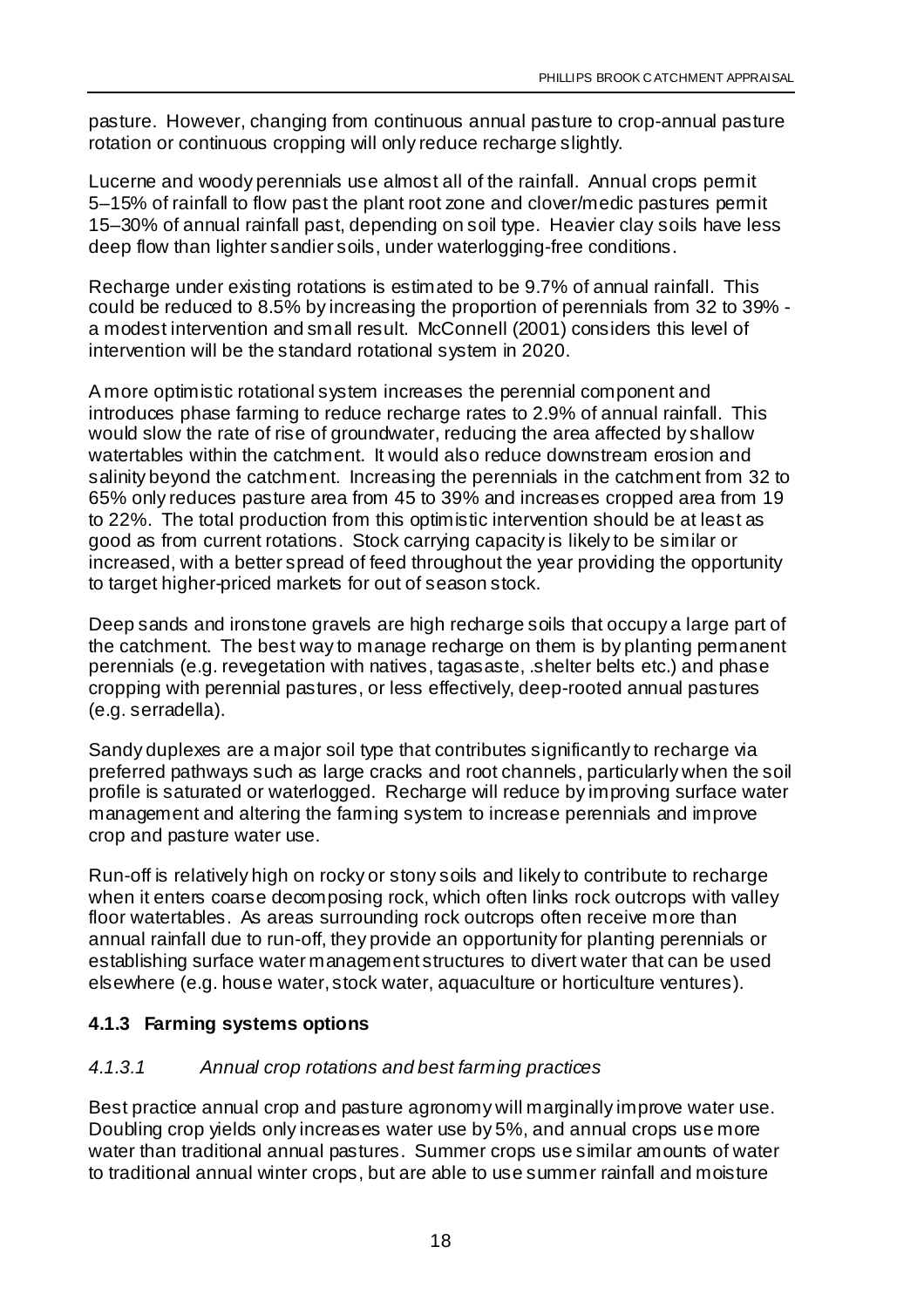stored in soil. This has a net positive impact on year-round water use if winter crops or pastures follow summer crops.

Best agronomy practice includes:

- avoiding crop failures
- fixing soil conditions that hinder growth
- incorporating longer cropping phases into rotations
- using deep-rooted annual pasture species (e.g. serradellas) on suitable soil types
- using warm season crops in specific circumstances
- early sowing
- selecting suitable species and varieties for specific sites
- good rotations
- good nutrition
- effective weed management.

However, effective surface water management and perennial species are needed to reduce recharge rates significantly.

#### *4.1.3.2 Integrating perennial pastures into the farming system*

Perennials use water year-round and are generally deeper-rooted than annuals, so are better at drying the soil profile. Perennial pastures do not use as much water as woody perennials, but can be used on a large scale without changing land use and without major changes to farming practices. Lucerne is a perennial legume that can successfully be incorporated into farming systems. Some sub-tropical and temperate perennial grasses (including sorghum, which can grow as an annual or perennial) are being evaluated.

Rotations using perennial pastures have farming benefits induding:

- managing herbicide-resistant weeds
- increasing the range of enterprises
- extending green feed
- finishing stock out of season
- providing ground cover
- reducing the need for supplementary feeding of stock.

Sites where fresh water accumulates provide perennial vegetation with the opportunity to maximise water use and production. 'Best bet' sites to maximise the production from luceme include:

- above break-of-slope positions
- at soil changes where the up-slope soils are lighter than the down-slope soils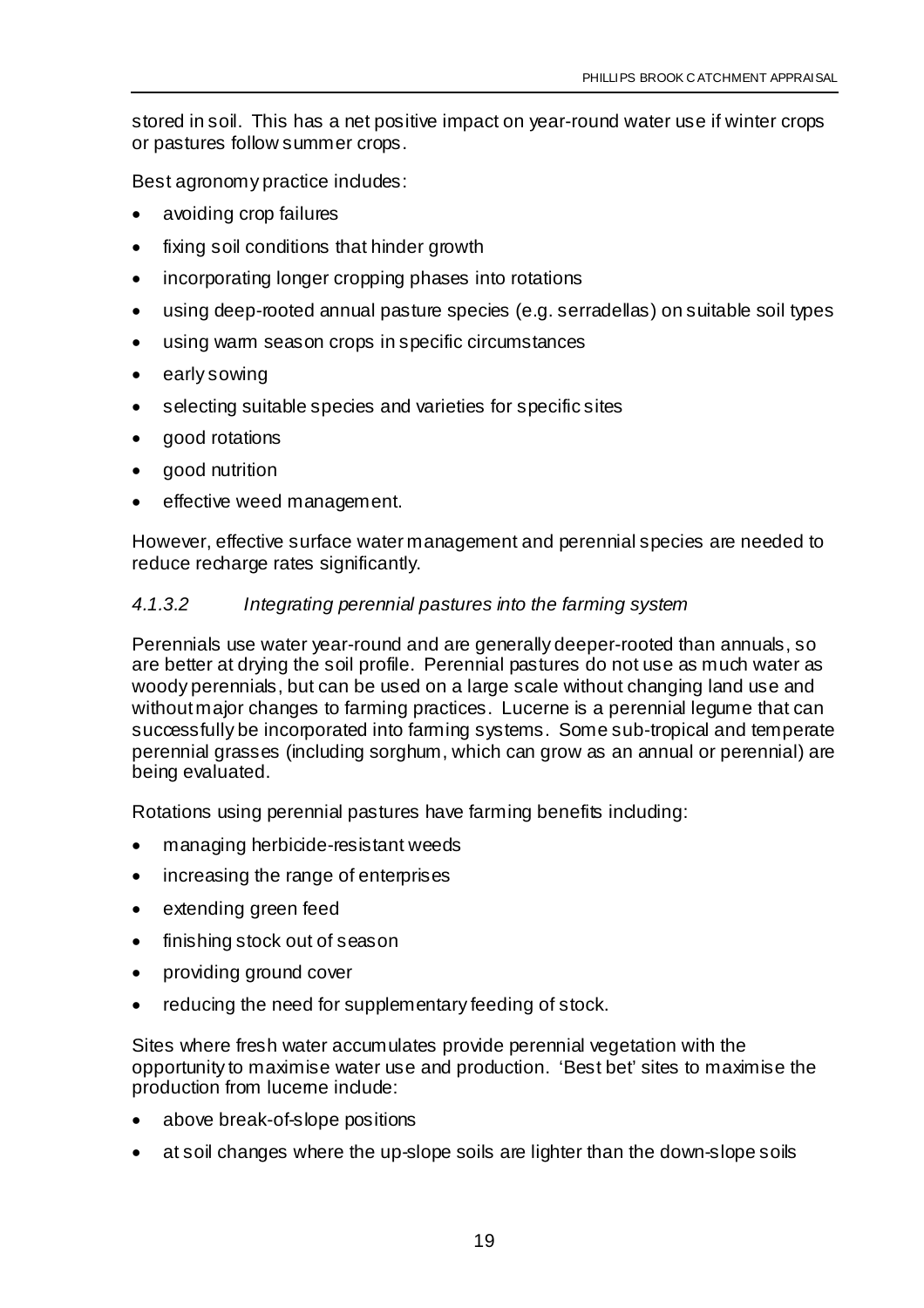- in gritty soils around rock outcrops
- above dykes and faults.

Lucerne dryland grazing systems:

- grow on various soil types and environmental conditions
- produce feed with quality and quantity equal to or better than sub. clover
- Produce green feed from April to December and later throughout summer, depending on moisture availability
- provide opportunity to finish meat sheep out of season for premium markets
- require rotational grazing management.

#### *Further reading for lucerne*

- Blacklow, L. and Latta, R. (1998) Dryland lucerne establishment and management. Farmnote 4/98.
- Devenish, K.L., Lacey, T.M. and Latta, R. (2001) Grazing sheep and cattle on dryland lucerne. Farmnote 36/2001.
- Devenish, K.L., Rogers, E.S. and Rogers, D.A. (2000). Agriculture WA, Trial and Demo Reports 2000, Northern Agricultural Region' pp 195–196.
- Lacey, T. (2001) The Good Food Guide for Sheep, Grazing Saltland Pastures. Department of Agriculture, WA, Bulletin 4473, pp 29-31,
- Latta, R., Devenish, K.L. and Bailey, T. (2000) Lucerne in pasture-crop rotations : establishment and management. Farmnote 135/2000.
- Stanley, M. and Christinat, R. (1994). 'Success with dryland lucerne' 1.2-3 Open Book Publishers, Adelaide.

#### *4.1.3.3 Integrating woody perennials into farming landscapes*

Woody perennials use more water than perennial pastures. They best fit into the system in landscape or soil niches, in alleys or block plantings. Possibilities include:

- **tagasaste** for feed, in blocks on unproductive Pale deep sands
- **oil mallees**, in alleys across sloping land and valley flats to intercept water
- **pines** (*Pinus pinaster*), on Deep sands in blocks to maximise production
- **blue gums**, in blocks on loams and duplexes not prone to salinity, to maximise production
- **melaleucas** on waterlogged areas and marginally saline areas for production
- **saltbush** and **bluebush**, on saline sites to provide ground cover and some feed
- **acacias**, to provide alternative feed.

Specialty crops and timbers including **olives**, **sandalwood** and **native trees** for woodworking have merit for diversifying farming enterprises.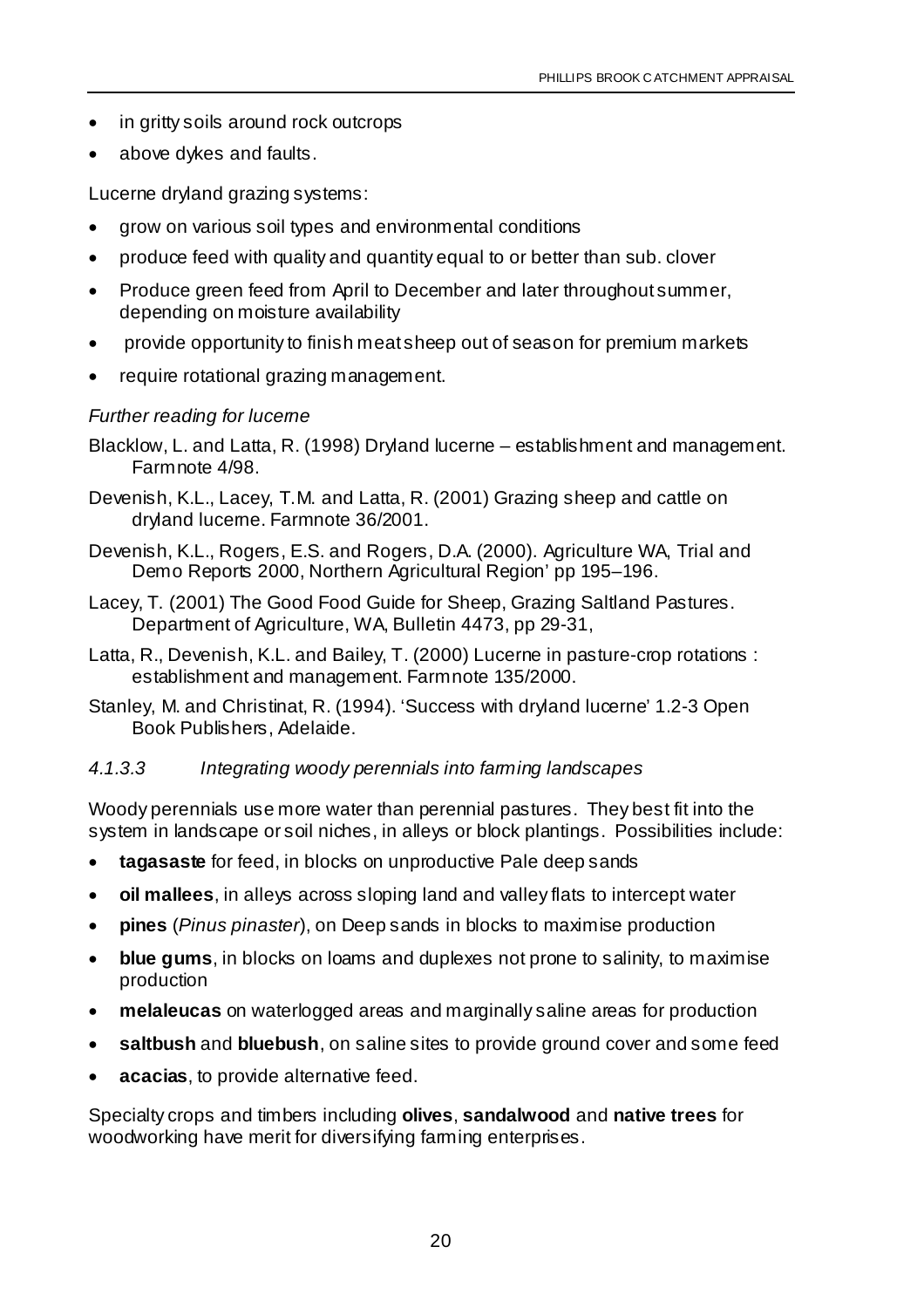#### *4.2 Surface water management*

*Harry Lauk, Ian Wardell-Johnson, Tilwin Westrup and Paul Galloway*

Surface water management in the catchment should focus on the following problems:

- gully erosion below mallet hills
- sheet and rill erosion on longer slopes
- small areas of waterlogging
- conservation planning in some subdivision required
- hillside seeps present problems in wet years
- inadequate maintenance of existing surface water control earthworks
- inappropriate design of some earthworks.

#### **4.2.2 Land management principles**

Conservation land management options reduce the velocity and erosiveness of surface water. Four options that should be used are:

- vegetative cover to protect the soil from raindrop impact and reduce surface water
- working land along the contour to hold surface water in the furrows
- grass strips and permanently grassed waterways to slow surface water concentrated by natural landforms and earthworks
- management according to Land Management Units.

#### **4.2.3 Surface water control**

The amount of surface water run-off from the four main soil types is affected by slope, grade and landscape position (e.g. valley floor, footslope, upperslope, crest). A quick assessment of these slope classes can be made using ortho-photomaps overlaid with 2-metre contours. Earthworks can then be planned, considering soil type, to reduce the recurrent waterlogging (see Table 4.1).

Phillips Brook catchment is near the Avon and Darling catchment divide. The upper catchment has steep slopes and limited safe disposal points for surface water, so should not be cultivated. Artificial waterways may be required on footslopes grading to narrow valley floors.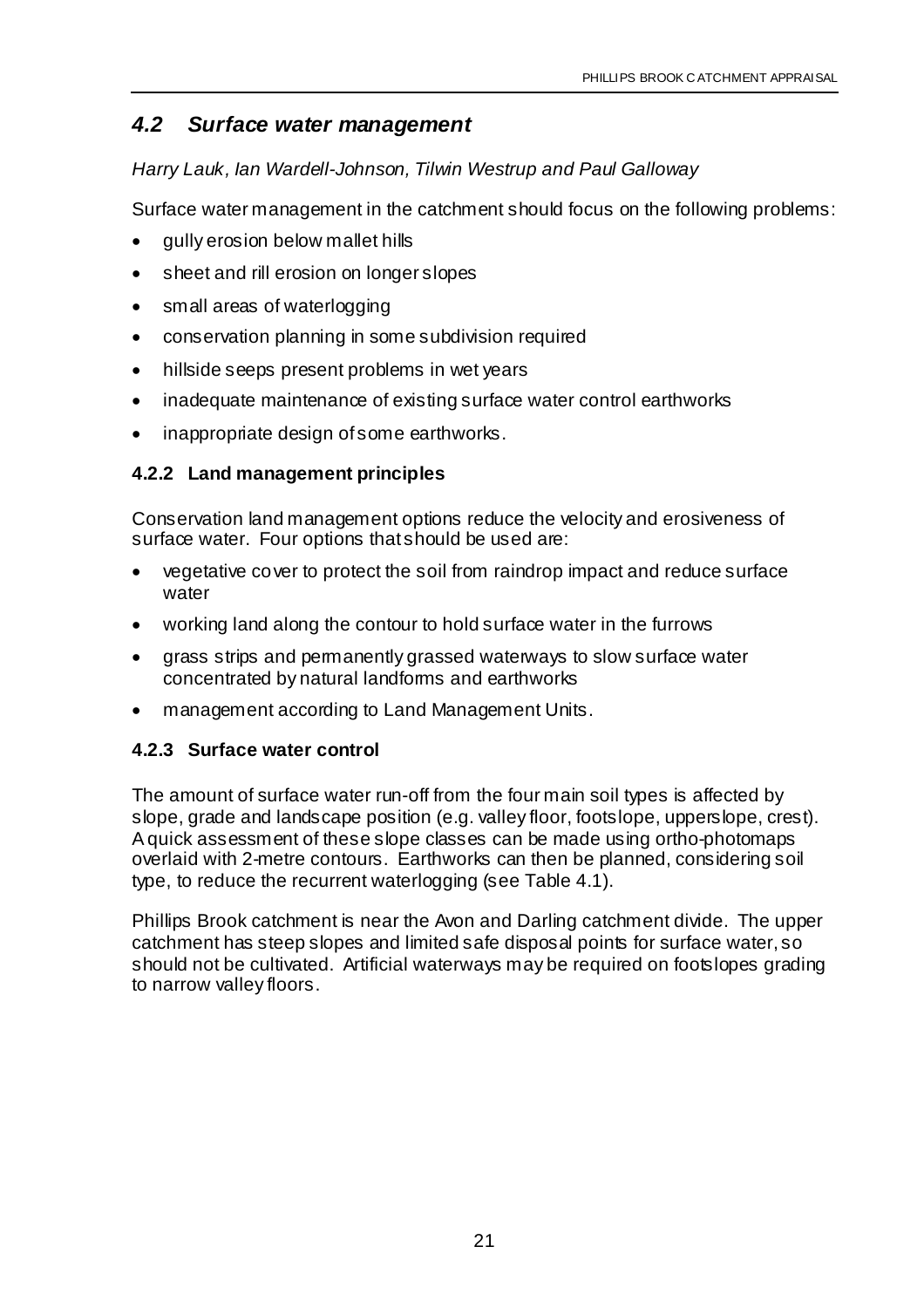| Slope Class (%) | Landscape element                               | Suitable earthworks                                                                                                                                          |
|-----------------|-------------------------------------------------|--------------------------------------------------------------------------------------------------------------------------------------------------------------|
| $0 - 1$         | Valley floors/<br>lowerfootslopes               | Shallow relief drains<br>Levee and Levied waterways                                                                                                          |
| $1 - 3$         | Long slopes/<br>footslopes                      | Seepage interceptor drains<br>Reverse bank seepage interceptor drains<br>Levee and Levied waterways<br>Diversion bank<br>Broad-based bank (not less than 2%) |
| $3-6$           | Mid-slopes/<br>minor upper slopes               | Grade bank<br>Seepage interceptor drains<br>Reverse bank seepage interceptor drains<br>Levee and levied waterways<br>Diversion bank<br>Broad-based bank      |
| $6 - 10$        | Upper slopes                                    | Grade bank<br>Level / adsorption banks directly below steep<br>slopes of Mallet Hills<br>Levee and levied waterways<br>Diversion bank                        |
| >10             | Steep slopes/<br>Mallet Hills / rock<br>outcrop | No earthworks recommended – use<br>conservation land management practices                                                                                    |

**Table 4.1. Possible earthworks for slope classes and landscape elements**

#### **4.2.4 Surface water earthwork options**

Earthworks require careful planning because inappropriate designs can cause more problems than they solve. The following should be considered:

• **Land assessment -** information on soil condition, vegetation cover, catchment area, annual average rainfall and slope is used to calculate maximum flows, safe grades and safe velocity. For more information visit the Department of Agriculture website (http://www.agric.wa.gov.au/progserv/natural/assess/index.htm).

• **Average Recurrence Interval (ARI) -** describes the average period in years between the occurrence of a rainfall event of specified magnitude (duration and intensity) and an equal or greater event. For example, a 20 year ARI rainfall event would occur, on average, five times in 100 years and would have a 5% probability of occurring in any year. Earthworks should be designed and built to fill, or safely fail, when subjected to a specified ARI. Important earthworks, such as dams, waterways and absorption banks should be designed for at least a 20 year ARI. The minimum design of most surface drains and banks is a 10-year ARI.

In the Phillips Brook catchment, grade banks, absorption banks and waterways may be used with slopes between 1 and 10% depending on the site. The most suitable soils for these earthworks are loams, sandy-surfaced duplexes and clays. Shallow surface drains may be used on less than 1% slopes. The most suitable soils for shallow drains are duplex and clay soils.

The range of appropriate engineering options for the four main soil supergroups of Phillips Brook catchment are described in Table 4.2.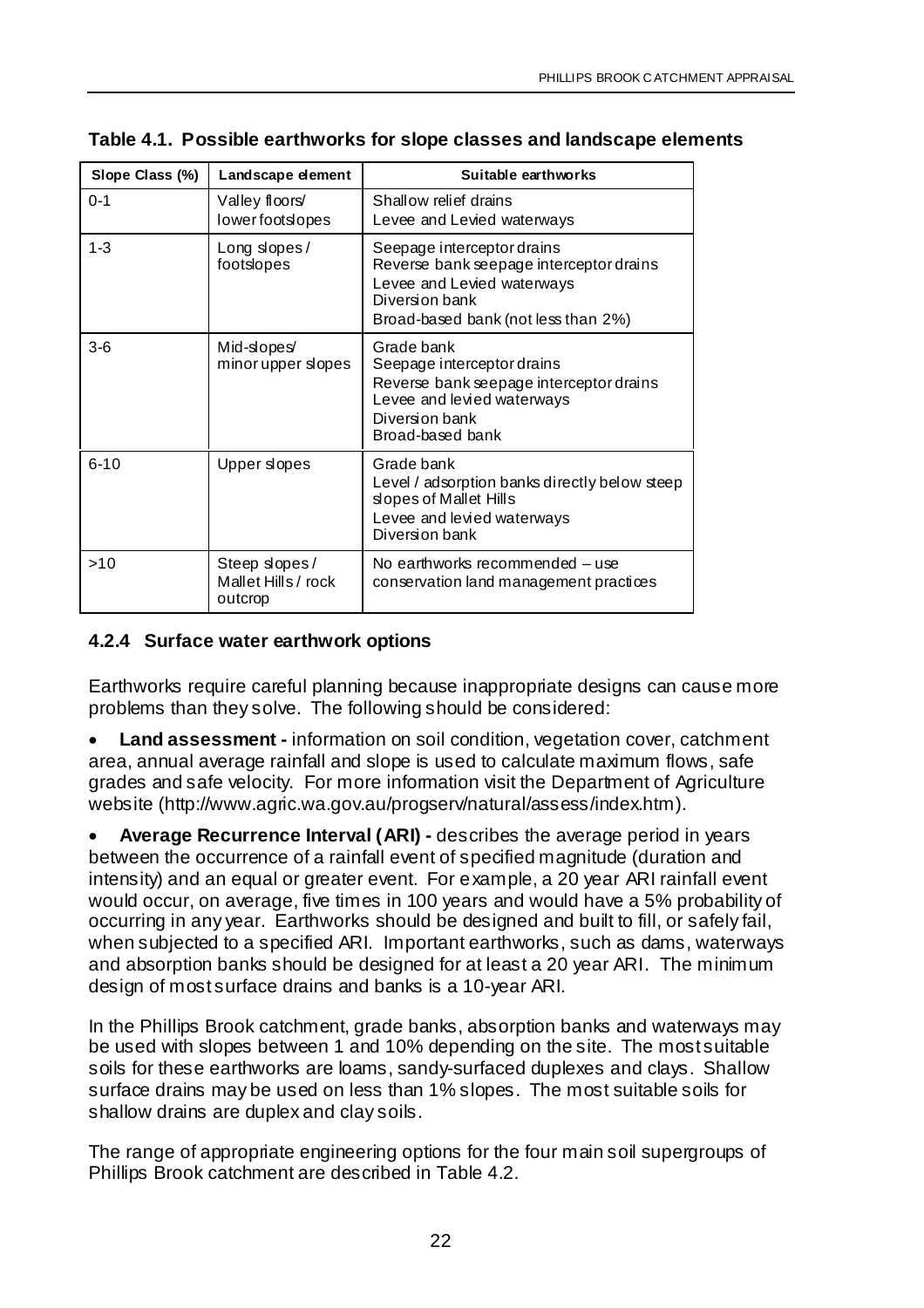| Soil supergroups              | <b>Management issues</b>                                                 | Appropriate earthworks                              |  |
|-------------------------------|--------------------------------------------------------------------------|-----------------------------------------------------|--|
| Ironstone gravel              | Water management rarely a<br>problem unless gravels are over             | Grade bank systems to stable                        |  |
| (36% of catchment)            | clay subsoil                                                             | waterway<br>Leveed waterway s                       |  |
|                               |                                                                          |                                                     |  |
| Deep sandy duplex soils       | Surface water erosion rarely an                                          | Grade banks to intercept sheep                      |  |
| $(15\% \text{ of catchment})$ | issue                                                                    | tracks                                              |  |
| Rocky/stony soils             | Recharge management on sandy                                             | Grade bank systems                                  |  |
| (9% of catchment)             | soils surrounding rock                                                   |                                                     |  |
|                               | Water erosion control on loamy and<br>clay ey soils around rock outcrops |                                                     |  |
| Deep loamy duplex soils       | Water erosion                                                            | Grade bank systems                                  |  |
| (9% of catchment)             | Flooding on valley flats                                                 | Shallow relief drains                               |  |
|                               | Waterlogging                                                             | Conventional or reverse bank<br>seepage interceptor |  |

#### **Table 4.2. Recommendations for surface water control on soils of the Phillips Brook catchment**

#### **4.2.5 Earthworks for water conservation and management**

Earthworks, including grade banks, diversion banks, grassed waterways, roaded catchments and dams, are the primary method of water conservation and storage (see Appendix 4). The works described earlier can often be used to divert water into storage. Effective water storage structures increase the surface water storage (∆D) component of the water balance. However, earthen storage structures are rarely 100% efficient, so usually contribute to recharge via preferred pathways and matrix flow, particularly given the significant hydraulic gradient under such structures.

Roaded catchments are designed to capture rainwater and provide an efficient method of increasing run-off into farm dams. Matching the roaded catchment area to dam volume can be done using computer programs such as Damcat II (see http://www.agric.wa.gov.au/environment/drainwise/tools.htm - Surface).

## *4.3 Remnant vegetation management*

#### *Alex Hollick*

Approximately 26% of the remnant vegetation is managed by CALM, 45% is privately-owned, and the rest is public land such as shire reserves or vacant Crown Land. Methods of protecting remnants include fencing to exclude stock, weed and feral animal control, encouraging understorey regrowth, buffer planting to reduce edge effects (e.g. spray drift, weed invasion) and linking with corridors. For further information on these strategies, see Appendix 6.

#### **4.3.1 Strategic revegetation**

Revegetation can be strategically placed at water-gaining sites including:

• break of slope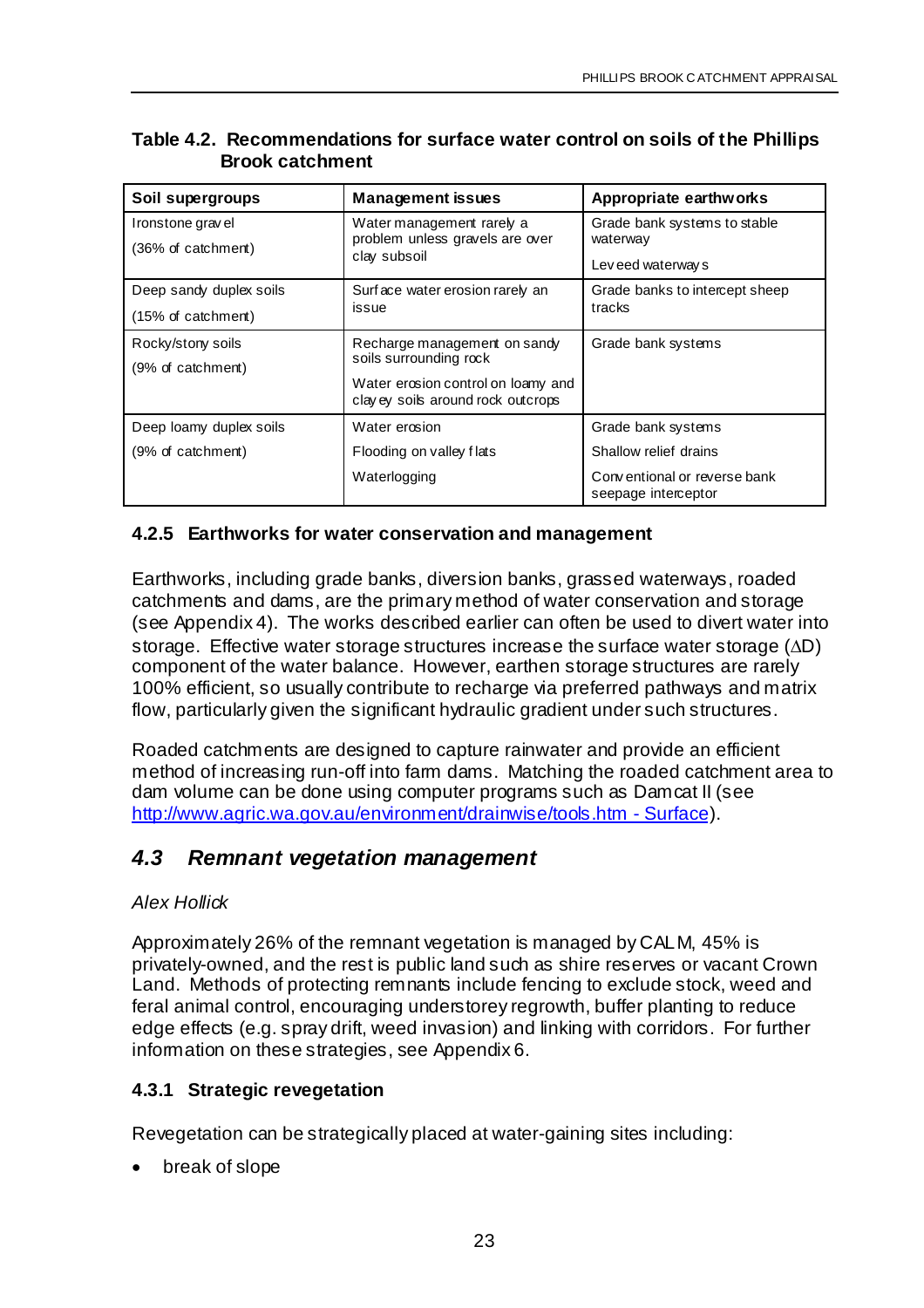- change of soil type
- creeklines/riparian zones
- where groundwater accumulates due to geological features.

These are the only places to revegetate. Where road verges act as corridors, boundary plantings adjacent to the verges will enhance their corridor quality, especially if the firebreak is moved inside the revegetation area. Corridor plantings can be placed anywhere to link remnants, and typical locations indude fencelines and surface water control structures, where they don't interfere with farming operations.

It is important to consider planting understorey species when rehabilitating remnants and revegetating areas. Canopy trees use about 70% of the rainfall at a site, leaving the other 30% to infiltrate and perhaps contribute to groundwater recharge. This is especially so with summer rainfall when the understorey is comprised of annual grass weeds. Replacing these weeds with perennial shrubs or native grasses will use this rainfall.

Appendix 7 lists species useful for biodiversity revegetation on specific soil types. This list is useful if planting purely for recharge, salinity control or rehabilitation. If the planting is to have biodiversity or ecological value, then using local provenance species (those that occur naturally on-site) is strongly recommended.

Revegetation options with commercial potential include oil mallees, melaleucas, pines, cut flowers, nuts (pistachio or macadamia) and sandalwood.

#### *4.4 Economics*

#### *Keith Ohlsen*

#### **4.3.1 Economics summary for Phillips Brook catchment**

- Gross Value of Production (GVP) contribution to the local economy is estimated at \$1.63 m\*
- In response to market pressures, areas cropped have increased and wintergrazed hectares have reduced
- Farm operating profits have declined over the last few years
- Increased farm debt has resulted in very poor result in terms of return on capital.

#### **4.3.2 Agricultural systems**

- Primarily broad-acre with winter cropping and livestock the main industries
- Crop rotations and production mix vary between farms depending on soil types, capital structure and expertise in the business
- Livestock focus is primarily on wool with some prime lamb production
- Crops indude wheat, barley, lupins, oats and canola.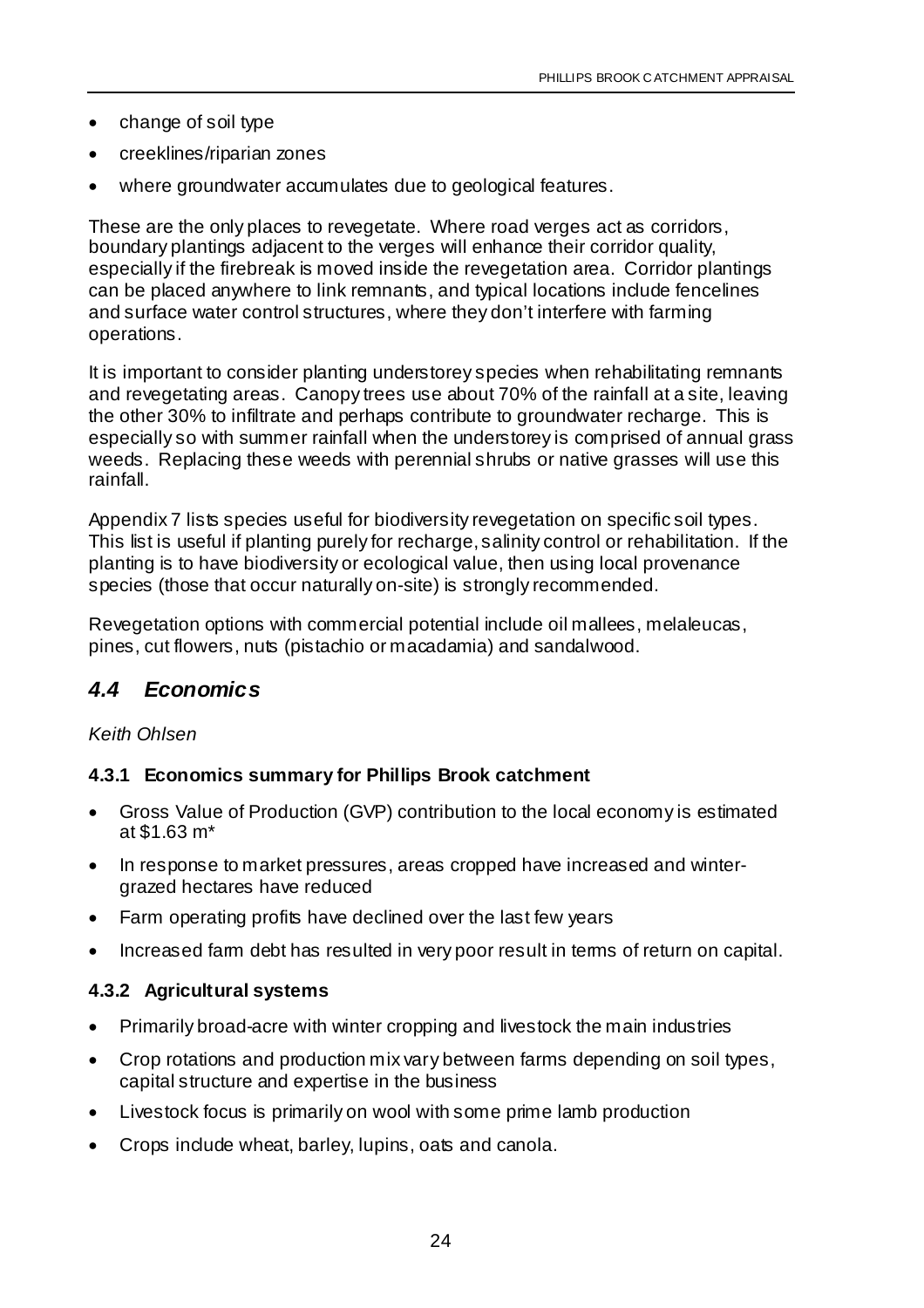#### **4.3.3 District production\***

For this catchment it is estimated that the GVP was:

- \$1.63 m in 2000/01; operating return was \$0.57 m
- Approximately 71% (\$1.16 m) of GVP from grain production
- The balance was 18% (\$0.29 m) sheep/wool
- 11% (\$0.18 m) from other products.

(\* Based on 2000/01 BankWest Benchmarks for the Northam District)

#### **4.3.4 Economic performance**

- Performance measures over the State indicate considerable variability in farm income over the last few years
- Indications are that greater focus on grain production resulted in greater return on capital
- Operating profits for mixed farming tended to be insufficient to sustain a positive return on capital.

#### **4.3.5 Economic outlook**

- Current impacts of risks concentrated in the lower slopes and drainage lines. These are the most productive areas within this catchment.
- Any losses in production in these areas would have significant impacts on GVP.
- Existing land management activity indicates a willingness to take action. This will be essential to maintain productivity into the future.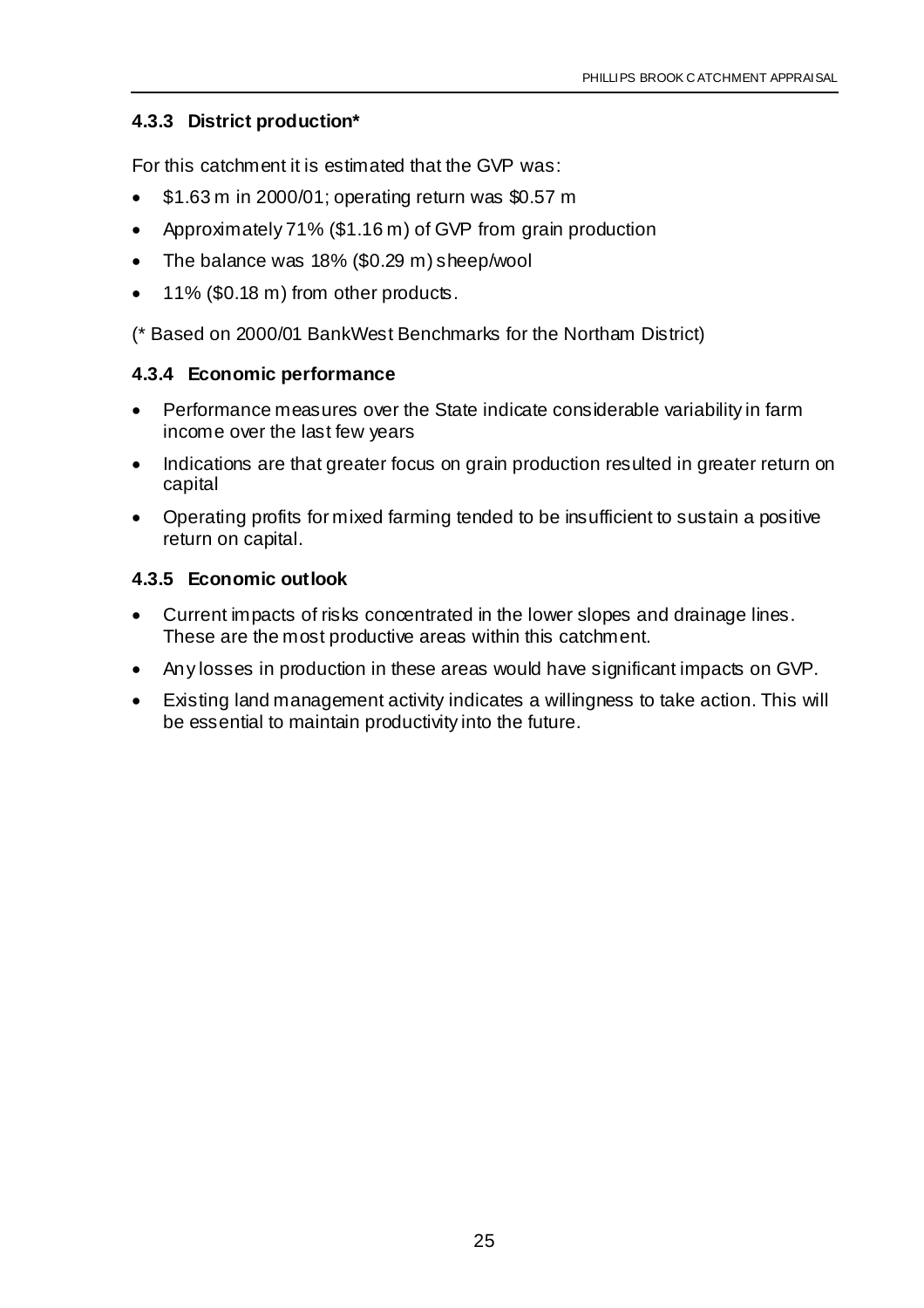## **5. References**

- Beard, J.S. (1980). The vegetation of the Corrigin area, Western Australia 1:250,000 map and explanatory notes. Vegmap Publications, Perth.
- Chin, R.J. (1986). Explanatory Notes On the Corrigin Geological Sheet, 1:250,000, Geological Survey of Western Australia.
- Connell, S. and Ebert, M. (2000). Remnant vegetation in the Avon-Hotham region, Western Australia. Azimuth.
- de Broekert, P. (1996). An assessment of airborne electromagnetics for hydrogeological interpretation in the wheatbelt, Western Australia. Resource Management Technical Report 151. Department of Agriculture, Western Australia.
- Freeze, R.A. and Cherry, J.A. (1979). Groundwater. Englewood Cliffs, New Jersey: Prentice-Hall. TIC: 217571.
- Hopkins, A.J.M., Beeston, G R, Harvey, J.M., Lemin, H. and Shepherd, D.P. (2002). A database on the Vegetation of Western Australia Stage1. Resource Management Technical Report 251. Department of Agriculture.

Lantzke, N and Fulton, I. (1993). Land resources of the Northam region. Land resource series 11, Department of Agriculture, Westem Australia.

- McConnell, C. (2001). Predicted land use changes in agricultural areas of Western Australia and resulting impact on the extent of dryland salinity. Resource Management Technical Report 201. Department of Agriculture.
- Pate, J.S., Verboom, W.H. and Galloway, P.D. (2001). Co-occurrence of Proteaceae, laterite and related oligotrophic soils: Coincidental associations or causative inter-relationships? *Australian Journal of Botany 49* pp 529-560. CSIRO publications, Collingwood, Australia.
- Schoknecht, N.R. (2002) Soil Groups of Western Australia. Resource Management Technical Report 246, Department of Agriculture.
- Verboom, W.H., Galloway, P.D. (2000). Hypothetical effects of rhizosphere associates of Proteaceae and their lateritic products on landscape evolution: Explanatory descriptions from south-western Australia. *In* 'Proceedings of the Australian Society of Soil Science Inc. (WA Branch) and Environmental Consultants Association (WA) Inc. Soils 2000 Conference'. (Eds C. Tang, D.R. Williamson) pp 24-35. (Muresk Institute of Agriculture, Westem Australia).
- Wilde, S.A and Low, G.H. (1978). Explanatory Notes On the Perth Geological Sheet, 1:250,000, Geological Survey of Western Australia.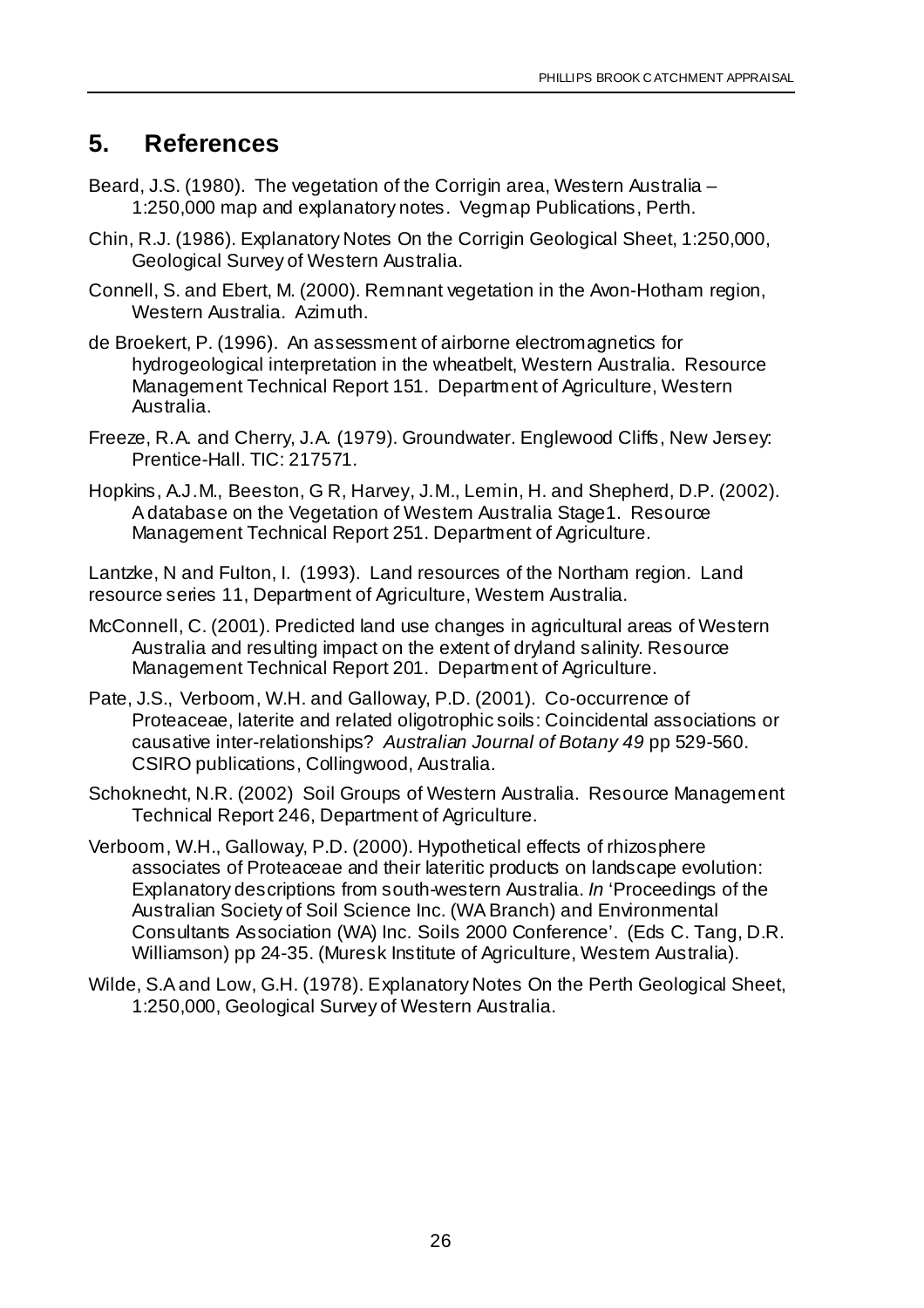## **6. Appendices**

#### *A1. Detailed soil-landscape map legend*

#### *Paul Galloway*

Soil-landscape mapping undertaken by the Department of Agriculture identifies repeating patterns of landscapes and associated soils. This approach doesn't map individual soils or Land Management Units (LMUs). Instead, it maps landscape elements and describes the distribution of soils within each element. The soillandscape map units reflect processes of soil and landscape development. These units are delineated by the interpretation of remotely sensed information such as air photos and satellite images.

The information for Phillips Brook catchment derives from data intended for publishing at a scale of 1:100,000 (Lantzke and Fulton 1993). It is useful for regional planning and provides only a preliminary basis for catchment planning. This mapping was based on black and white 1:50,000 aerial photography and is considered of average quality for the intended scale, given the resources available.

No further soil-landscape mapping is anticipated in the near future. However, more detailed mapping is required for catchment and farm planning purposes, and should be conducted by defining the spatial extent of LMUs. To assist this process, preliminary LMUs for Phillips Brook catchment have been defined by extracting soil supergroups (Schoknecht 2002) from the soil-landscape mapping information.

Soil supergroups comprise a suite of soils with similar characteristics and can be regarded as preliminary LMUs. They have not been explicitly mapped. Rather, their spatial extent has been calculated from the proportion that each occupies in the soillandscape map-units present. The results are presented in Table A1.1.

It is important to understand that LMUs should comprise both soil and landscape elements to best partition the landscape for effective and sustainable management. Presently, the preliminary LMUs only relate soil type to landscape position through the broad description of the soil-landscape units.

Mapping the preliminary LMUs will not differentiate several important landscaperelated LMUs. Of particular note are the mallet hills, and some landscape and slope differentiation of the duplex soils.

Mallet hills have Acid shallow duplex, Shallow loamy duplex, Shallow sandy duplex, and Non-cracking clay soils and are vegetated by mallet (*Eucalyptus astringens*). These steep and easily eroded areas should be mapped as a separate LMU to enable effective management. They are generally located around the 253WnYA, 253WnYA3, 253WnYA4, 253WnYA5, 253WnYA6, 253CcLV, 256JcYA and 256JcLV soil-landscape units described in Table A1.2.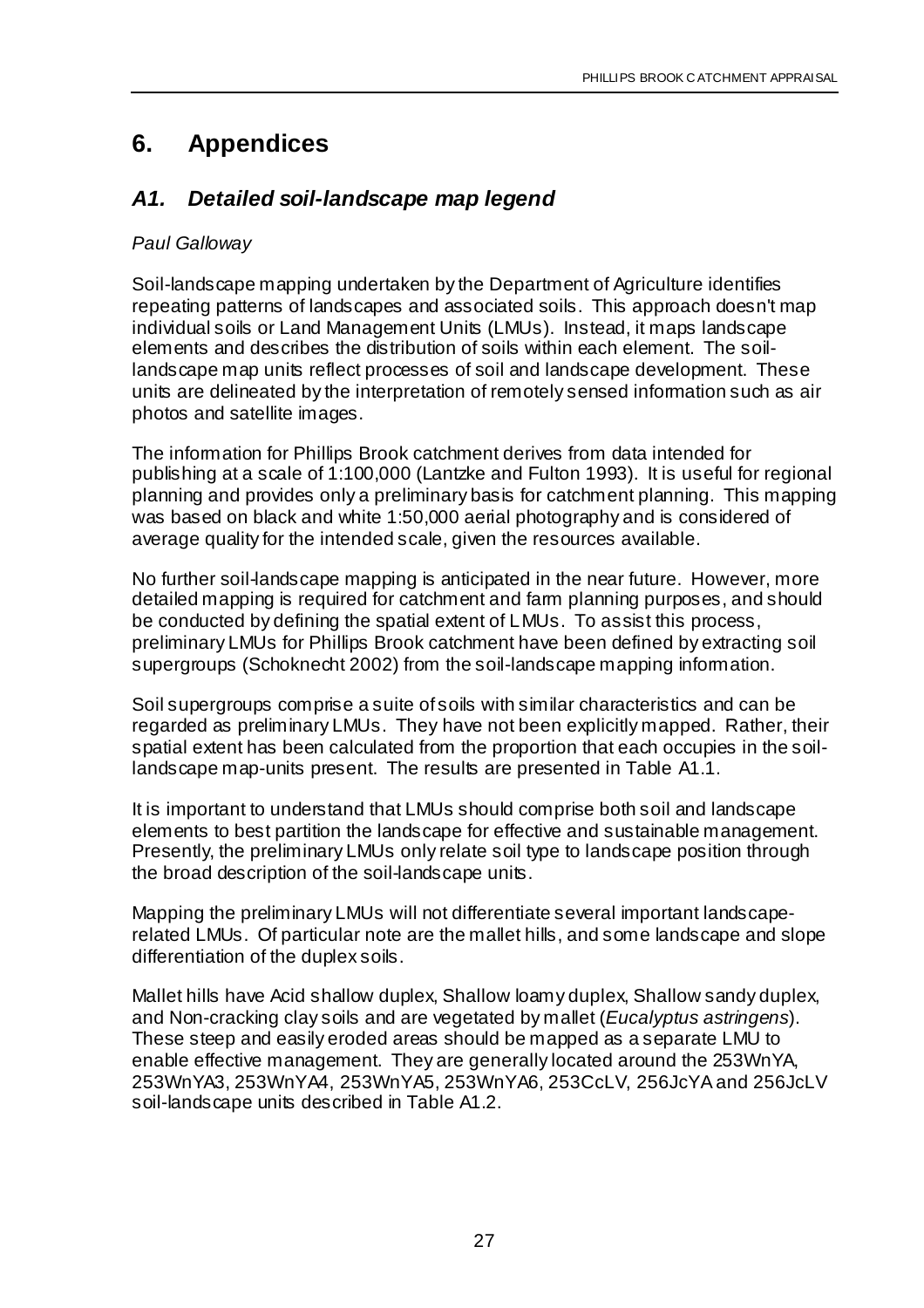| Soil supergroups<br>(suggested preliminary Land Management Units) | Area<br>(ha) | $%$ of<br>catchment |
|-------------------------------------------------------------------|--------------|---------------------|
| Ironstone gravelly soils                                          | 4,779        | 36                  |
| Deep sandy duplexes                                               | 2,012        | 15                  |
| Rocky or stony soils                                              | 1,220        | 9                   |
| Deep loamy duplexes                                               | 1,151        | 9                   |
| Shallow sands                                                     | 819          | 6                   |
| Non-cracking days                                                 | 648          | 5                   |
| Cracking days                                                     | 601          | 5                   |
| Shallow loamy duplexes                                            | 540          | 4                   |
| Deep sands                                                        | 396          | 3                   |
| Shallow sandy duplexes                                            | 364          | 3                   |
| Shallow loams                                                     | 356          | 3                   |
| Wet or waterlogged soils                                          | 293          | 2                   |
| Loamy earths                                                      | 95           | 1                   |
| Miscellaneous soils                                               | 21           | $<$ 1               |
| Sandy earths                                                      | 8            | ا>                  |
| <b>Total</b>                                                      | 13,303       | 100.0               |

#### **Table A1.1. Soil supergroups (preliminary LMUs) in the Phillips Brook catchment in order of abundance**

It is considered necessary to separate some of the duplex soil supergroups into different landscape positions, for example, upper and mid-slope (10-6% and 6-3%), lower slope (3-1%) and valley floor (1-0%) landscape components. This division is considered important to create LMUs that address surface water management issues including water erosion and waterlogging.

The concept of landscape elements, in terms of grade of slope and landscape position (e.g. upper slope, lower slope, valley floor), is explored in more detail in surface water management, where it is most relevant.

This legend (Tables A1.2 and A1.3) is intended to be viewed concurrently with the Phillips Brook soil-landscape map in the back cover. It provides a summary description of soil-landscape units present and the area that each map unit occupies, in hectares and percentage of the catchment.

The soil supergroups present in each map unit have been documented according to Tables A1.3 and A1.4. Division into soil supergroups allows Land Management Unit mapping based on existing soil-landscape mapping.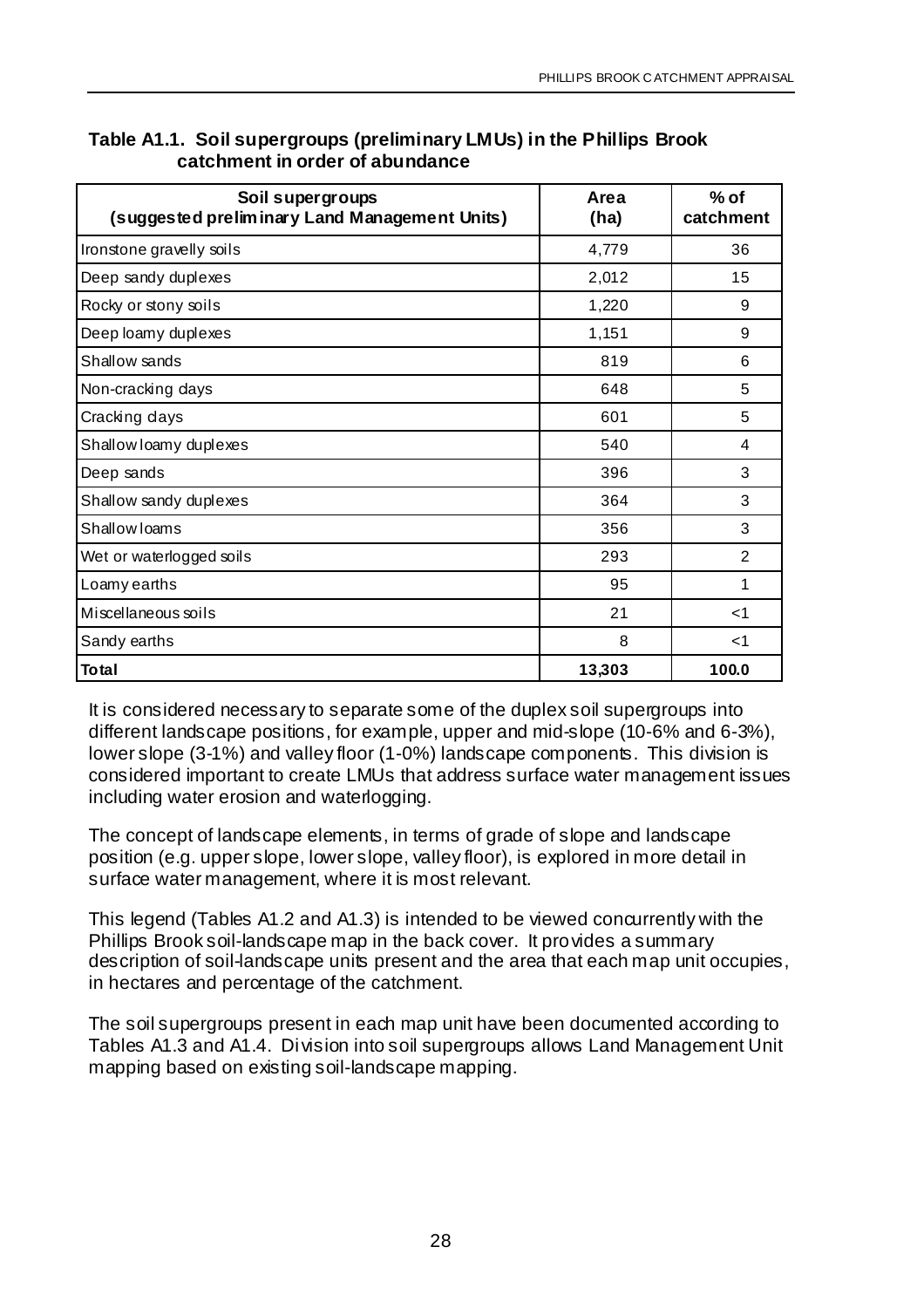| <b>Map unit</b> | <b>Name</b>                                         | <b>Description</b>                                                                                                                                                                                                                                    |       | Area     |
|-----------------|-----------------------------------------------------|-------------------------------------------------------------------------------------------------------------------------------------------------------------------------------------------------------------------------------------------------------|-------|----------|
| symbol          |                                                     |                                                                                                                                                                                                                                                       | (ha)  | (% )     |
| 256JcYO         | Jelcobine York<br>Subsystem                         | Areas of soil derived from freshly exposed rock. Typified by<br>the red soils of the Avon Valley but also indudes areas of<br>similar, but often greyer and lighter textured soils to the east.                                                       | 4,179 | 31       |
| 256JcR2         | Steep Rocky<br>Hills <sub>2</sub><br>Subsystem (Jc) | Areas of steep, rocky hills.                                                                                                                                                                                                                          | 3,135 | 24       |
| 253CdLV         | Subsystem                                           | Clackline Leaver Gravelly slopes and ridges found in the western part of the<br>study area where streams and rivers have dissected the<br>Darling Plateau.                                                                                            | 2,536 | 19       |
| 253WnYA         | Yalanbee<br>Subsystem                               | Residual plateau at the top of the landscape shallowly<br>dissected by Pindalup valleys. Pisolitic gravelly, yellowish<br>brown soils that vary in texture from loamy sands to days,<br>with pockets of pale sands and areas of outcropping laterite. | 2,352 | 18       |
| 256AfAV         | Avon Flats                                          | Alluvial terraces and floodplains that occur adjacent to the<br>Avon, lower Mortlock and lower Dale Rivers.                                                                                                                                           | 362   | 3        |
| 253CcR1         | <b>Clackline Steep</b><br>Rocky Hills 1             | Areas of rock outcrop and steep rocky hills.                                                                                                                                                                                                          | 240   | 2        |
| 256JcHM         | Hamersley<br>Subsystem (Jc)                         | Narrow, minor drainage lines that occur predominantly within<br>the York unit and lead down to major drainage systems such<br>as the Avon and Dale Rivers.                                                                                            | 140   | 1        |
|                 | 253WnYA6 Wundowie YA6                               | Very gentle to gentle hill slopes (<10%). Deep uniform<br>medium textured and duplex pisolitic gravelly earths.                                                                                                                                       | 105   | 1        |
| <b>VER</b>      | 256AfW_RI Avon flat water,<br>river phase           | Narrow river valley.                                                                                                                                                                                                                                  | 71    | 1        |
|                 | 253WnYA3 Wundowie YA3                               | Very gentle to gentle upper slopes (<10%) and<br>crests. Shallow, pisolitic dayey sands of varying depths<br>overlying laterite. Some outcropping laterite.                                                                                           | 45    | $\Omega$ |
| 253WnKO         | Wundowie<br>Kokeby<br>Subsystem                     | Very gentle sloping areas located in small pockets on<br>summits and at breaks of slope. White and deeply bleached<br>sand over laterite at greater than a metre depth.                                                                               | 39    | 0        |
| 256Jd_V         | Leaver<br>Subsystem (Jc)                            | Gravelly slopes and ridges in the west of the study area<br>where streams and rivers have dissected the Darling Plateau.                                                                                                                              | 36    | 0        |
|                 | 253WnYA4 Wundowie YA4                               | Very gentle to gentle upper slopes (<10%) and summits.<br>Deep pisolitic gravelly clayey sands.                                                                                                                                                       | 31    | 0        |
|                 | 253WnYA5 Wundowie YA5                               | Very gentle to gentle hill slopes (<10%). Shallow pisolitic<br>gravelly loams and day loams over laterite.                                                                                                                                            | 16    | 0        |
| 253WnPN         | Pindalup<br>Subsystem                               | Shallow upper gently to sloping valleys. Alluvial red and<br>yellow duplex and uniform fine soils which are often gravelly.<br>Salinity prone especially in upper reaches.                                                                            | 14    | 0        |
| 256JcYA         | Yalanbee<br>Subsystem (Jc)                          | Undulating, Darling Range upland which contains<br>predominantly buckshot gravel' soils.                                                                                                                                                              | 3     | 0        |
| 253CdMN         | Michibin<br>Subsystem                               | Hillslopes containing soils formed by the weathering of fresh<br>rock. Rock outcrop is common.                                                                                                                                                        | 0     | 0        |

| Table A1.2. Description and area of map units |  |  |  |  |
|-----------------------------------------------|--|--|--|--|
|-----------------------------------------------|--|--|--|--|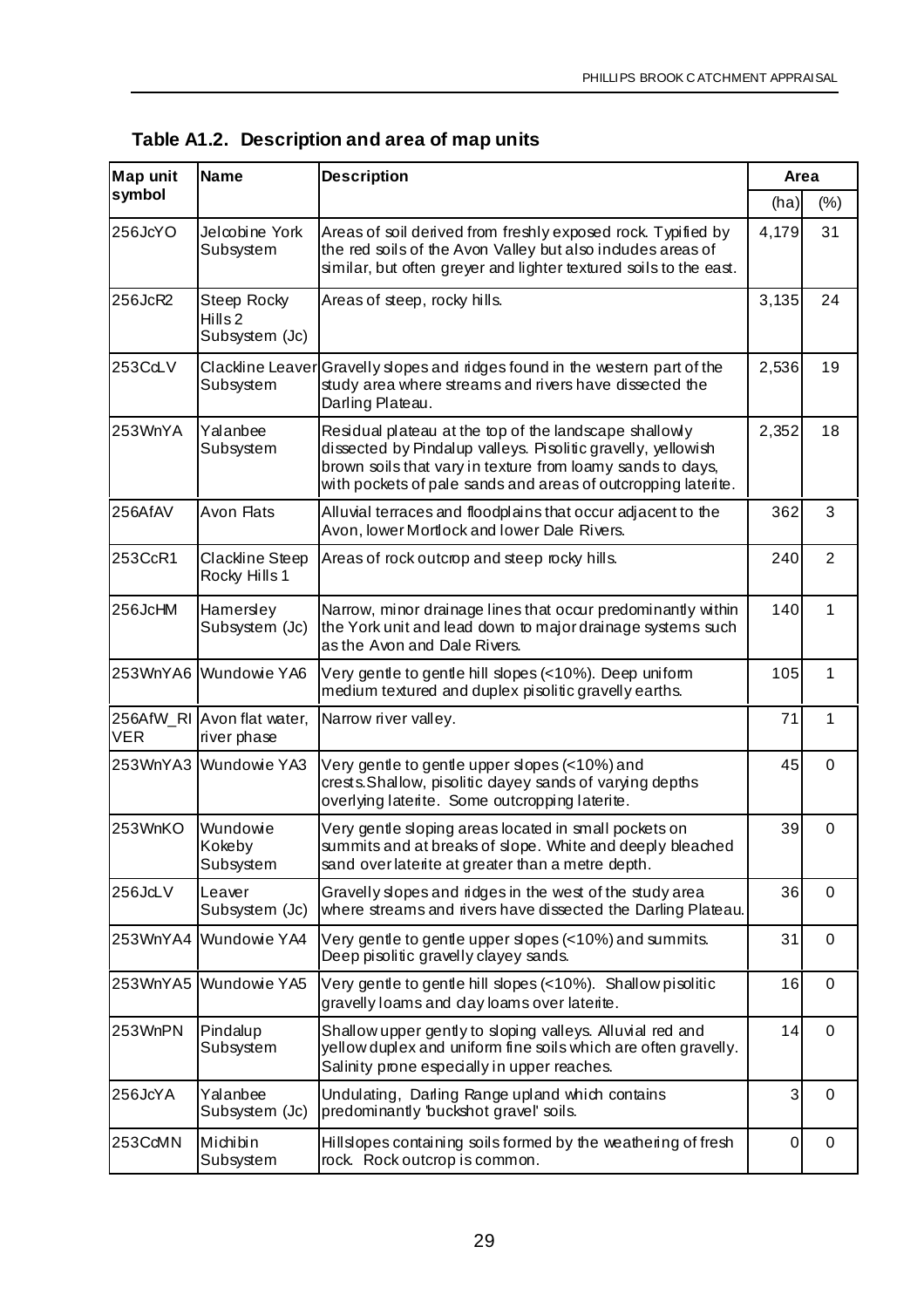| Map unit<br>symbol        | Wet or<br>Waterlogge<br>d soils | Rocky or<br>stony soils | <b>Ironstone</b><br>gravelly<br>soils | 8<br>Deep<br>Sandy<br>duplex | Shallow<br>Sandy<br>duplexes | Shallow<br>sands | Deep<br>sands | Sandy<br>Earths | 8<br>Deep<br>Loamy<br>duplexe | Loamy<br>duplexes<br>Shallow | Shallow<br>Ioams | Loamy<br>earths | Cracking<br>clays | cracking<br>clays<br><u>d</u><br>S | soils<br>Other |
|---------------------------|---------------------------------|-------------------------|---------------------------------------|------------------------------|------------------------------|------------------|---------------|-----------------|-------------------------------|------------------------------|------------------|-----------------|-------------------|------------------------------------|----------------|
| 253Cc                     |                                 | Minor                   | Major                                 |                              | Major                        | Major            |               | Minor           |                               | Common                       |                  | Minor           |                   |                                    |                |
| 253CcLV                   |                                 | Minor                   | Dominant                              |                              |                              |                  | Minor         |                 |                               | Minor                        |                  |                 |                   |                                    |                |
| 253CcMN                   | Minor                           | Minor                   | Minor                                 | Major                        | Minor                        | Major            | Other         |                 | Common                        | Minor                        | Minor            |                 | Minor             | Minor                              |                |
| 253CcR1                   |                                 | Major                   |                                       | Major                        | Minor                        | Common           | Minor         |                 | Minor                         | Minor                        | Minor            |                 | Minor             | Minor                              |                |
| 253Wn                     | Minor                           |                         | Dominant                              |                              |                              |                  | Minor         |                 |                               |                              |                  | Other           |                   |                                    |                |
| 253WnKO                   | Other                           |                         | Common                                | Major                        | Other                        |                  | Dominant      | Other           |                               |                              |                  |                 |                   |                                    |                |
| 253WnPN                   | Dominant                        |                         | Minor                                 | Minor                        |                              |                  | Other         | Minor           |                               |                              |                  | Minor           |                   | Minor                              |                |
| 253WnYA                   |                                 |                         | Dominant                              |                              |                              |                  | Minor         |                 |                               |                              |                  |                 |                   |                                    |                |
| 253WnYA3                  |                                 | Minor                   | Dominant                              |                              |                              |                  | Common        |                 |                               | Minor                        |                  |                 |                   |                                    |                |
| 253WnYA4                  |                                 | Minor                   | Dominant                              |                              |                              | Minor            | Common        |                 |                               |                              |                  |                 |                   |                                    |                |
| 253WnYA5                  |                                 | Minor                   | Dominant                              |                              |                              |                  |               |                 |                               |                              |                  |                 |                   |                                    |                |
| 253WnYA6                  |                                 | Minor                   | Dominant                              |                              |                              |                  |               |                 | Minor                         | Minor                        |                  |                 |                   |                                    |                |
| 256Af                     |                                 |                         |                                       | Minor                        |                              |                  | Common        | Minor           |                               | Other                        |                  | Major           | Minor             | Major                              |                |
| 256Af AV                  | Common                          | Minor                   |                                       | Minor                        | Minor                        | Minor            | Common        | Minor           | Other                         | Other                        | Other            | Major           | Minor             | Common                             |                |
| 256AfW_                   |                                 |                         |                                       | Minor                        |                              |                  | Common        | Minor           |                               | Other                        |                  | Major           | Minor             | Major                              |                |
| 256AfW_RIV Dominant<br>ER |                                 |                         |                                       |                              |                              |                  |               |                 |                               |                              |                  |                 |                   |                                    | Major          |
| 256Jc                     | Minor                           | Common                  | Common                                | Common                       | Minor                        | Minor            | Minor         |                 | Common                        | Common                       | Minor            |                 | Minor             | Minor                              |                |
| 256JcHM                   | Dominant                        | Common                  |                                       | Common                       | Minor                        | Minor            |               |                 | Minor                         | Minor                        | Minor            |                 |                   |                                    |                |
| 256JcLV                   |                                 | Minor                   | Dominant                              |                              |                              |                  | Minor         |                 |                               | Minor                        |                  |                 |                   |                                    |                |
| 256JcR2                   |                                 | Major                   |                                       | Major                        | Minor                        | Common           | Minor         |                 | Minor                         | Minor                        | Minor            |                 | Minor             | Minor                              |                |
| 256JcYA                   |                                 |                         | Dominant                              |                              |                              |                  | Minor         |                 |                               |                              |                  |                 |                   |                                    |                |
| 256JcYO                   | Minor                           | Minor                   |                                       | Major                        | Minor                        | Common           | Other         |                 | Major                         | Minor                        | Minor            |                 | Minor             | Minor                              |                |

## **Table A1.3. Map units described in terms of presence and relative abundance of soil supergroups**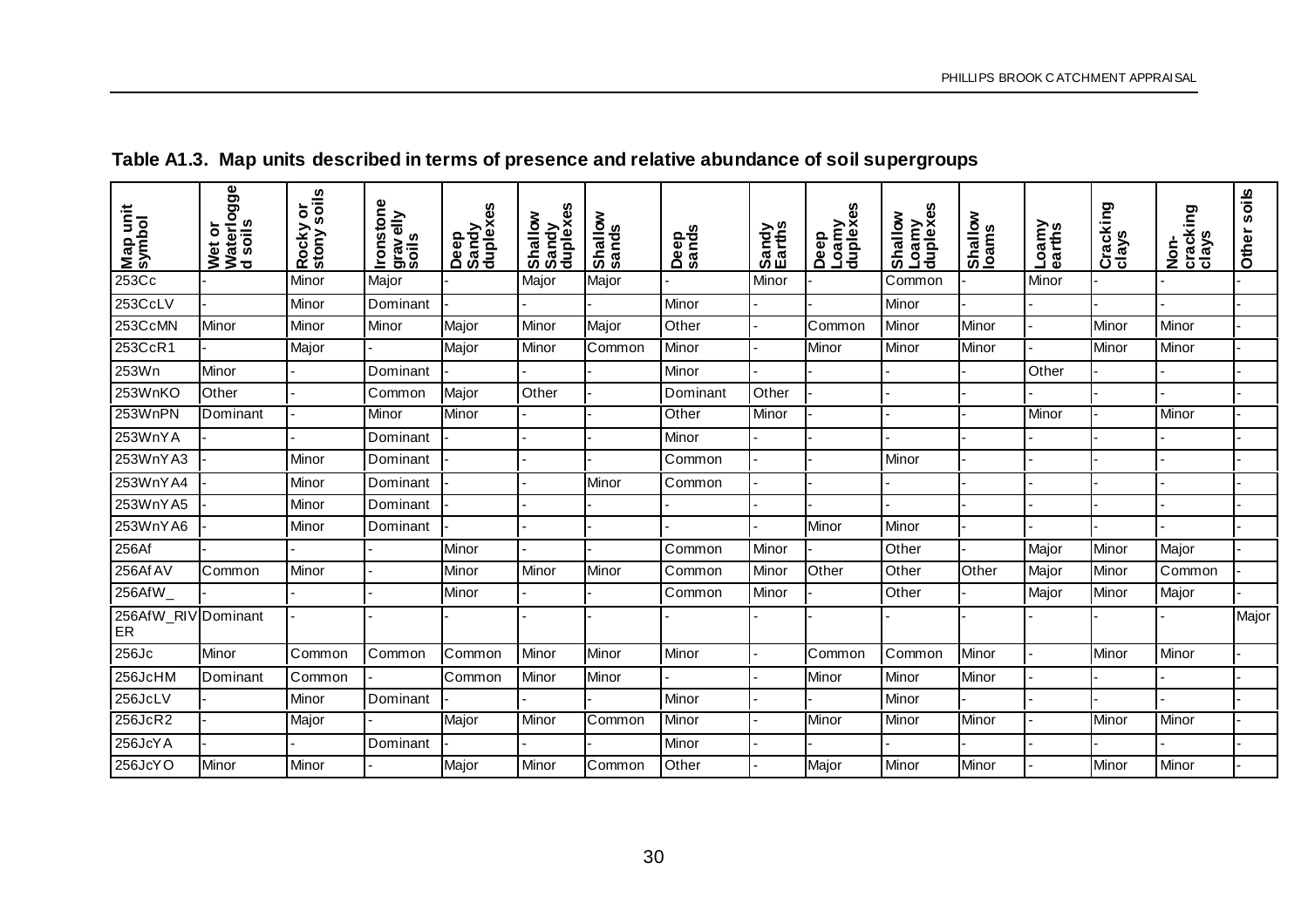| Soil supergroup proportion | Area percentage range |
|----------------------------|-----------------------|
| Dominant                   | $>50\%$               |
| Major                      | $20 - 49%$            |
| Common                     | 10-19%                |
| Minor                      | $2 - 9%$              |
| Other                      | $<$ 2%                |

#### **Table A1.4. Relative abundance of soil supergroups by map units**

It is important to remember that the soil supergroup breakdown of the map units refers to all occurrences. Any single area of a map unit may encompass different proportions of the supergroups, or a subset of the total supergroups.

#### *A2. Remnant vegetation degradation ratings*

| Rating              | Criteria                                                                                                                                                                                                                                                                                                                                                                                                     |
|---------------------|--------------------------------------------------------------------------------------------------------------------------------------------------------------------------------------------------------------------------------------------------------------------------------------------------------------------------------------------------------------------------------------------------------------|
| 4. Very<br>good     | Evidence of localised low level damage to otherwise healthy bush. Recruitment should<br>be apparent. Weed and grazing damage is confined (20% of area). Some<br>modification of vegetation structure due to changes in fire regimes may be apparent.<br>Little evidence of logging or firewood collection.                                                                                                   |
| 3. Good             | Evidence of localised high level damage to otherwise low-level damaged bush.<br>Recruitment is localised and the populations of some species may be senescent.<br>Weed and grazing damage is apparent in <50% of the area. Modification to vegetation<br>structure due to changes in fire regimes may be apparent. Gall and mistletoe damage<br>may be apparent. Evidence of logging or firewood collection. |
| 2.<br>Degraded      | Widespread high level damage. Recruitment is disrupted and most woody species<br>appear senescent. Weed and grazing damage may be apparent throughout the area.<br>Modification to vegetation structure due to changes in fire regimes may be apparent.<br>Locally some strata may be absent. Gall and mistletoe damage may be apparent.<br>Evidence of logging or firewood collection.                      |
| 1. Very<br>degraded | Widespread high level damage. Recruitment is disrupted and most woody species<br>appear senescent. Weed and grazing damage may be apparent throughout the area.<br>Modification to vegetation structure due to changes in fire regimes may be apparent.<br>Widespread loss of vertical strata. Gall and mistletoe damage may be apparent.<br>Evidence of logging and firewood collection.                    |

#### **Damage types**

*High level* Grazing (domestic or feral), logging, dearing and excavation, dieback, salinisation or other watertable modifications, roadworks, flower picking, major structures (e.g. sheds), mowing, car bodies.

*Low level* Dumping (household, garden, etc.), minor structures (e.g. managed or fenced areas), firewood collection, weed infestation, modified fire regime.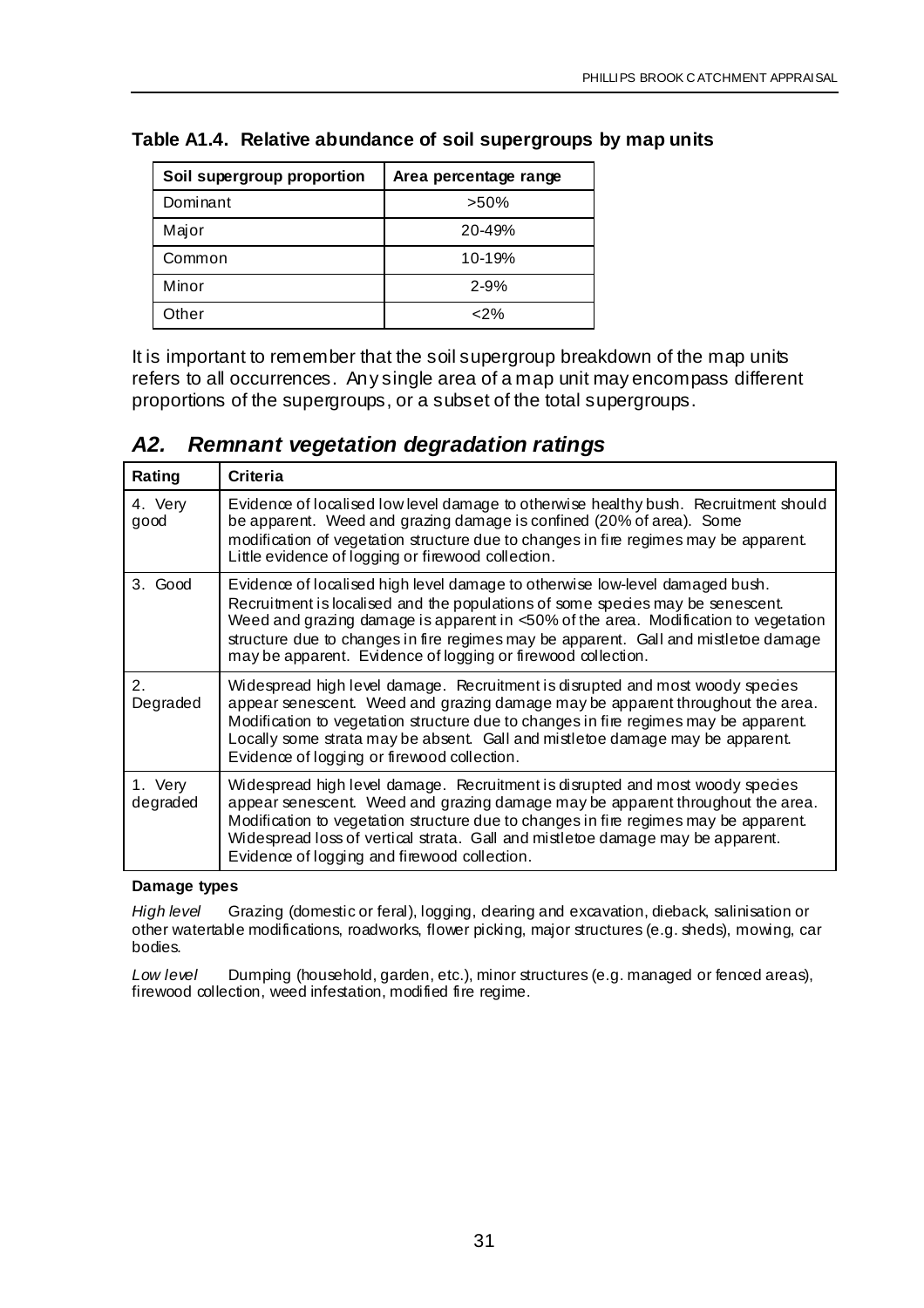## *A3. AgET and Catcher analysis for Phillips Brook catchment*

AgET calculates average deep flow and run-off based on a series of buckets that fill and overflow into the next bucket. It should be kept in mind that:

- The lateral movement of water, waterlogging, perched watertables and preferred pathway recharge is not catered for and will lead to higher rates of recharge.
- Average deep flow and run-off do not reflect yearly or seasonal variation that occurs.
- There is limited data across Western Australia to calibrate the model, leading to reduced accuracy of predictions. However, trends will remain fairly constant and thus enable comparisons.

Rotational deep flow is proportional to the number of years of crop or pasture in the rotation and can be calculated as follows. For example a pasture, pasture, wheat, lupin, wheat, barley rotation on a sandy duplex would be two years of pasture and four years of crop.

| Deep $Flow =$ | $((2 \text{ years } X \text{ pasure deep flow}^*) + (4 \text{ years } X \text{ crop deep flow}^*))$ |     |                         |  |  |
|---------------|-----------------------------------------------------------------------------------------------------|-----|-------------------------|--|--|
|               |                                                                                                     |     | Total years in rotation |  |  |
| Deep $Flow =$ | $((2 \times 17\%) + (4 \times 13\%)$                                                                | $=$ | 14.3                    |  |  |
|               | ิค                                                                                                  |     |                         |  |  |

(\*\* % deep flow from Table A3.1.)

The deep flow as a percentage of annual rainfall has been estimated using a water balance model for a number of farming options on the major soil groups in the catchment. These results (Table A3.1) are not expected to accurately predict water use occurring in the catchment due to unpredictable natural variation. However, they highlight the relative differences in water use of annual and perennial species as outlined.

The results from AgET were used to run Catcher, a model that calculates the catchment water balance (see Aquifer dynamics) based on the percentage of soil types and options being used within the catchment. Catcher was run with three scenarios: current practice, predicted practice in 2020 and an optimistic option for 2020 with a higher level of recharge intervention including phased perennial pastures and woody perennials (Table A3.2). Current and predicted 2020 rotations were taken from McConnell (2001).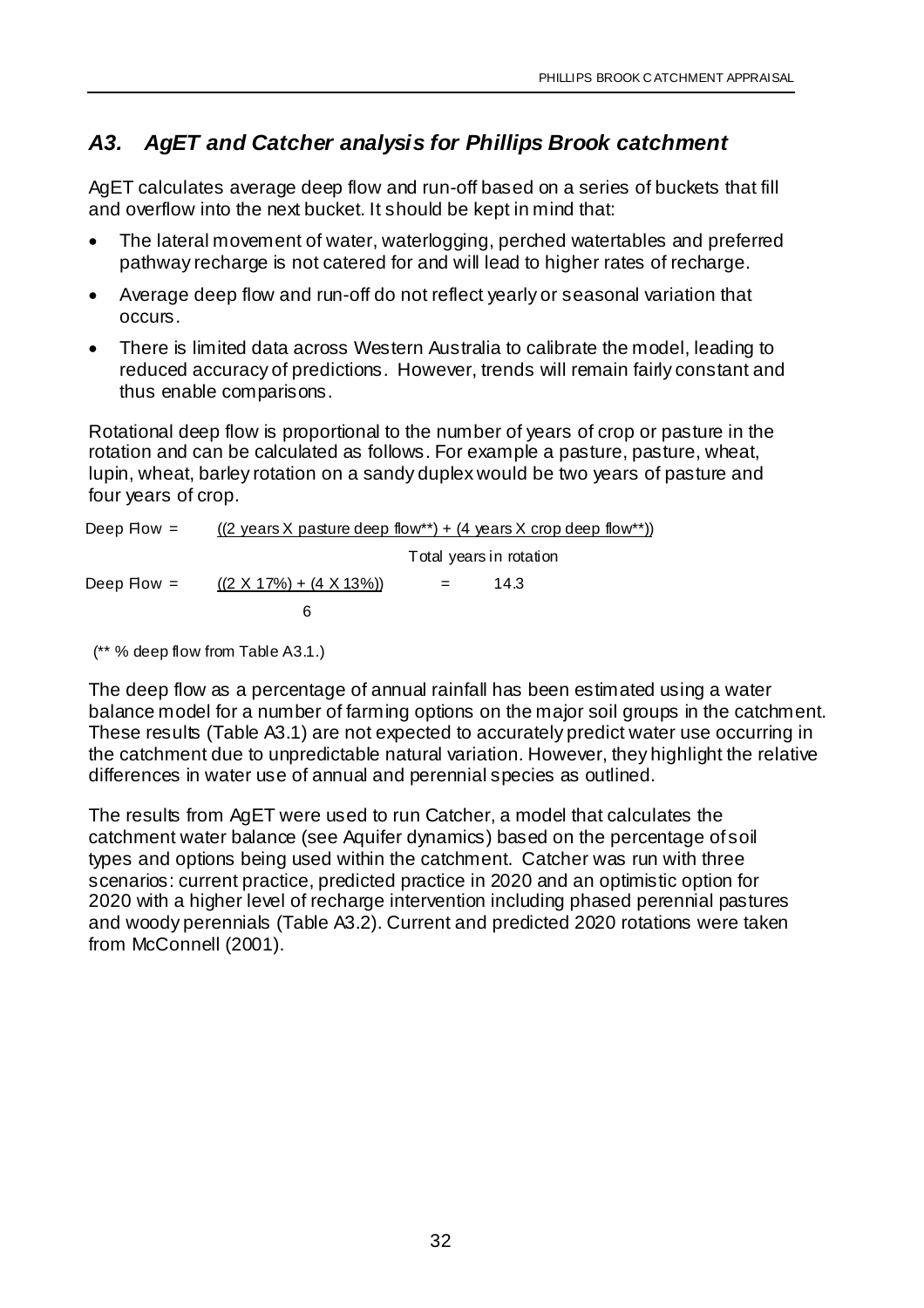| Soil type             | <b>Options</b>        | Predicted deep flow as percentage<br>of annual rainfall (%AR) |
|-----------------------|-----------------------|---------------------------------------------------------------|
| <b>Rocky or Stony</b> | Clover/medic pastures | 14                                                            |
|                       | Continuous crop       | $\mathbf 0$                                                   |
|                       | Lucerne               | $\mathbf 0$                                                   |
|                       | Woody perennials      | $\overline{0}$                                                |
| Ironstone gravels     | Clover/medic pastures | 22                                                            |
|                       | Crop                  | 9                                                             |
|                       | Lucerne               | $\mathbf 0$                                                   |
|                       | Woody perennials      | $\mathbf 0$                                                   |
| Loamy earths          | Clover/medic pastures | 18                                                            |
|                       | Crop                  | 14                                                            |
|                       | Lucerne               | $\overline{2}$                                                |
|                       | Woody perennials      | $\mathbf 0$                                                   |
| <b>Sandy duplexes</b> | Clover/medic pastures | 17                                                            |
|                       | Crop                  | 13                                                            |
|                       | Lucerne               | 1                                                             |
|                       | Woody perennials      | $\mathbf 0$                                                   |
| Deep sands            | Clover/medic pastures | 27                                                            |
|                       | Serradella            | 15                                                            |
|                       | Crop                  | 5                                                             |
|                       | Lucerne               | $\mathbf 0$                                                   |
|                       | Woody perennials      | $\mathbf 0$                                                   |

#### **Table A3.1. Predicted deep flow for some options on main soil supergroups in the Phillips Brook catchment**

Some soils have been grouped for this analysis (e.g. Loamy earths were included with Loamy duplexes) as McConnell (2001) did not use all soil groups. As such, the percentage of soils used for the Catcher modelling may vary from those reported elsewhere.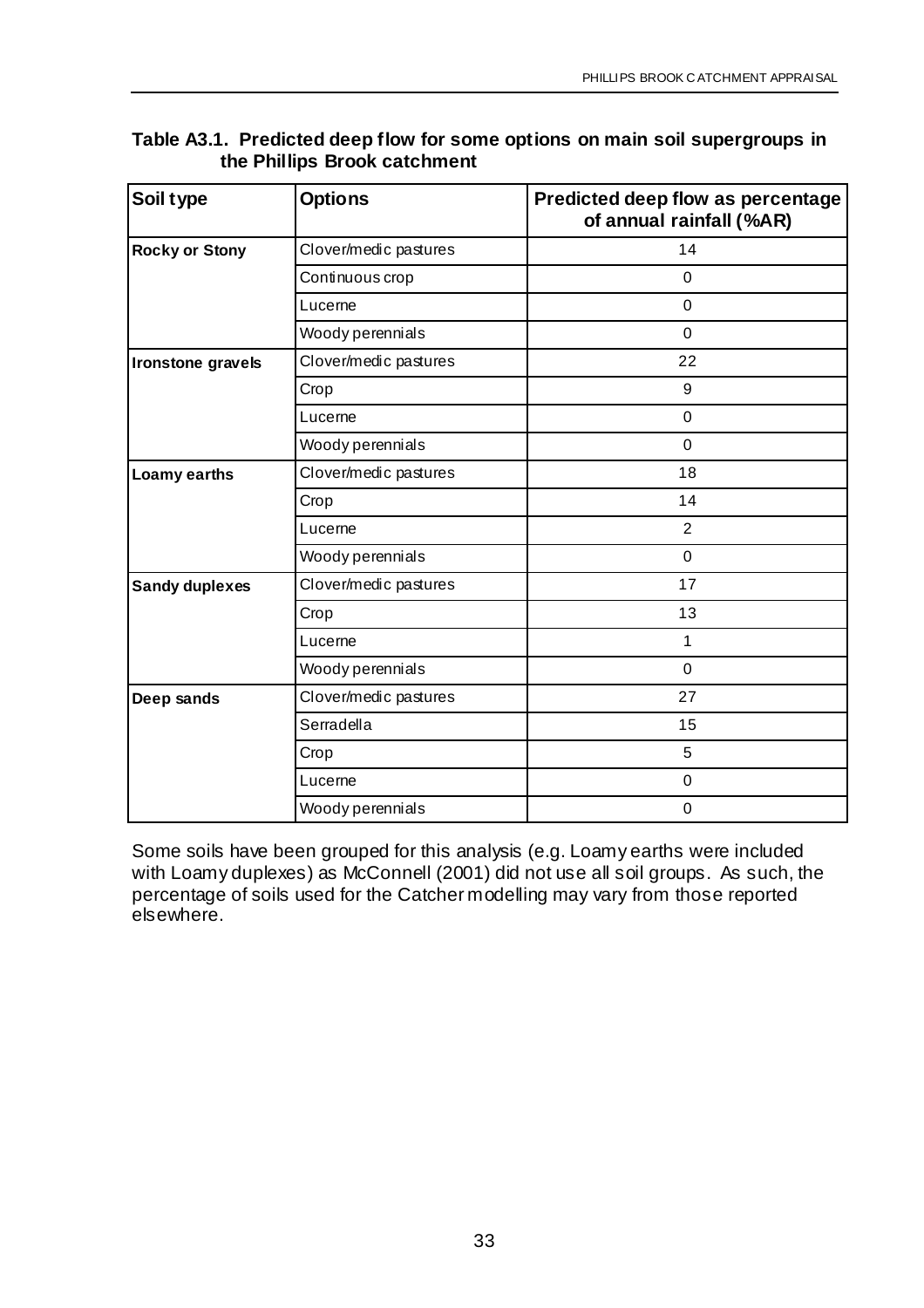| Soil type and              | <b>Rotation</b> | Land use (%) |                |                     |      |                            |
|----------------------------|-----------------|--------------|----------------|---------------------|------|----------------------------|
| percentage of<br>catchment |                 | Sub. clover  | Lucerne        | Commercial<br>trees | Crop | Pre-clearing<br>vegetation |
| Rocky stony 9%             | Current         | 42           |                |                     | 7    | 21                         |
|                            | 2020            | 31           | $\overline{7}$ | 4                   | 7    | 21                         |
|                            | Optimistic 2020 | 21           | 14             | 7                   |      | 21                         |
| Ironstone gravel 34%       | Current         | 42           |                | 11                  | 14   | 33                         |
|                            | 2020            | 34           | $\Omega$       | 14                  | 19   | 33                         |
|                            | Optimistic 2020 | $\Omega$     | 34             | 14                  | 19   | 33                         |
| Loamy earth 10%            | Current         | 59           |                | 6                   | 29   | 6                          |
|                            | 2020            | 59           | $\Omega$       | 5                   | 30   | 6                          |
|                            | Optimistic 2020 | 29           | 30             | 5                   | 30   | 6                          |
| Sandy duplex 21%           | Current         | 43           |                | 6                   | 29   | 22                         |
|                            | 2020            | 44           | 10             | 10                  | 14   | 22                         |
|                            | Optimistic 2020 | 10           | 29             | 10                  | 29   | 22                         |

#### **Table A3.2. Percentage of soil types allocated to land use options in the current, 2020 and optimistic 2020 rotations modelled in the catchment**

The optimistic rotation outlined is but one example of a combination of options that might be adopted. Individual farming enterprises should consider different combinations of these options in conjunction with other management options outlined in this report.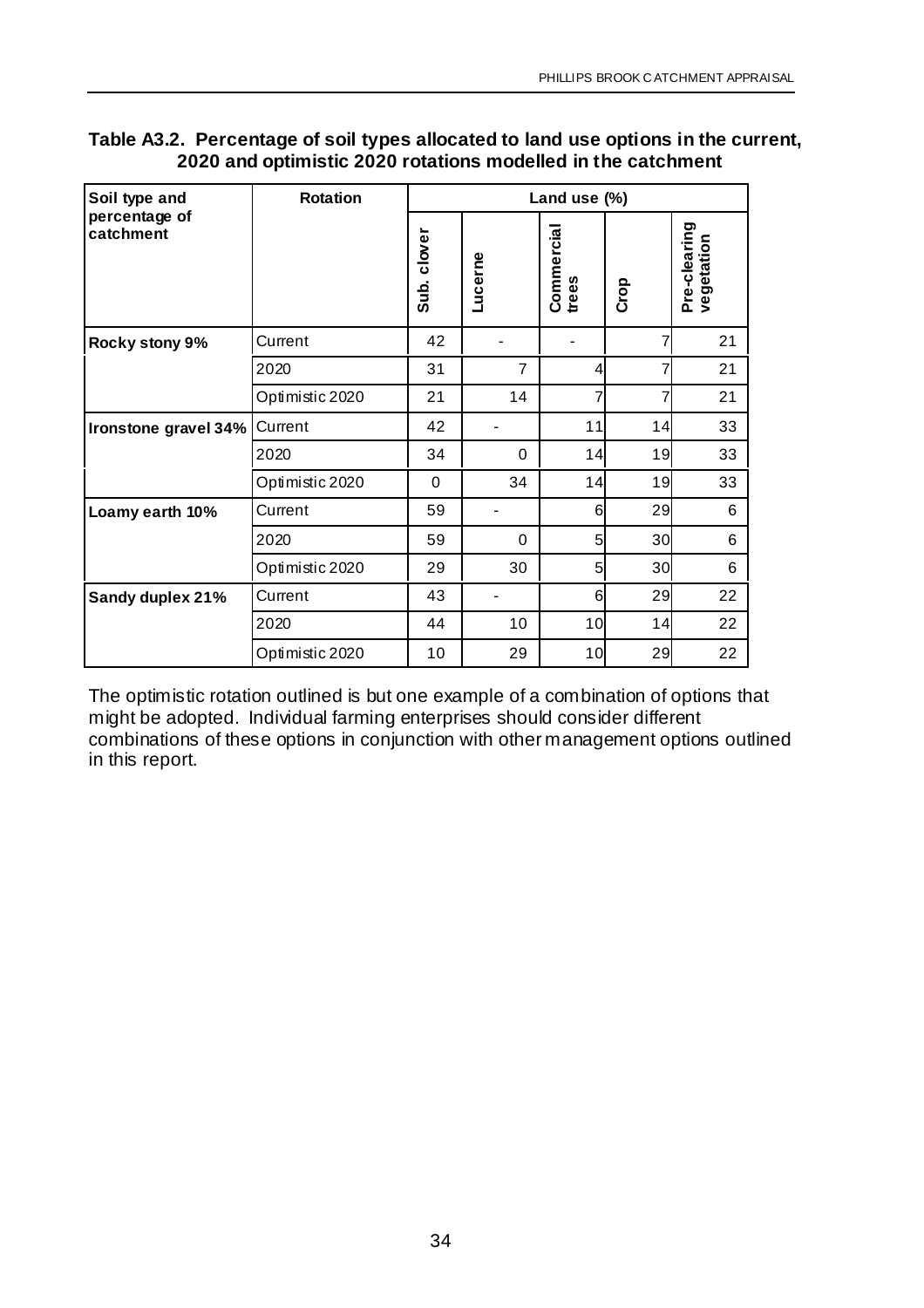## *A4. Description and placement of conservation earthworks*

#### **4.1 Valley floors and lower slopes**

#### *Shallow relief drains*

Shallow relief drains are channels constructed to remove water from flooded areas, regulate the depth of water in ponds or define flows through low lying ill-defined areas. A shallow relief drain can be a number of designs including a 'W', 'V', 'U' 'flat bottomed' or spoon drain.

They are generally sited on flat areas where ponding and waterlogging occurs because of poorly defined drainage. Water that normally ponds on the surface enters the drain and flows along a gentle grade (less than 0.3%) to a suitable disposal point. This reduces the impact of waterlogging and inundation. Shallow relief drains should only be used where a stable outlet capable of disposing the quantity of water collected is available. Drains should be clear of floodplains.

#### *Levee and leveed waterways*

Often called a grassed waterway, a leveed waterway is a natural or constructed channel shaped to required dimensions and established with a vegetative cover. They can be broad shallow natural waterways or constructed channels. They are designed to convey run-off from grade banks, diversions, dam overflows or other water concentrations without causing erosion or flooding.

Leveed waterways are usually constructed where no suitable natural waterway exists, to dispose of surface water to a safe point. Outlets should be stable and of sufficient capacity to prevent ponding and erosion.

#### **Lower to mid-slopes**

#### *Seepage interceptor drain*

A seepage interceptor drain is a 'V' shaped channel designed to remove surface water flows and subsurface seepage from sloping land and lead it to a waterway. A traditional seepage interceptor drain has the bank formed from spoil downhill from the channel. A reverse bank seepage interceptor has spoil uphill forming the bank, which allows surface and subsurface flows to be separated. Reverse bank seepage interceptors are recommended as they are not prone to erosion and channel scouring as traditional seepage interceptor drains. However, they are unsuitable in some situations.

Seepage interceptor drains will not control watertables beneath salt areas where water is rising under pressure from a deep aquifer.

**Note**: Reverse bank seepage interceptors have been adapted to the Upper Great Southern and are very site-specific (like all earthworks). As their grades are steeper than the conventional interceptor, caution is required if considered elsewhere.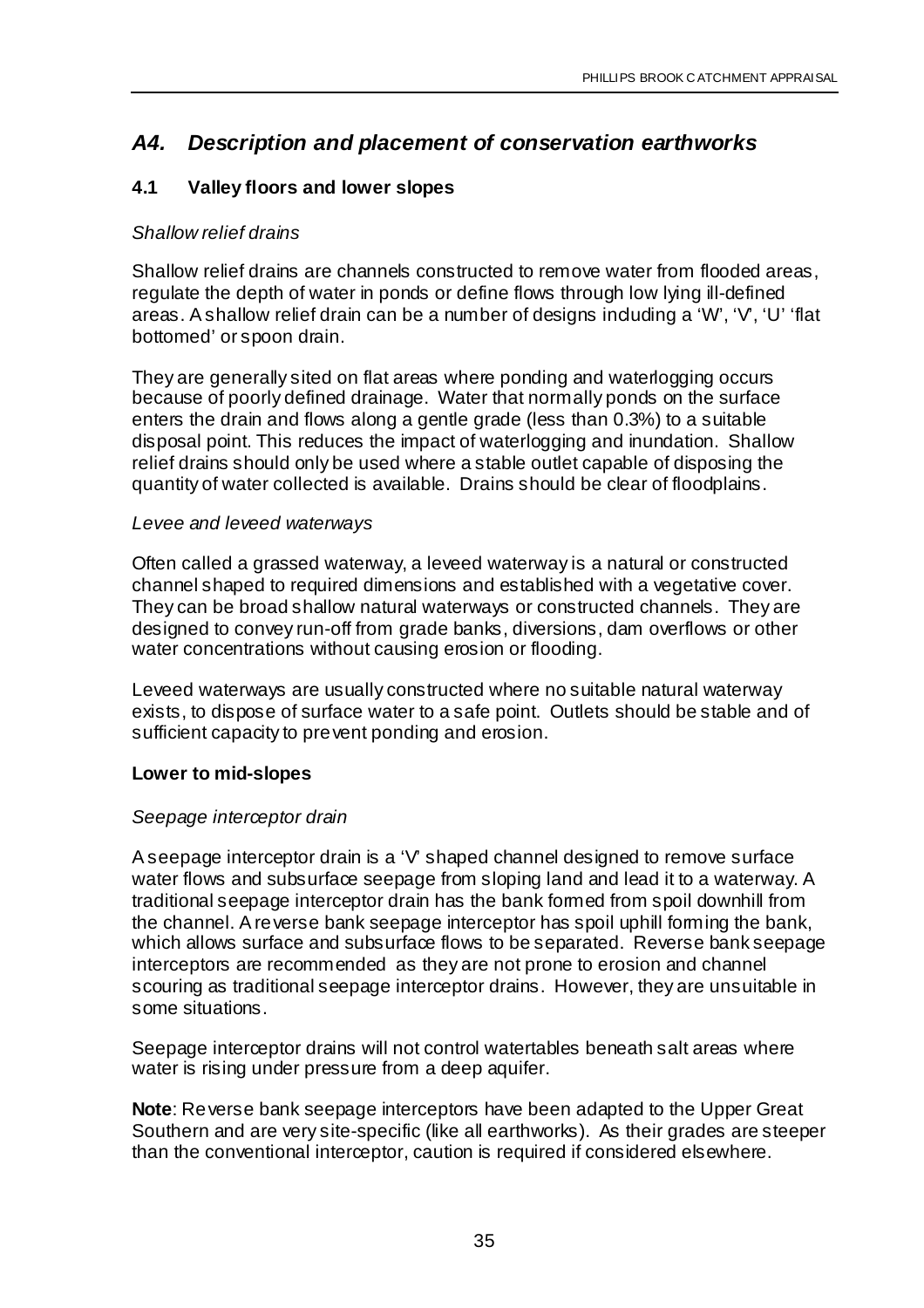#### **Mid to upper slopes**

#### *Diversion and broad-based banks*

These are channels with spoil banks formed below the channel. They are constructed to intercept and divert surface water. They can be designed to protect a cultivated area, a gully, an eroded area and infrastructure from erosion, flooding and waterlogging. They can also be used to divert surface water on sloping land to or from a dam or waterway.

Broad-based banks are designed with a broad cross-section and gentle batters. They have advantages over conventional banks because the battered spoil does not create an obstacle to vehicle travel. The shape enables travel or access across them and tillage along their length if the soil types are suitable. There are examples of both the channel and bank being cropped.

Diversion and broad-based banks operate similarly to grade banks except they are wider and have a larger capacity and can therefore transport larger quantities of water.

#### *Contour grade banks*

These are banks with an uphill channel and may be single or form part of a multiple bank system. They are constructed to control surface water flows from sloping land thus reducing the risk of surface erosion, flooding and waterlogging. The purpose of each bank is to increase the time of concentration of run-off and to control its volume and velocity so that serious erosion will not occur.

Channels can be designed with increased grade to help limit recharge. Increasing the velocity of the water in the channel (by increasing the grade) reduces the chance of it 'leaking' through the channel floor and contributing to groundwater through preferred pathway recharge. This design does slightly increase the risk of erosion in the channels.

Grade banks are most effective in duplex (sand over clay) or clay soils. In sandy soils or gravel, they have less impact on waterlogging, but can still control surface flow and are a useful guide to cultivation on the contour.

Improved trafficability and increased crop and pasture yields can occur by reducing the area affected by waterlogging and salinity. The water captured is usually relatively fresh and so i can be harvested and stored in dams or tanks.

#### **Upper slopes**

#### *Absorption and level banks*

Absorption (level) banks are surveyed with no grade (level) with uphill channels. They are usually constructed in an attempt to control surface water flows high in the landscape where there is no safe disposal option.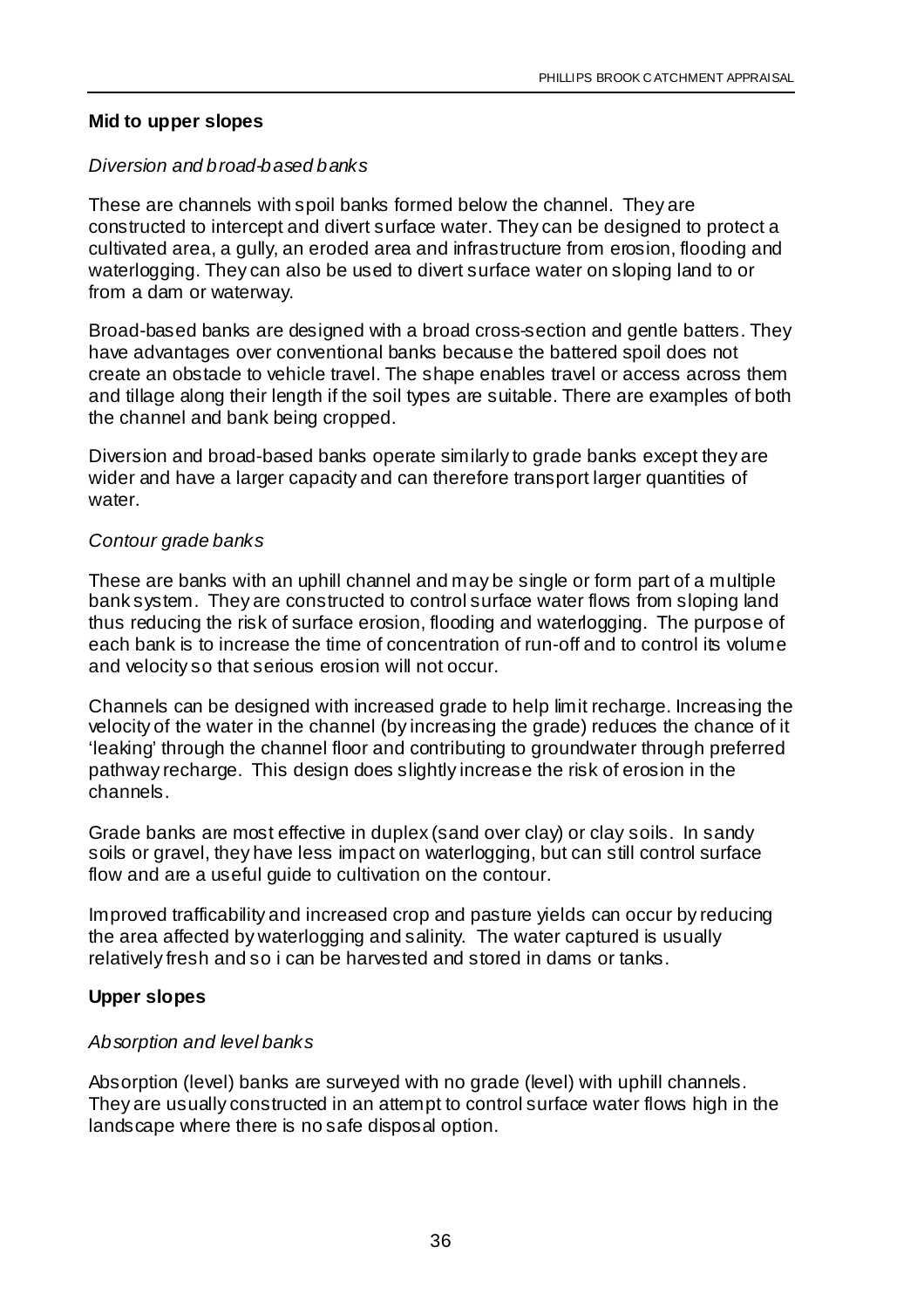When water flows into these banks, a pressure head is created, and water is forced down any preferred pathways or weak points along the channel. This water may then cause waterlogging further down slope, groundwater recharge, or causes the bank to blow out, causing major erosion.

These banks should be avoided, unless absolutely necessary (e.g. where massive erosion is likely). Artificial waterways can be designed on slopes of up to 8%, so grade banks can actually be used on many of the areas where level banks were traditionally placed.

Steep slopes, where no natural or artificial waterways and grade bank systems can be installed, should be kept well vegetated and uncultivated.

#### **Other earthworks**

#### *Dams*

Dams are a barrier, embankment or earth structure, which has the primary function of impounding water. They are constructed to store rainfall run-off for short or long periods. Short-term storage (including piped water release systems) can be used to control surface water above gullies to alleviate erosion, below eroded areas to trap sediment, or as part of a down slope release system for controlling flooding.

Dams with long-term water storage could also be useful for aquaculture.

Generally, placing dams in valleys, drainage lines, on or just below laterite hilltops or mallet hills should be avoided as dams in these areas often leak. Efforts should be made to ensure dams are properly sealed.

#### *Roaded catchments*

Roaded catchments capture rainwater and provide an efficient method of increasing run-off into farm dams. They are formed, compacted, parallel ridges and channels of earth. Construction of roaded catchments is similar to that of earth roads, except they have a steeper camber. The surface is made as smooth and impervious as possible. A clay blanket over the surface of the catchment is required in sandy or gravelly soils.

Well designed and constructed roaded catchments can run water from short and low intensity rainfall events. Such water-shedding ability greatly extends the number of rains and the period of the year over which the dam collects water. This can reduce the size of the dam needed to ensure a permanent supply of water.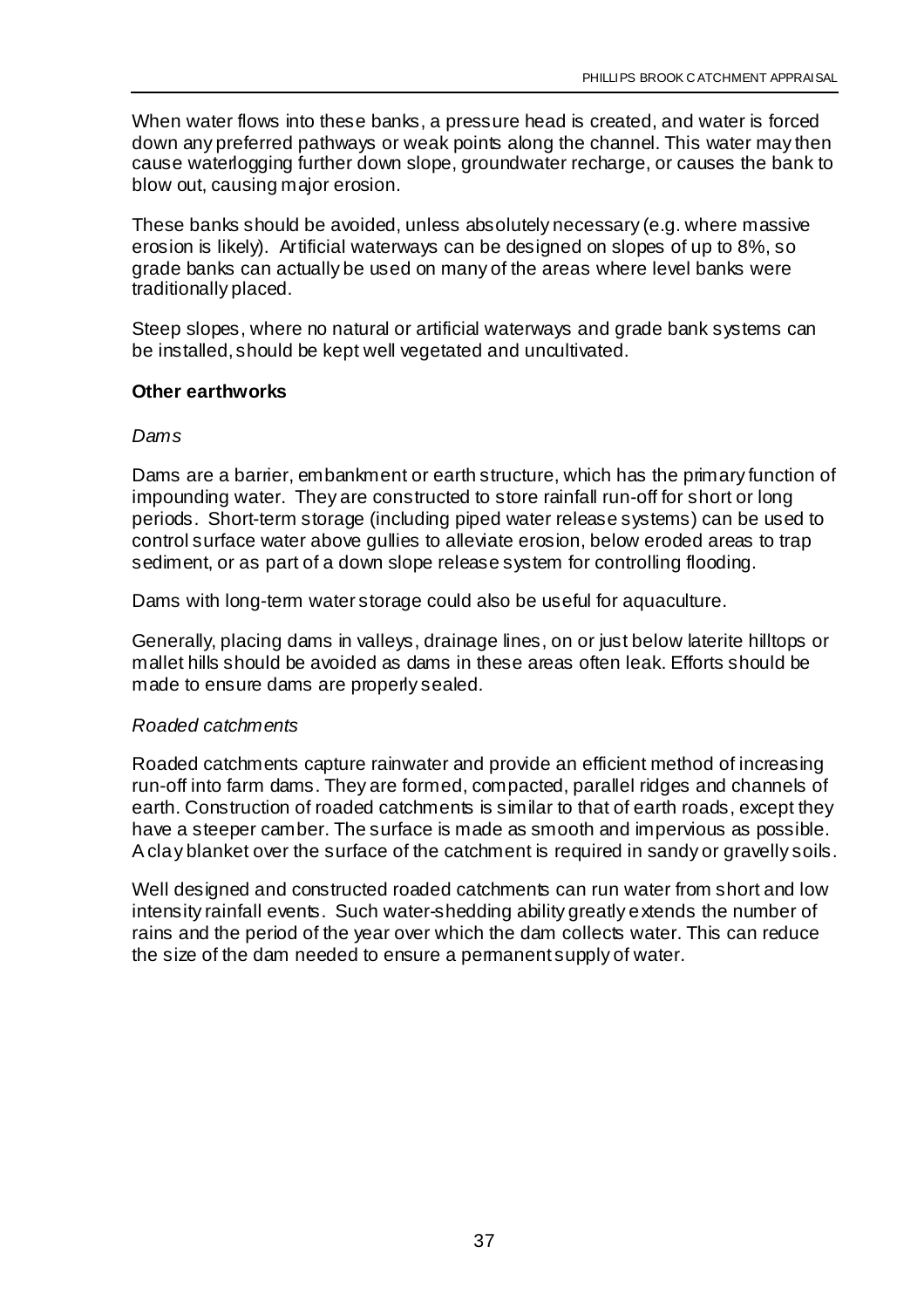#### *A5. Protecting remnant vegetation*

#### **Fencing**

Fencing is needed to allow regrowth of understorey plants and trees from the seedbank in the soil or existing plants. By excluding stock, additional weed seed and nutrient import from droppings are also limited.

#### **Weed control**

Weed control is necessary because most weed and pasture species grow faster than the native understorey plants and have the potential to choke out natural regeneration. Fire can be used as an initial weed reduction method, but a number of factors need to be considered before making the decision to burn:

- Is there any native groundcover/understorey that will be killed by the burn?
- Is the weed burden in a condition (dry enough) to burn effectively?
- Will the fire get away and destroy further native bush or farmland?
- Do I have the time to return later and spray out emerging weeds?

If the fire will burn safely and effectively, the need for future spraying is paramount. The weeds generally grow faster and quicker than the natives after a fire, which means that after the dead weed burden has been removed, spraying can effectively remove the next generation of germinating weeds. If the area can't be easily accessed with a small utility or ATV-mounted boomspray, the options are reduced to either hand spraying or misting. If the weeds are mainly grasses, Fusilade<sup> $TM$ </sup> can be misted into the remnant with care not to effect adjacent crops or pastures. Hand spraying can use either Fusilade<sup>TM</sup> or a knockdown targeting specific weeds and taking care to avoid natives. If a boomspray is useable, then Fusilade<sup>TM</sup> can be used over the top of native understorey, as it will not affect the broadleaf perennials and will be more effective than if misted.

#### **Feral animal control**

In general, the aim is to disturb the soil as little as possible in bush regeneration, but where rabbits are a problem, baiting, myxomatosis and shooting are unlikely to be completely effective, and burrow ripping will be necessary. The eradication of rabbits will enable the bush to regenerate much more easily without the grazing pressure.

#### **Understorey replanting**

Once the weed burden has been removed or greatly reduced, the understorey may start to regenerate by itself. If this doesn't happen, steps may need to be taken to encourage its return. This can take the form of scattering prepared seeds of understorey species, direct seeding, or planting of seedlings. Whatever strategy is used, it is necessary to wait until the weed seed bank has been sufficiently reduced so that further spraying over the top of the new understorey is either unnecessary or of a form that won't harm them (e.g. Fusilade<sup> $m$ </sup> for grass weeds).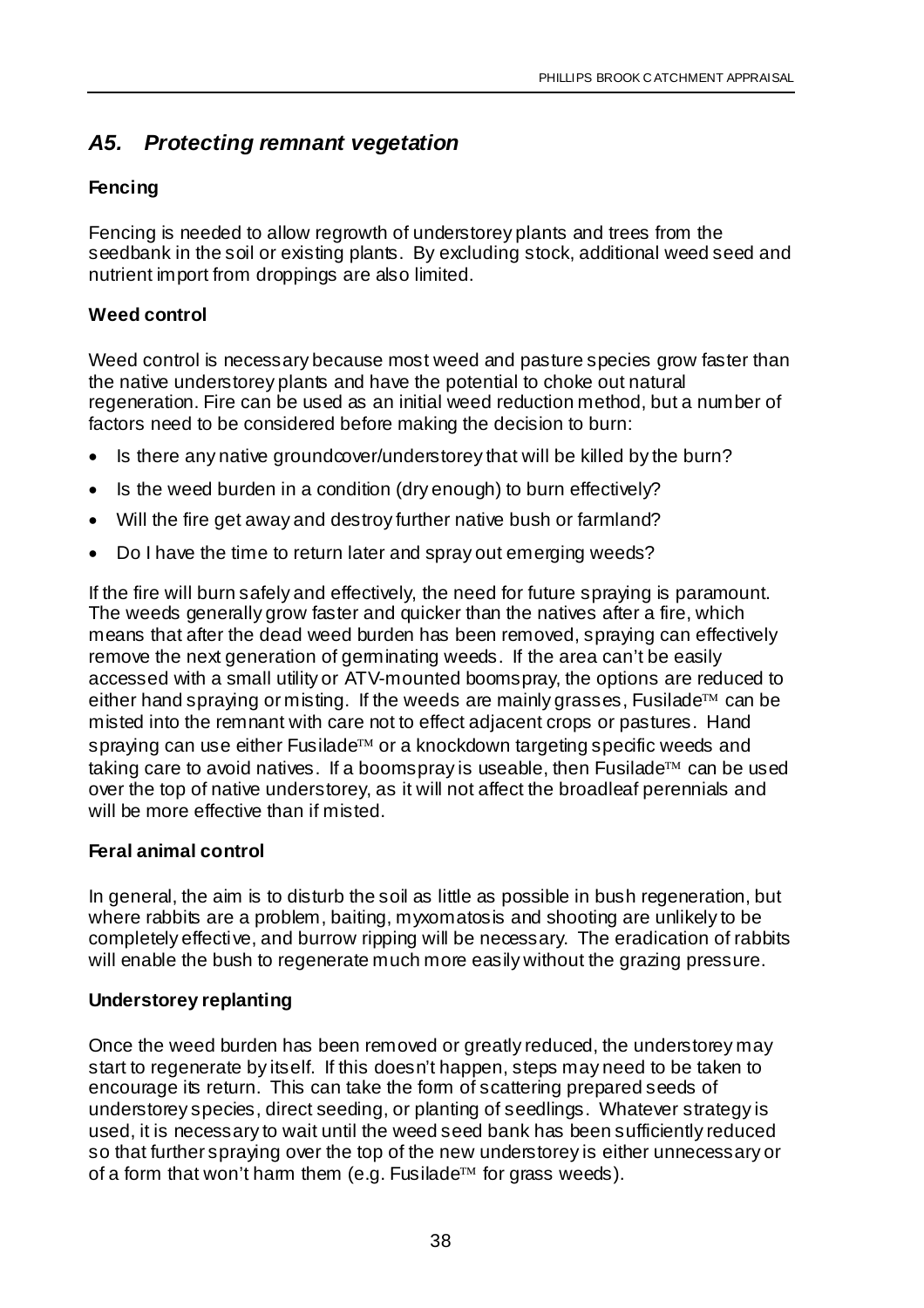#### **Buffer planting**

Buffer planting involves the use of hardier species like broombush (*Melaleuca* spp.) or oil mallees around the border of remnants to both expand the area, and reduce the effects of spray drift or nutrient import on the vegetation. Nutrient import will reduce the effectiveness of revegetation, as weeds can generally tolerate higher nutrient levels than native plants. Most natives are adapted to very nutrient-poor soils, and some nutrients can become toxic at levels well below those necessary for introduced crops. Nutrients can be imported by water and wind erosion, and in stock droppings.

#### **Corridors**

Corridor links are important for fauna habitat and biodiversity conservation. By linking remnants, birds and other fauna have access to larger areas of feeding and nesting habitat. The ideal minimum width for a corridor is 50 m.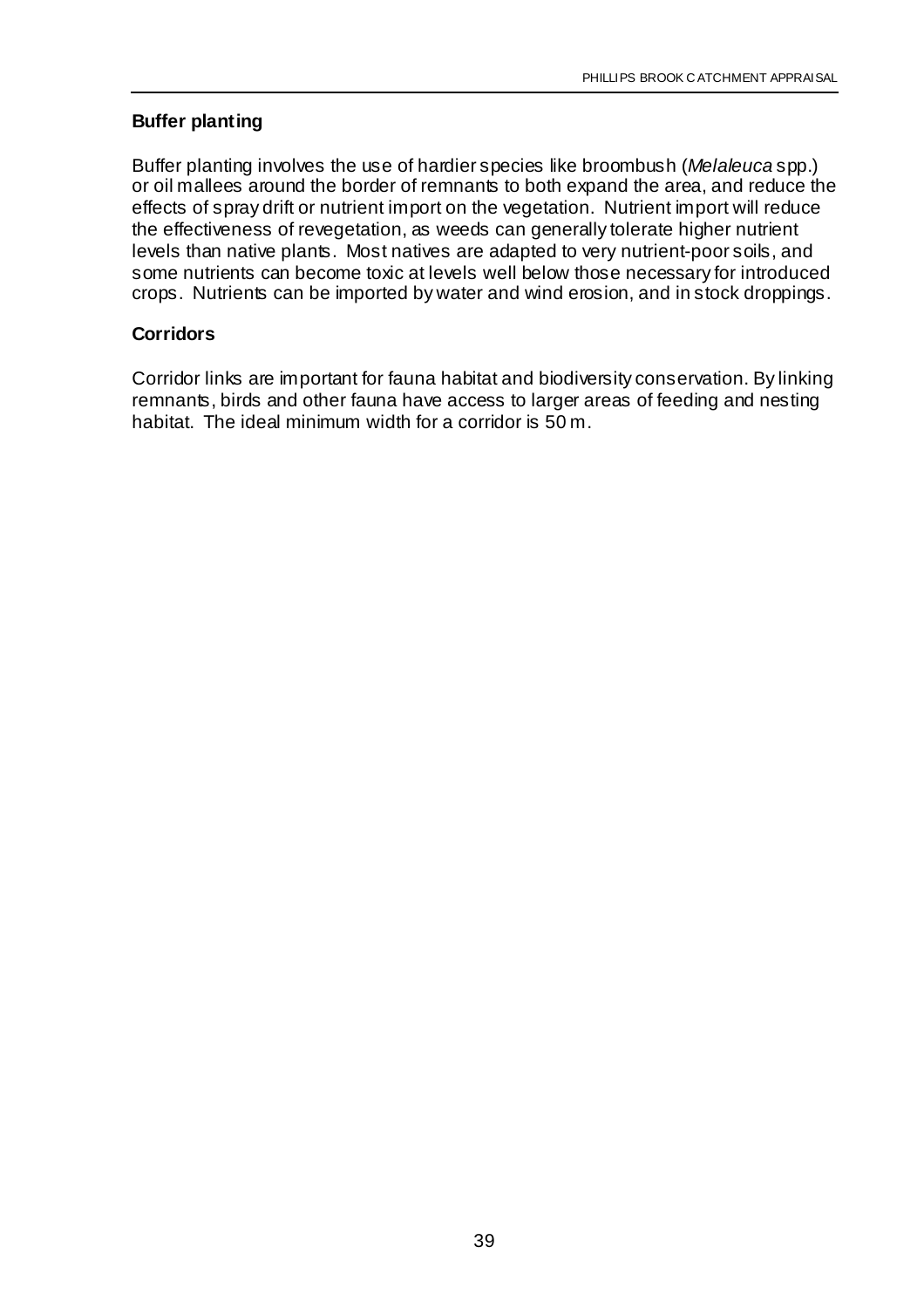## *A6. Revegetation species for land management units*

The following table matches soil supergroups and species suitable for revegetation. Commercial species are listed first, with other species next.

| Soil type                                                          | <b>Commercial woody species</b>                                                                                                                                                                                                                 | Other trees, shrubs & perennials                                                                                                                                                                                                                                                                                                                                                                                                                                                                                        |
|--------------------------------------------------------------------|-------------------------------------------------------------------------------------------------------------------------------------------------------------------------------------------------------------------------------------------------|-------------------------------------------------------------------------------------------------------------------------------------------------------------------------------------------------------------------------------------------------------------------------------------------------------------------------------------------------------------------------------------------------------------------------------------------------------------------------------------------------------------------------|
| Wet or waterlogged                                                 | Atriplex amnicola (river saltbush)<br>Atriplex paludosa (marsh saltbush)<br>Maireana brevifolia (small-leafed<br>bluebush)<br>Atriplex nummularia (old man saltbush)<br>Atriplex bunburyana (silver saltbush)<br>Melaleuca uncinata (broombush) | <b>Trees</b><br>Casuarina obesa (salt sheoak)<br>E. sargentii (salt river gum)<br>E. kondininensis (blackbutt)<br><b>Shrubs</b><br>Halosarcia spp. (samphire)<br>Pasture perennials<br>Puccinellia (tolerates waterlogging)<br>Tall wheat grass (tolerates waterlogging)<br>Salt water couch (tolerates inundation)                                                                                                                                                                                                     |
| Cracking days,<br>Non-cracking<br>clays, Shallow<br>sandy duplexes | E. salmonophloia (salmon gum)<br>E. salubris (gimlet)<br>Atriplex amnicola (river saltbush)<br>Maireana brevifolia (small leafed<br>bluebush)<br>Santalum acuminatum (quandong)<br>Santalum spicatum (sandalwood)                               | <b>Trees</b><br>E. rudis (flooded gum)<br>E. sargentii (salt river gum)<br>E. loxophleba (York gum)<br>E. owlaris (small fruited mallee)<br>E. calycogona (gooseberry mallee)<br>E. longicornis (morrel)<br><b>Shrubs</b><br>Acacia hemiteles (tan wattle)<br>Acacia colletioides (wait-a-while)<br>Acacia merrallii (Merrall's wattle)<br>Cassia nemophila (desert cassia)<br>Melaleuca adnata<br>Pasture perennials<br>Lucerne<br>Tall wheat grass (tolerates waterlogging)<br>Strawberry dover (year-round moisture) |
| Sandy earths,<br>Shallow Ioams,<br>Loamy earths                    | E. loxophleba subsp. Lissophloia<br>(smooth barked York gum)<br>Melaleuca uncinata (broombush)                                                                                                                                                  | <b>Trees</b><br>E. wandoo (wandoo/white gum)<br>E. accedens (powderbark wandoo)<br>Acacia acuminata (jam)<br>Allocasuarina huegeliana (rock sheoak)<br>Acacia microbotrya (manna gum)<br><b>Shrubs</b><br>Kunzea pulchella (granite kunzea)<br>Allocasuarina campestris (tamma)<br>Leptospermumerubescens (tea-tree)<br>Hakea recurva                                                                                                                                                                                   |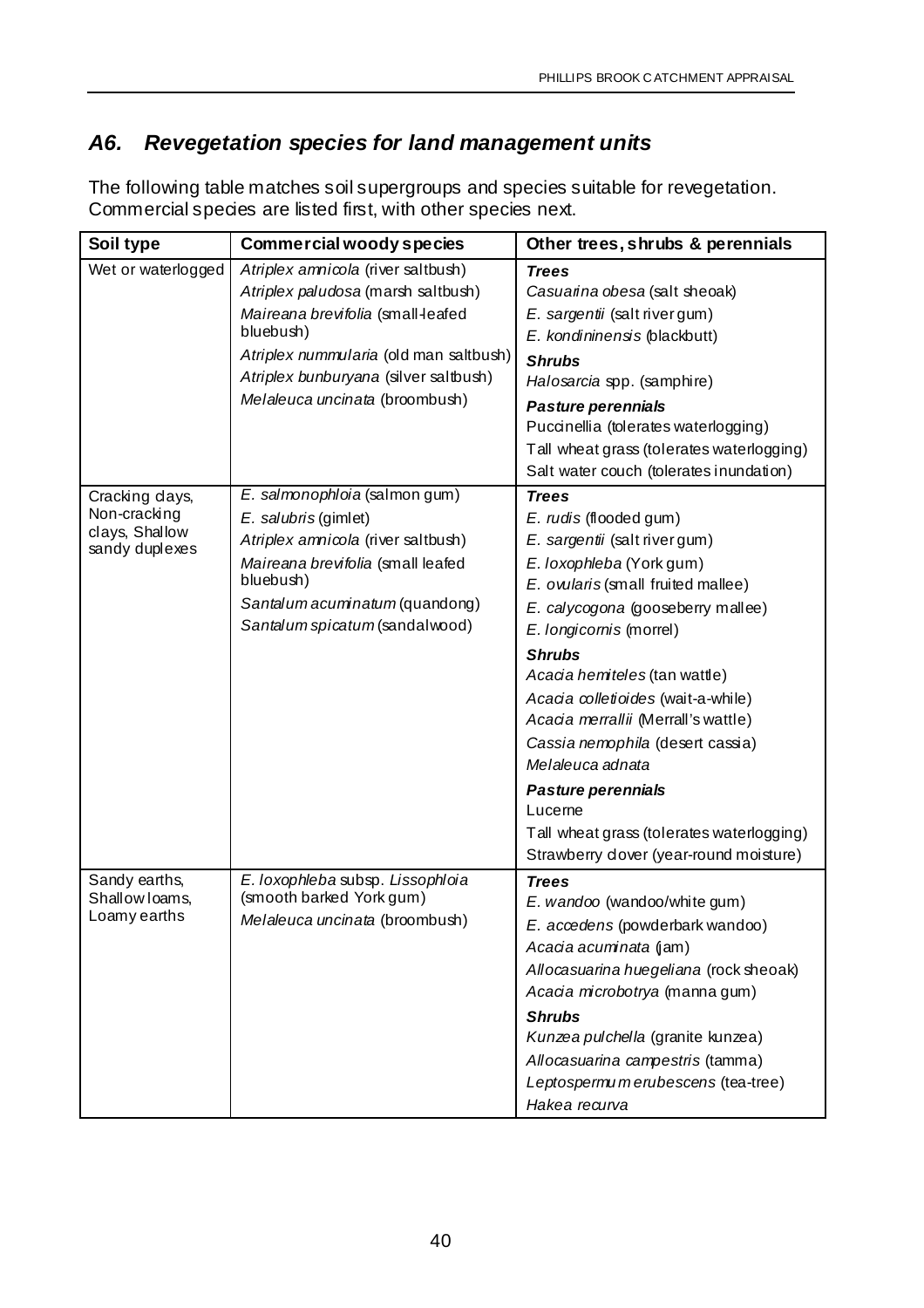| Soil type          | <b>Commercial woody species</b>       | Other trees, shrubs & perennials                    |
|--------------------|---------------------------------------|-----------------------------------------------------|
| Shallow sands,     | Melaleuca uncinata (broombush)        | <b>Trees</b>                                        |
| Deep sands         | Melaleuca acuminata                   | E. wandoo (wandoo/white gum)                        |
|                    | E. astringens (brown mallet on mallet | E. accedens (powderbark wandoo)                     |
|                    | hills)                                | E. loxophleba (York gum)                            |
|                    |                                       | E. sheathiana (ribbon bark gum)                     |
|                    |                                       | E. neutra (redwood)                                 |
|                    |                                       | E. eremophila (tall sand mallee)                    |
|                    |                                       | E. erythronema (white-barked mallee)                |
|                    |                                       | E. burracoppinenis (Burracoppin mallee)             |
|                    |                                       | E. annulata (open-fruited mallee)                   |
|                    |                                       | E. calycogona (gooseberry mallee)                   |
|                    |                                       | E. argyphea (silver mallet)                         |
|                    |                                       | Acacia acuminata (jam)                              |
|                    |                                       | Melaleuca spathulata (swamp mallet)                 |
|                    |                                       | Xylomelum angustifolium (sandplain<br>woody pear)   |
|                    |                                       | <b>Shrubs</b>                                       |
|                    |                                       | Acacia hemiteles (tan wattle)                       |
|                    |                                       | Pasture perennials                                  |
|                    |                                       | Lucerne                                             |
|                    |                                       | Tall wheat grass (tolerates waterlogging)           |
|                    |                                       | Strawberry dover (year-round moisture)              |
| Ironstone gravelly | Melaleuca uncinata (broombush)        | <b>Trees</b>                                        |
| soils              |                                       | Allocasuarina acutivalvis (black tamma)             |
|                    |                                       | Allocasuarina corniculata (grey tamma)              |
|                    |                                       | E. marginata                                        |
|                    |                                       | E. calophylla                                       |
|                    |                                       | <b>Shrubs</b>                                       |
|                    |                                       | Allocasuarina campestris (tamma)                    |
|                    |                                       | Melaleuca conotharmoides (wheatbelt<br>honeymyrtle) |
|                    |                                       | Leptospermumerubescens (tea-tree)                   |
|                    |                                       | Hakea scoparia                                      |
|                    |                                       | Grevillea paradoxa (bottlebrush grevillea)          |

## **Revegetation species ….(continued)**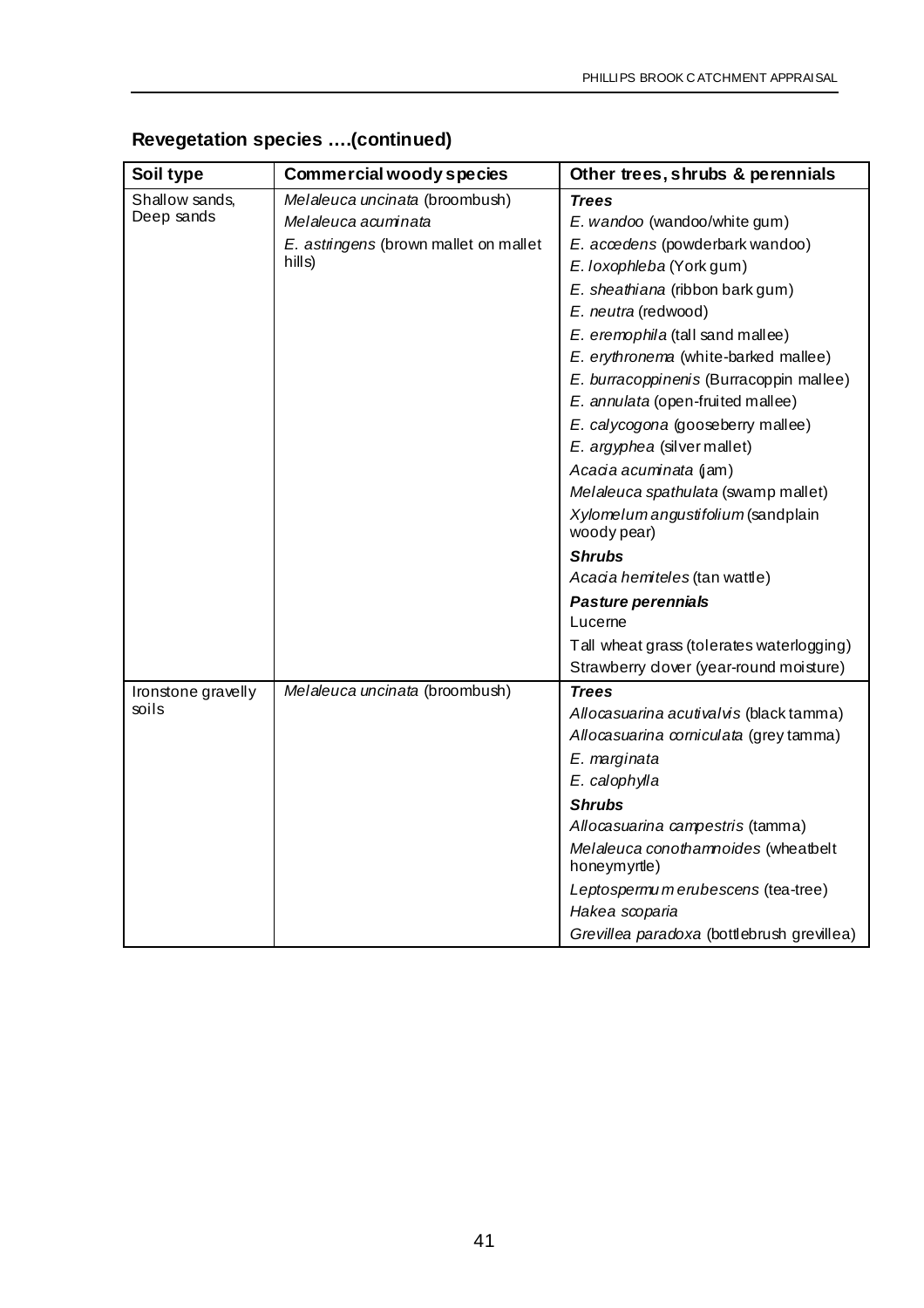| Soil type       | <b>Commercial woody species</b>       | Other trees, shrubs & perennials                    |
|-----------------|---------------------------------------|-----------------------------------------------------|
| Sandy duplexes, | E. marginata                          | <b>Trees</b>                                        |
| loamy duplexes  | Allocasuarina huegeliana (rock        | E. wandoo (wandoo)                                  |
|                 | sheoak)                               | E. accedens (powderbark wandoo)                     |
|                 | Acacia saligna (golden wreath wattle) | E. calophylla                                       |
|                 |                                       | Banksia attenuata (slender banksia)                 |
|                 |                                       | E. leptopoda (Tammin mallee)                        |
|                 |                                       | Acacia acuminata (jam)                              |
|                 |                                       | <b>Shrubs</b>                                       |
|                 |                                       | Callistemon phoeniceus (lesser<br>bottlebrush)      |
|                 |                                       | Allocasuarina campestris (tamma)                    |
|                 |                                       | Melaleuca conotharmoides (wheatbelt<br>honeymyrtle) |
|                 |                                       | Grevillea pritzelii (black toothbrush<br>grevillea) |
|                 |                                       | Leptospermumerubescens (tea-tree)                   |
|                 |                                       | Pasture perennials                                  |
|                 |                                       | Tagasaste                                           |
|                 |                                       | Veldt grass                                         |
| Rocky or stony  | E. capillosa (inland wandoo)          | <b>Trees</b>                                        |
| soils           | Melaleuca uncinata (broombush)        | Acacia acuminata (jam)                              |
|                 | E. astringens (brown mallet)          | <b>Shrubs</b>                                       |
|                 |                                       | Allocasuarina campestris (tamma)                    |
|                 |                                       | Grevillea huegelii                                  |
| Rock outcrop    | E. loxophleba subsp. Lissophloia      | <b>Trees</b>                                        |
|                 | (smooth-barked York gum)              | Acacia acuminata (jam)                              |
|                 |                                       | <b>Shrubs</b>                                       |
|                 |                                       | Leptospermumerubescens (tea-tree)                   |
|                 |                                       | Allocasuarina campestris (tamma)                    |
|                 |                                       | Borya nitida (pincushions)                          |
|                 |                                       | Grimmea sp.                                         |
|                 |                                       | Pimelia sp.                                         |

#### **Revegetation species ….(continued)**

Oil mallees are an option on a number of these soil types. Further information can be obtained from the Department of Agriculture Revegetation on Farms information kit on Oil Mallees. Contact your local office for details.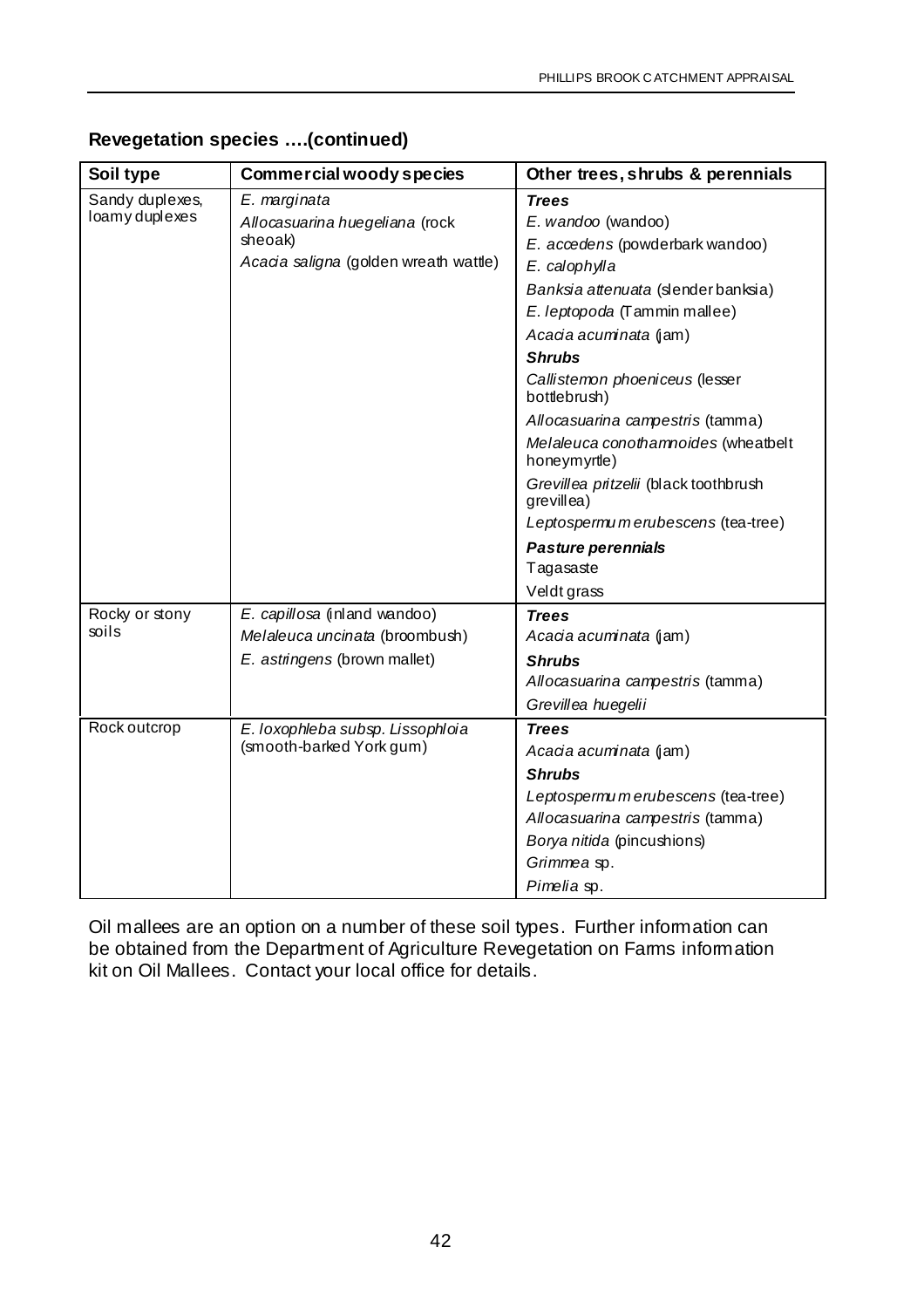## *A7. List of contacts and further information*

Of the publications listed below, Farmnotes (FN), Bulletins, Miscellaneous Publications (MP), Factsheets, Treenotes, Technical Bulletins (TB) and Resource Management Technical Reports (TR) are from the Department of Agriculture.

| <b>Subject</b>            |                                            | <b>Contacts</b>                                                                                       | <b>Publications/websites</b>                                                                                                                                                                                                                                                                                                                                                   |
|---------------------------|--------------------------------------------|-------------------------------------------------------------------------------------------------------|--------------------------------------------------------------------------------------------------------------------------------------------------------------------------------------------------------------------------------------------------------------------------------------------------------------------------------------------------------------------------------|
| Cropping<br>options       | Lower recharge<br>farming systems          | WA Luceme Growers' Inc c/- Dept of<br>Agriculture, Narrogin 9881 0222                                 | WA No-Tillage Farmers'<br>Assoc.                                                                                                                                                                                                                                                                                                                                               |
|                           | and Warm<br>season crops                   | Western Australian No-Tillage Farmers'<br>Association (Inc) Ph/fax: 9622 3395<br>Mobile: 0427 223 395 | www.wantfa.com.au<br>"Low recharge farming<br>systems, Case Studies on                                                                                                                                                                                                                                                                                                         |
|                           |                                            | Dept of Agriculture<br>Farming System Development Officer<br>Narrogin 9881 0222                       | the South Coast" -<br>MP 22/2000                                                                                                                                                                                                                                                                                                                                               |
|                           |                                            | Centre for Cropping Systems<br>Northam 9690 2000                                                      |                                                                                                                                                                                                                                                                                                                                                                                |
| <b>Pasture</b><br>options | Lucerne and<br>other perennial<br>pastures | As for cropping options above                                                                         | "Perennial pastures for<br>areas receiving less than<br>800 mm annual rainfall" -<br>Bulletin 4253                                                                                                                                                                                                                                                                             |
|                           |                                            |                                                                                                       | "Establishing perennials in<br>areas with less than<br>700 mm annual rainfall"<br>FN 8/93                                                                                                                                                                                                                                                                                      |
|                           |                                            |                                                                                                       | "Soil Guide" - Bulletin<br>4343. Relevant for wheat,<br>barley, oats, lupins,<br>canola, field peas, faba<br>beans, chickpeas, annual<br>clovers, serradella,<br>medics, luceme, phalaris,<br>cocksfoot, tall fescue,<br>perennial ryegrass,<br>kikuyu, Rhodes grass,<br>couch, paspalum,<br>puccinellia, tall wheat<br>grass, saltwater couch,<br>tagasaste, saltland plants. |

#### **Farming system contacts**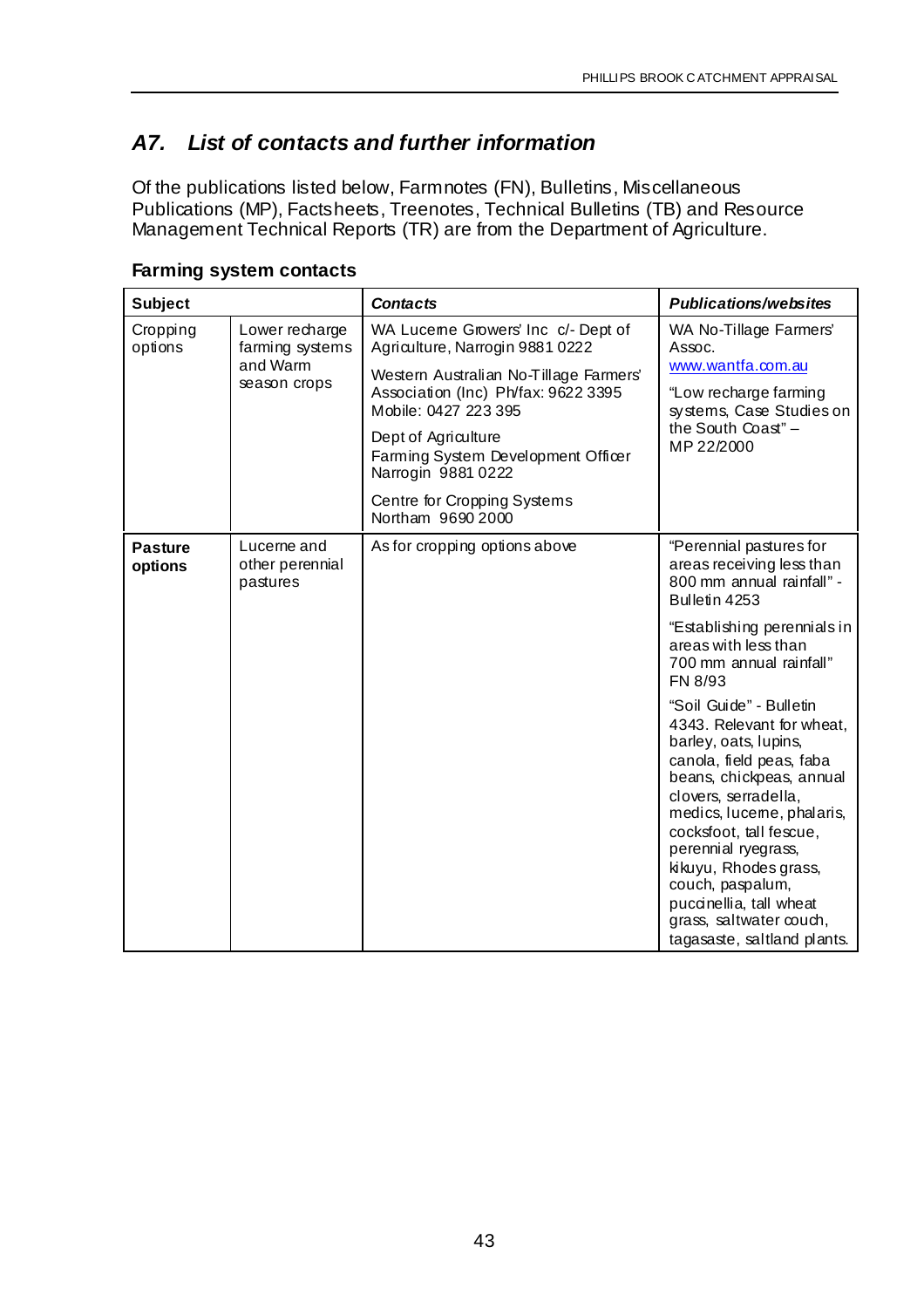| <b>Subject</b>                 |                           | <b>Contact</b>                                 | <b>Publication/website</b>                                                                                                                                                                   |
|--------------------------------|---------------------------|------------------------------------------------|----------------------------------------------------------------------------------------------------------------------------------------------------------------------------------------------|
| <b>Pasture</b><br>options      | Lucerne                   |                                                | "Dryland lucerne -<br>establishment and<br>management" - FN 4/98<br>"Lucerne in pasture-crop<br>rotations - establishment                                                                    |
|                                |                           |                                                | and management" -<br>FN 135/2000                                                                                                                                                             |
|                                |                           |                                                | "Dryland Lucerne<br>Information Booklet" Dept<br>of Agric, Northam<br>"Diseases and their<br>control in lucerne" - FN<br>79/89                                                               |
|                                |                           |                                                | "Grazing sheep and cattle<br>on dryland lucerne" - FN<br>36/2001                                                                                                                             |
|                                |                           |                                                | "Insect pests in lucerne" -<br>FN 53/89                                                                                                                                                      |
|                                |                           |                                                | "Dryland lucerne: Getting<br>it right every time" -<br>Primary Industries of<br>South Australia<br>Bulletin 4/97                                                                             |
|                                |                           |                                                | "Lucerne for pasture and<br>fodder" - NSW Agriculture                                                                                                                                        |
|                                |                           |                                                | "Lucerne the queen of<br>forages" $-FN$ 65/94                                                                                                                                                |
| <b>Pasture</b><br>options      | Perennial<br>grasses      |                                                | "Puccinellia - perennial<br>sweet grass" - brochure,<br>Primary Industries of<br>South Australia and<br>Saltland Solutions<br>"Puccinellia for productive<br>saltland pastures" -<br>FN 1/99 |
|                                |                           |                                                | "Perennial grasses for<br>animal production in the<br>high rainfall areas of WA"<br>- MP 2/98                                                                                                |
|                                |                           |                                                | "Use of native perennial<br>grasses on farms in the<br>wheatbelt of WA"-<br>MP 8/99                                                                                                          |
|                                |                           |                                                | "Green feed in summer -<br>Case study" - FN 59/96                                                                                                                                            |
| <b>Fodder shrub</b><br>options | Tagasaste and<br>saltbush | Dept of Agriculture<br>Farming System Officers | "Tagasaste" - Bulletin<br>4291                                                                                                                                                               |
|                                |                           | Narrogin 9881 0222                             | "Tagasaste" - Factsheet<br>37/2000                                                                                                                                                           |
|                                |                           | Northam 9690 2000                              | "The feed value of the<br>perennial fodder shrub<br>tagasaste" - FN 50/2000                                                                                                                  |
|                                |                           |                                                | "Tagasaste" - FN 12/96                                                                                                                                                                       |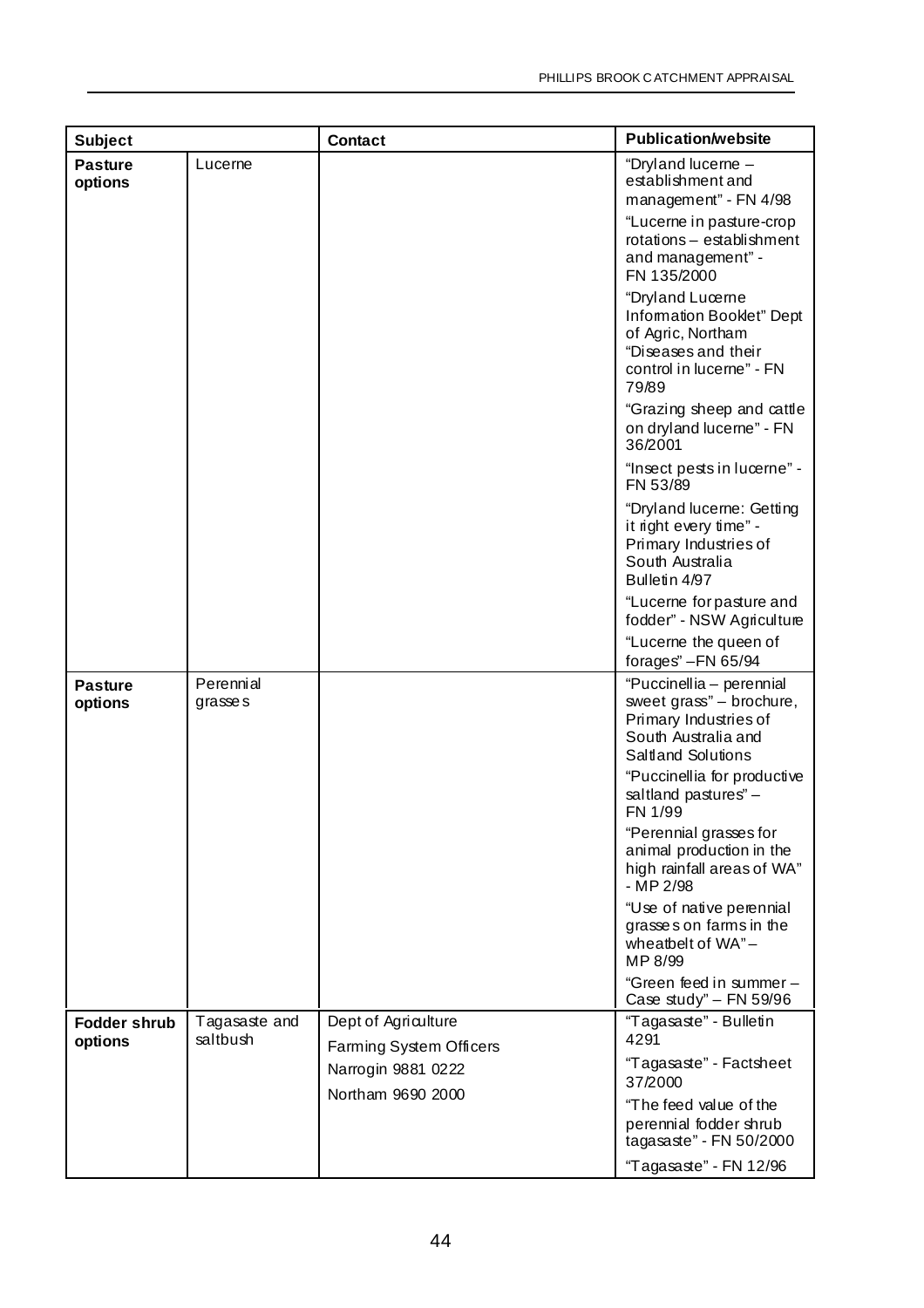| <b>Subject</b>                     |                                                                                                                                                                                                                                                            | <b>Contact</b>                                                                                                                                                                                                                                                                                                                           | <b>Website/Publication</b>                                                                                                                                                                                                                                                                                                                                                                                                                                                                                                                                                                                                                                                                                                                                                                                             |
|------------------------------------|------------------------------------------------------------------------------------------------------------------------------------------------------------------------------------------------------------------------------------------------------------|------------------------------------------------------------------------------------------------------------------------------------------------------------------------------------------------------------------------------------------------------------------------------------------------------------------------------------------|------------------------------------------------------------------------------------------------------------------------------------------------------------------------------------------------------------------------------------------------------------------------------------------------------------------------------------------------------------------------------------------------------------------------------------------------------------------------------------------------------------------------------------------------------------------------------------------------------------------------------------------------------------------------------------------------------------------------------------------------------------------------------------------------------------------------|
| <b>Fodder shrub</b><br>options     | Acacia saligna                                                                                                                                                                                                                                             | <b>CALM Farm Forestry Unit</b><br>Narrogin 9881 1113                                                                                                                                                                                                                                                                                     |                                                                                                                                                                                                                                                                                                                                                                                                                                                                                                                                                                                                                                                                                                                                                                                                                        |
| <b>Commercial</b><br>farm forestry | Radiata pine<br>(Pinus radiata)<br>Maritime pine<br>(Pinus pinaster)<br>WA eucalypts<br>for sawlogs (for<br>rainfall<br>$>450$ mm)<br><b>Eastern States</b><br>eucalypts for<br>sawlogs and<br>other species<br>Sandalwood<br>Oil mallees<br>Carbon credit | Forest Products Commission<br>Guildford 9279 4088<br>Moora c/- Agriculture 9651 0526<br><b>CALM Farm Forestry</b><br>Narrogin 9881 1444<br>Busselton 9752 1677<br>93340333<br>Como<br>Farm Forestry and Revegetation Team<br>Dept of Agriculture<br>Narrogin 9881 0222<br>Oil Mallee Company 9478 0340<br><b>CALM Farm Forestry Unit</b> | "Agroforestry with widely-<br>spaced pine trees" -<br>Bulletin 4176<br>"Maritime Pine" -<br>Revegetation on Farms<br>Kit, Dept of Agric.<br>Narrogin<br>"Sandalwood"-<br>Revegetation on Farms<br>Information Kit, Dept of<br>Agric. Narrogin<br>"Eucalyptus Oil Mallee" -<br>Revegetation of Farms<br>Information Kit, Dept of<br>Agric. Narrogin<br>"Growing Pines for wood<br>$products$ " $-$<br>Treenote 18/99<br>"Eucalyptus Oil Mallees" -<br>Factsheet 30/2000<br>"Eucalyptus Oil Mallees" -<br>FN 48/98<br><b>Forest Products</b><br>Commission<br>www.fpc.wa.gov.au<br>Dept of Agriculture<br>www.agric.wa.gov.au/pro<br>grams/srd/farmforestry/<br>www.agric.wa.gov.au/pro<br>gserv/natural/trees/<br>Dept of CALM<br>www.calm.wa.gov.au/proj<br>ects/tree_crop.html<br>Oil mallees<br>www.oilmallee.com.au |
|                                    | trading                                                                                                                                                                                                                                                    | Narrogin 9881 1113<br>Como 9334 0333                                                                                                                                                                                                                                                                                                     |                                                                                                                                                                                                                                                                                                                                                                                                                                                                                                                                                                                                                                                                                                                                                                                                                        |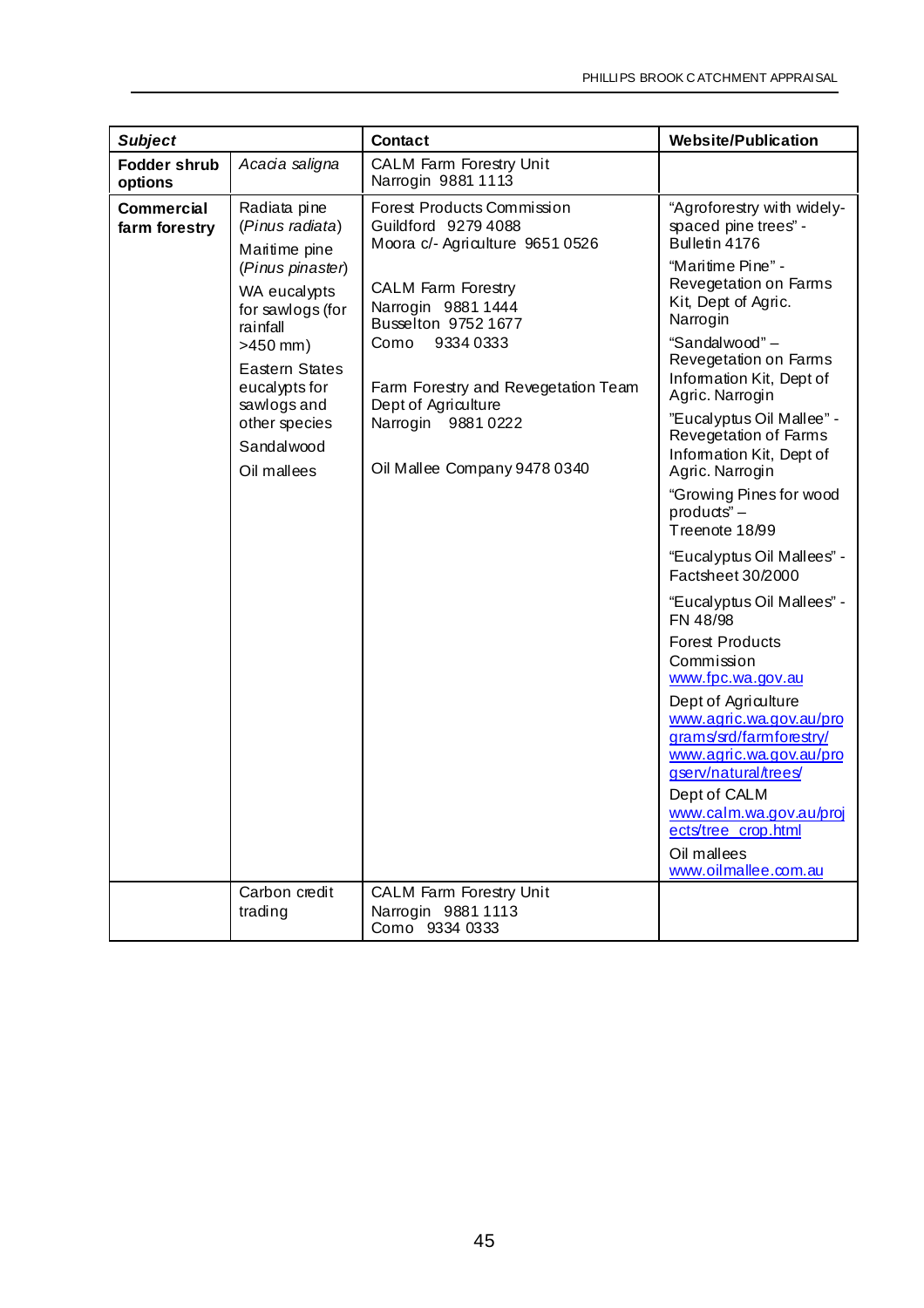| <b>Subject</b>                       |                        | <b>Contacts</b>                                             | <b>Publications/websites</b>                                                                                                                                                                            |
|--------------------------------------|------------------------|-------------------------------------------------------------|---------------------------------------------------------------------------------------------------------------------------------------------------------------------------------------------------------|
| Productive<br>use of saline<br>lands | Saltland plants        | Saltland Pastures Association<br>9871 2041                  | "Saltland Pastures in<br>Australia: A Practical<br>Guide" - Bulletin 4312                                                                                                                               |
|                                      |                        |                                                             | "Saltland Pastures-<br>Options and constraints" -<br>Michael Lloyd &                                                                                                                                    |
|                                      |                        |                                                             | "Saltland Pastures? They<br>are feasible and<br>su stainable $-$ we need a<br>new design" - E.G.<br>Barrett-Lennard and M.<br>Ewing. 5 <sup>th</sup> National<br>PURŠL Conference<br>Tamworth NSW 1998. |
|                                      |                        |                                                             | "Saltland management-<br>revegetation" - FN 44/86                                                                                                                                                       |
|                                      |                        |                                                             | "Samphire for<br>waterlogged saltland"<br>FN 56/88                                                                                                                                                      |
|                                      |                        |                                                             | "Forage shrubs and<br>grasses for revegetating<br>saltland" - Bulletin 4153<br>"Saltland Pastures in<br>Australia: A practical                                                                          |
|                                      |                        |                                                             | guide" - TB 4312                                                                                                                                                                                        |
|                                      |                        |                                                             | "Wheatbelt salinity-a<br>review of saltland<br>problems in south-<br>western Australia" TB 52                                                                                                           |
| <b>Productive</b><br>use of saline   | Saline<br>aquaculture: | Dept of Fisheries<br>Narrogin (c/- Dept of Agric) 9881 0222 | Dept of Fisheries<br>"AQUAINFO" notes.                                                                                                                                                                  |
| water                                | Rainbow trout          |                                                             | www.wa.gov.au/westfish/                                                                                                                                                                                 |
|                                      | <b>Black bream</b>     |                                                             | aqua                                                                                                                                                                                                    |
| <b>Freshwater</b><br>aquaculture     | Yabbies and<br>marron  | Dept of Fisheries<br>Narrogin (c/- Dept of Agric) 9881 0222 | Dept of Fisheries<br>www.wa.gov.au/westfish/<br>aqua                                                                                                                                                    |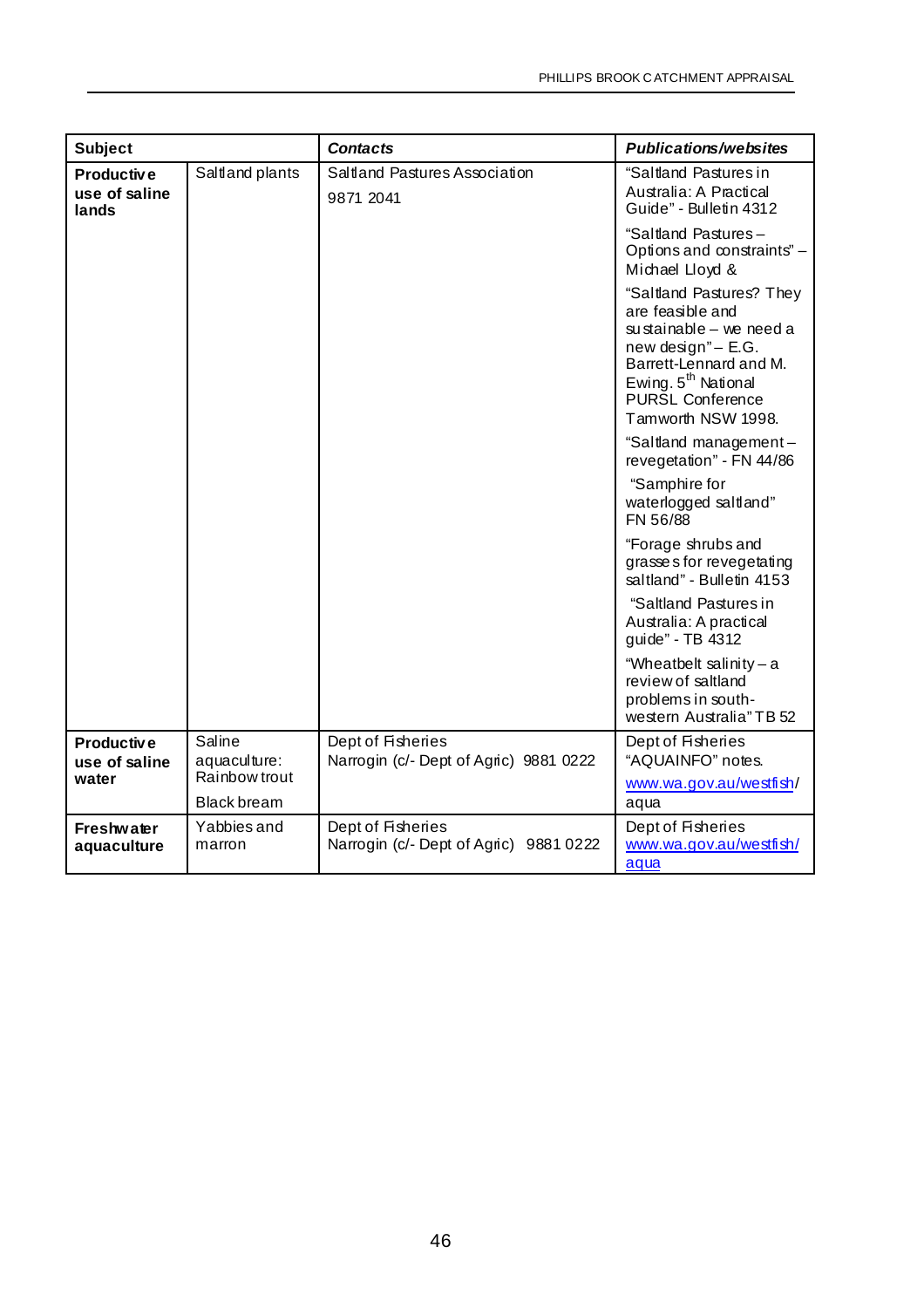#### **Natural resource management**

| <b>Subject</b>                                                       |                                                                                    | <b>Contacts</b>                                                                                                                                                                                                                                                                                        | <b>Publications / Websites</b>                                                                                                                                                                                                                                                                                                                                                                                                                                                                                                                       |
|----------------------------------------------------------------------|------------------------------------------------------------------------------------|--------------------------------------------------------------------------------------------------------------------------------------------------------------------------------------------------------------------------------------------------------------------------------------------------------|------------------------------------------------------------------------------------------------------------------------------------------------------------------------------------------------------------------------------------------------------------------------------------------------------------------------------------------------------------------------------------------------------------------------------------------------------------------------------------------------------------------------------------------------------|
| <b>Salinity</b>                                                      | Salinity $-$<br>general                                                            | Dept of Agriculture<br>Narrogin 9881 0222<br>Northam 9690 2000                                                                                                                                                                                                                                         | "Salinity at a glance" -<br>FN 8/2000<br>"2000 State Salinity<br>Strategy", State Salinity<br>Council<br>"Wheatbelt salinity-a                                                                                                                                                                                                                                                                                                                                                                                                                       |
|                                                                      |                                                                                    |                                                                                                                                                                                                                                                                                                        | review of the saltland<br>problems in south-<br>western Australia" - TB 52                                                                                                                                                                                                                                                                                                                                                                                                                                                                           |
| Nativ <sub>e</sub><br>vegetation<br>management<br>and<br>revegetaion | Native<br>vegetation<br>management &<br>revegetation for<br>nature<br>conservation | Greening Australia (WA)<br><b>Bushcare Support Officers</b><br>Northam c/o Avon Catchment Network<br>9690 2259<br>Land for Wildlife officers<br>Coordinator, CALM Como<br>9334 0530<br>Narrogin 9881 9218<br>Mundaring 9295 1955<br>Revegetation on Farms<br>Dept of Agriculture<br>Narrogin 9881 0222 | Bushcare technical notes<br><b>CALM Wildlife Notes:</b><br>"How to manage your<br>granite outcrops"<br>"How to manage your<br>wandoo woodland"<br>"Managing your bushland"<br>Land for Wildlife's<br>"Western Wildlife"<br>magazine<br>"Managing Dieback in<br>Bushland" (Shire of<br>Kalamunda, Dieback<br>Working Group, NHT,<br>Bushcare and CALM)<br>"Fitting trees into the farm<br>plan" - FN 102/88<br>"Reclaiming sandplain<br>seeps with small blocks of<br>trees" - FN 116/88<br>"Direct seeding native<br>trees and shrubs" -<br>FN 34/98 |
| Rivers,<br>creeks and<br>wetlands                                    | Protecting<br>waterways and<br>wetlands                                            | Waterways WA Coordinator and<br><b>Rivercare Officers</b><br>Water and Rivers Commission<br>Northam 96227055                                                                                                                                                                                           | Water and Rivers<br>Commission<br>www.wrc.wa.gov.au/prote<br>ct/waterways<br>Environmental Water<br>Quality: A guide to<br>sampling and<br>measurement" - MP16/96                                                                                                                                                                                                                                                                                                                                                                                    |
| <b>Engineering</b><br>options                                        | Surface water<br>management                                                        | Land Conservation Officer / Hydrologist<br>Dept of Agriculture<br>Northam 9690 2000<br>Narrogin 988`0222<br>Water and Rivers Commission<br>Perth 9278 0300<br>Northam 9622 7055                                                                                                                        | "Common Conservation<br>Works Used in Western<br>Australia" - TR 185<br>www.agric.wa.gov.au/envi<br>ronment/land/drainwise<br>"Evaporation Basin<br>Guidelines for Disposal of<br>Saline Water" - MP 21/99                                                                                                                                                                                                                                                                                                                                           |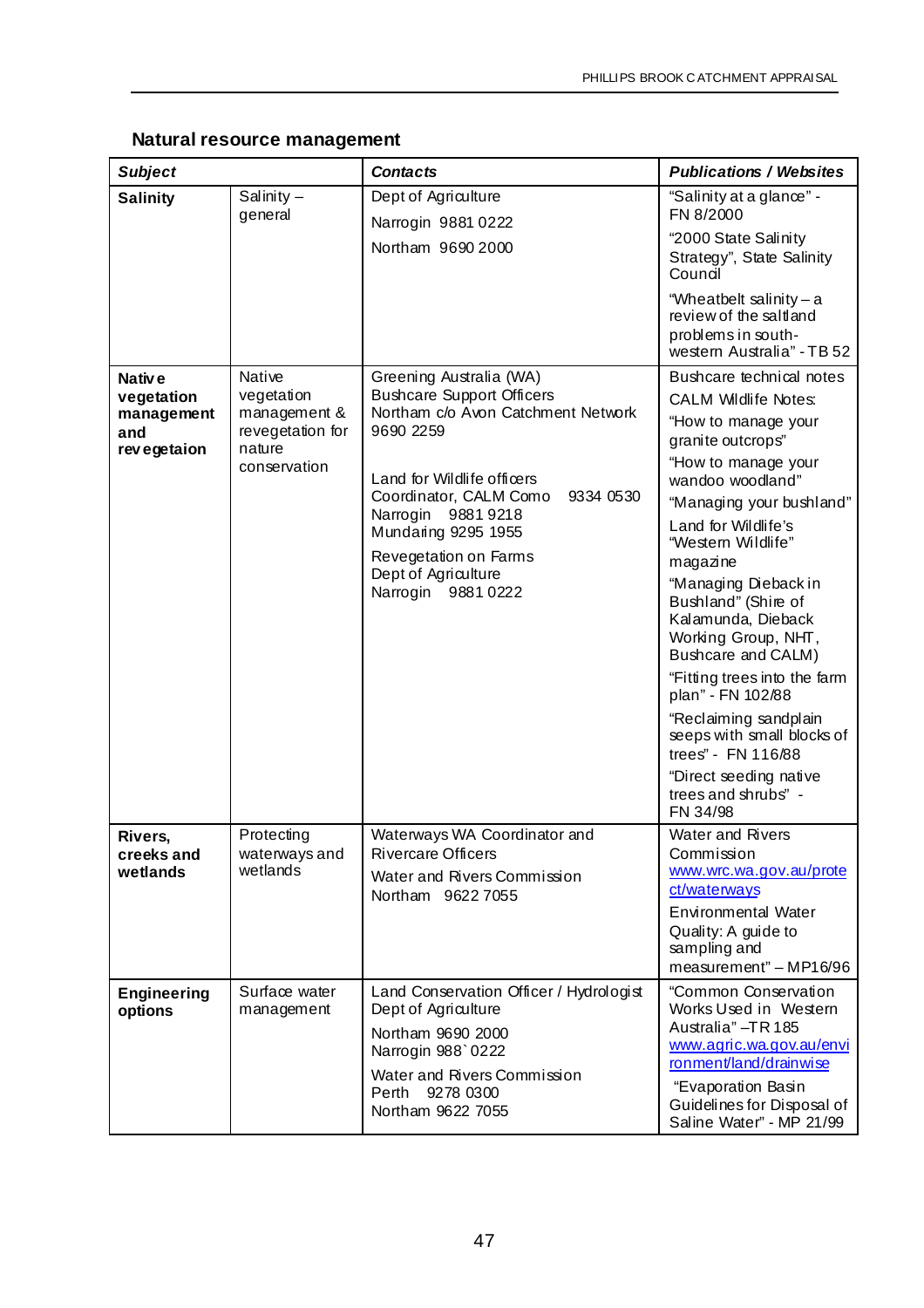| <b>Subject</b>                          |                                                | <b>Contacts</b>                                                               | <b>Publications / Websites</b>                                                                                                      |
|-----------------------------------------|------------------------------------------------|-------------------------------------------------------------------------------|-------------------------------------------------------------------------------------------------------------------------------------|
|                                         | Groundwater<br>management                      | Dept of Agriculture Hydrogeologist<br>Narrogin 9881 0222<br>Northam 9690 2000 | "An assessment of the<br><b>Efficacy of Deep Drains</b><br>Constructed in the<br>Wheatbelt of Western<br>Australia" - Bulletin 4391 |
|                                         | Groundwater<br>pumping/Relief<br>wells/Syphons | Dept of Agriculture Hydogeologist<br>Narrogin 9881 0222<br>Northam 9690 2000  | "Relief Wells in South<br>Western Australia"-<br>FN 42/2001<br>"Pumps: A method of<br>financially assessing                         |
|                                         |                                                |                                                                               | groundwater pumping<br>used to mitigate salinity in<br>South WA" - Resource<br>Management TR 87                                     |
|                                         |                                                |                                                                               | "Using pumps and<br>syphons to control salinity<br>at a saline seep in the<br><b>Wallatin Creek</b><br>Catchment" - TR 91           |
| <b>Soils</b>                            | Acid soils, Soil<br>structure &<br>Water       | Dept of Agriculture Soils Officer<br>Narrogin 9881 0222                       | "Management of Soil<br>Acidity in Agricultural<br>Land" – FN 80/2000                                                                |
|                                         | repellence                                     |                                                                               | "Looking as Liming:<br>Comparing Lime Sources"<br>$-$ FN 69/2000                                                                    |
| <b>Monitoring</b><br>and<br>ev aluation | Monitoring and<br>evaluation                   | Land Management Society<br>9450 6862<br>Perth                                 | Farm Monitoring Kit, Land<br><b>Management Society</b>                                                                              |

## **3 Funding opportunities**

| <b>State Funding</b><br><b>Opportunities</b> | Natural Heritage<br>Trust (NHT)                               | State NHT Coordinator<br>Perth 9368 3168                                                         | Funding for projects<br>induding Bushcare,<br>Rivercare, Landcare, farm<br>forestry, fisheries,<br>wetlands, and<br>endangered species etc.            |
|----------------------------------------------|---------------------------------------------------------------|--------------------------------------------------------------------------------------------------|--------------------------------------------------------------------------------------------------------------------------------------------------------|
|                                              | Lotteries<br>Commission/<br>Gordon Reid<br>Foundation         | Executive Officer, Gordon Reid<br>Foundation for Conservation<br>Perth 9340 5270 or 1800 655 270 | Funding for non-profit<br>groups in conserving and<br>restoring indigenous<br>plants, animals and micro-<br>organisms and their<br>natural environment |
|                                              | Community<br>Conservation<br>Grants                           | <b>Community Conservation Grants</b><br>CALM Perth 9442 0300                                     | Funding available for the<br>conservation of flora,<br>fauna and associated<br>activities                                                              |
|                                              | Dept of<br>$Fisheries-$<br>Aquaculture<br>Development<br>Fund | Aquaculture Development Council<br>Perth 9482 7333                                               | Funding available in<br>Aquaculture Industry<br>Development Projects<br>and Marketing, Industry<br>Promotion and Study<br>tours.                       |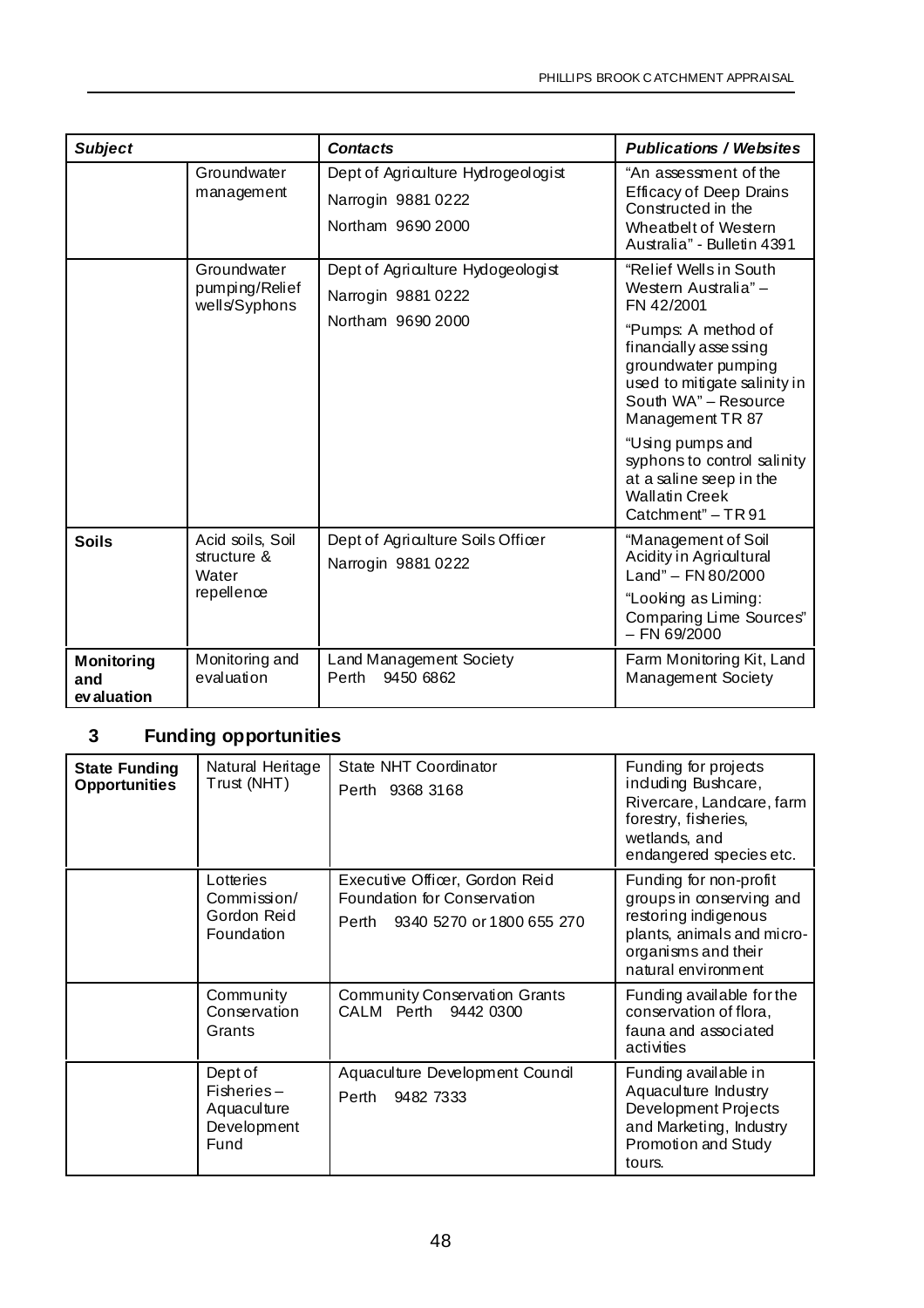| Regional<br><b>Funding</b><br><b>Opportunities</b> | Council<br><b>Biodiversity</b><br>Program<br>Funding | Avon Catchment   PO Box 311, Northam 6401<br>9690 2250 | Funding for fencing good<br>quality bushland.<br>Funding to protect public<br>assets of high value e.g.<br>river foreshores. |
|----------------------------------------------------|------------------------------------------------------|--------------------------------------------------------|------------------------------------------------------------------------------------------------------------------------------|
|                                                    | High Value<br><b>Public Assets</b><br>Funding        |                                                        |                                                                                                                              |

## **3. Useful community contacts**

| <b>Agricultural</b><br>Services &<br><b>Contacts</b>        | Dept of<br>Agriculture                                                              | Dept of Agriculture<br>Narrogin 9881 0222<br>Northam 9690 2000<br>Cropline Freecall 1800 068 107 | Access to technical<br>information and staff,<br>library resources, videos,<br>publications and other<br>current information and<br>services |
|-------------------------------------------------------------|-------------------------------------------------------------------------------------|--------------------------------------------------------------------------------------------------|----------------------------------------------------------------------------------------------------------------------------------------------|
| Landcare                                                    | Landcare<br>Centres and<br>Land<br>Conservation<br>District<br>Committees<br>(LCDC) | Landcare Centres:<br>Pingelly 9887 0092<br>Brookton 9642 1106                                    | Run by the community, to<br>provide landholders with<br>access to local natural<br>resource management<br>information and services.          |
| <b>Conservation</b><br>and protecting<br>the<br>environment | Biodiversity                                                                        | <b>CALM District Offices</b>                                                                     | Information, material and<br>advice on conservation<br>and biodiversity issues.                                                              |
|                                                             | Regional natural<br>resource<br>management                                          | Avon Catchment Council 9690 2000                                                                 | Providing assistance to                                                                                                                      |
|                                                             | Land<br>Management                                                                  | Land Management Society<br>PO Box 242 COMO WA 9450 6862                                          | Land Management<br>Society<br>www.space.net.au/~lmsinf<br>$\overline{\mathbf{o}}$                                                            |
| <b>Support</b><br><b>Services</b>                           | Social Impacts<br>of Salinity                                                       | Social Impacts of Salinity Coordinator<br>Dept of Agriculture<br>Narrogin 9881 0222              | Offers community funding<br>information, regional<br>contacts, workshops and<br>general follow up support                                    |
|                                                             | Agcare                                                                              | Central Agcare 9063 2037<br>Wheatbelt Office of General Practice<br>Northam 9621 1530            | Counselling to the farming<br>community.                                                                                                     |